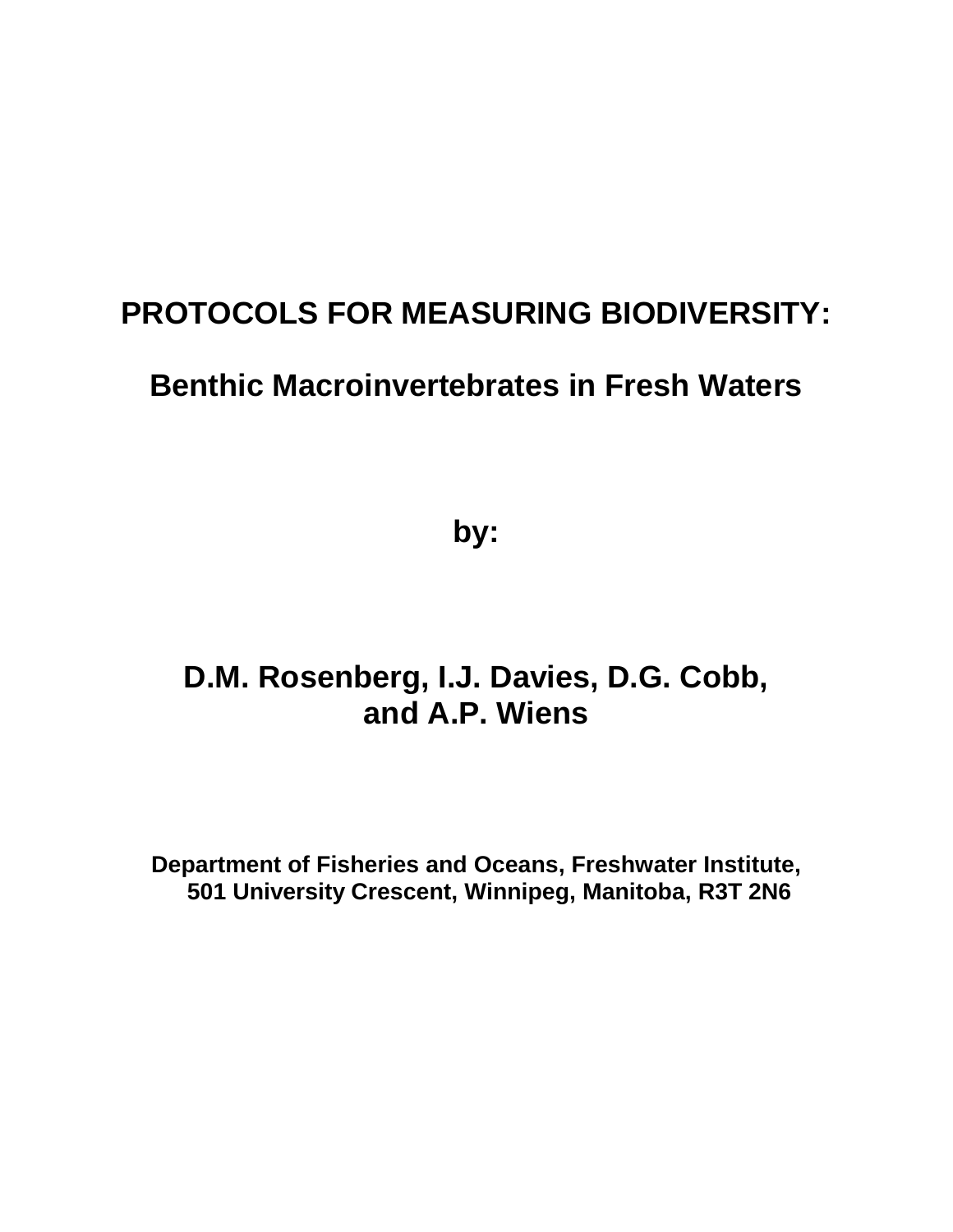## **TABLE OF CONTENTS**

|                 |                                                                                                                                                  | Page |
|-----------------|--------------------------------------------------------------------------------------------------------------------------------------------------|------|
|                 |                                                                                                                                                  |      |
|                 |                                                                                                                                                  |      |
|                 |                                                                                                                                                  |      |
|                 |                                                                                                                                                  |      |
|                 |                                                                                                                                                  |      |
|                 |                                                                                                                                                  |      |
|                 |                                                                                                                                                  |      |
|                 |                                                                                                                                                  |      |
|                 |                                                                                                                                                  |      |
|                 |                                                                                                                                                  |      |
|                 | Appendix I: Special Considerations in Field Sampling and Laboratory                                                                              |      |
|                 | Appendix II: Sources of Equipment and Supplies for Studies of                                                                                    |      |
|                 |                                                                                                                                                  |      |
|                 |                                                                                                                                                  |      |
| List of Figures |                                                                                                                                                  |      |
| Figure 1        | Sampling gear for lakes and streams<br>a: Kick net<br>b: Activity trap<br>c: Ekman grab<br>d: Sieve bag for Ekman samples<br>e: Vertical tow net |      |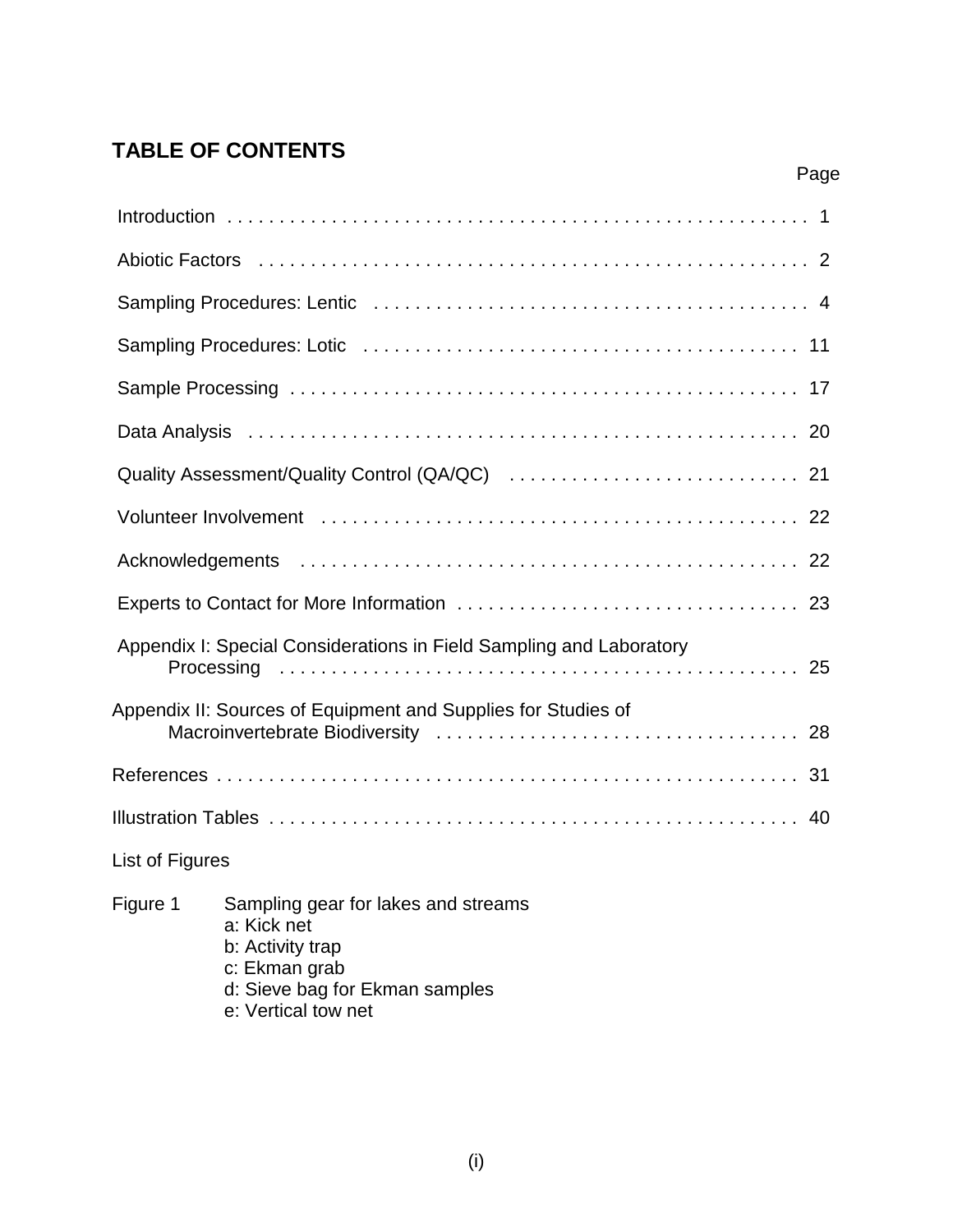- Figure 2 Example of a typical catchment showing the drainage divide and stream-order analysis, using the Strahler (1964) system. Scale 1:50,000. ( From Newbury and Gaboury 1993. Reprinted by permission of Newbury Hydraulics, Gibsons, BC.)
- Figure 3 Sketch of a sample stream reach indicating channel and floodplain characteristics. (From Newbury and Gaboury 1993. Reprinted by permission of Newbury Hydraulics, Gibsons, BC.)
- Figure 4 Typical cross-section of a stream channel and floodplain. Bankfull stage is indicated. (From Newbury and Gaboury 1993. Reprinted by permission of Newbury Hydraulics, Gibsons, BC.)
- Figure 5 Cumulative frequency (%) curve of bed paving material from two reaches of Wilson Creek, MB. The solid, horizontal lines indicate the % of bed paving material that will be stable at bankfull discharge (68% for Bald Hill Creek, BH; 24% for Wilson Creek, WC). These estimates are based on the relationship between erosive power and substrate material present in each reach. (From Newbury and Gaboury 1993. Reprinted by permission of Newbury Hydraulics, Gibsons, BC.)
- Figure 6 The Marchant subsampling box. The scale is in centimetres and inches. (From Marchant 1989. Reprinted by permission of R. Marchant, Museum of Victoria, Abbotsford, Victoria, Australia).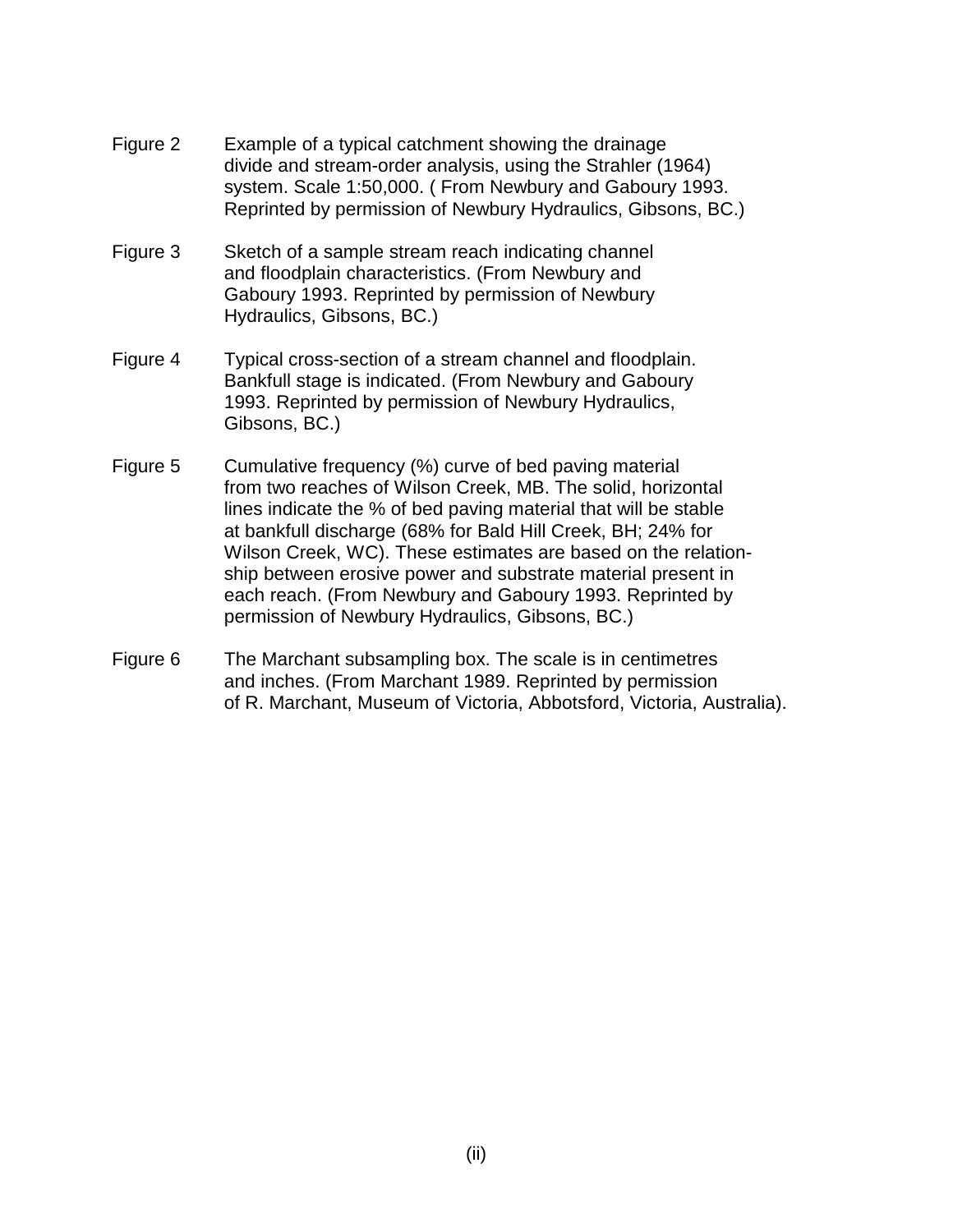## **Introduction**

Benthic macroinvertebrates are common inhabitants of lakes and streams where they are important in moving energy through food webs. The term "benthic" means "bottom-living", so these organisms usually inhabit bottom substrates for at least part of their life cycle; the prefix "macro" indicates that these organisms are retained by mesh sizes of ~200-500 mm (Rosenberg and Resh 1993).

The most diverse group of freshwater benthic macroinvertebrates is the aquatic insects, which account for ~70% of known species of major groups of aquatic macroinvertebrates in North America (Table 1). More than 4000 species of aquatic insects and water mites have been reported from Canada (Table 2). Thus, as a highly diverse group, benthic macroinvertebrates are excellent candidates for studies of changes in biodiversity.

The use of benthic macroinvertebrates in biodiversity studies of lakes and streams is also supported by the extensive background knowledge available for these organisms. This covers everything from study design to data analysis (Table 3). Other general sources of information include Rosenberg (1978), Elliott and Tullett (1978, 1983, 1993), and Murkin et al. (1994).

A number of technical developments enable the effective use of benthic macroinvertebrates in biodiversity studies (Rosenberg and Resh 1993):

- 1. qualitative sampling and sample analyses is possible using simple, inexpensive equipment;
- 2. the taxonomy of many groups is well known and identification keys are available; and
- 3. many well-developed methods of data analysis are available.

However, benthic macroinvertebrates can be difficult to work with unless the proper study design is used (Rosenberg and Resh 1993). For example:

- 1. quantitative sampling is difficult because the contagious (i.e. clumped or patchy) distribution of benthic macroinvertebrates requires large numbers of samples to achieve reasonable precision in estimating population abundance. The resulting processing and identification requirements for samples can be costly and time consuming. An alternative would be to use rapid assessment procedures;
- 2. the distribution and abundance of benthic macroinvertebrates are affected by a large number of natural factors, which have to be accounted for to determine changes in biodiversity; and
- 3. some groups of benthic macroinvertebrates are taxonomically difficult, although the development of new and improved keys is a high priority in research.

The collection of benthic macroinvertebrates from lakes and streams is usually a straightforward procedure using standard equipment. However, the removal of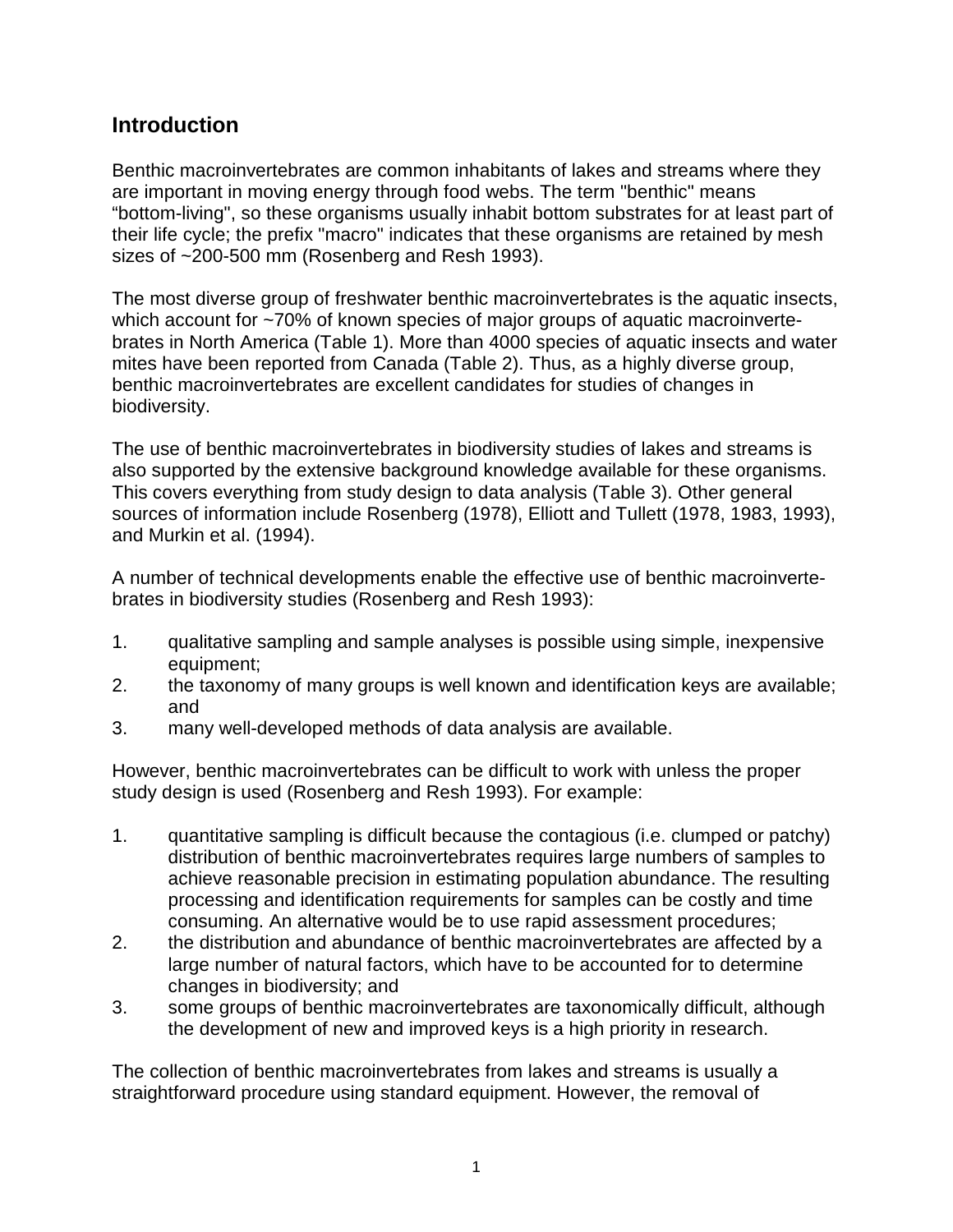organisms from background material can be tedious and time-consuming unless available labor-saving strategies are used (see below) and the identification of organisms to the species level, when possible, requires substantial training and skill. The processing of samples can be successfully accomplished by non-specialists, but the involvement of systematists is recommended for species-level identifications. Data-analysis procedures are standard, and can be done by anyone trained in elementary statistics. The following account describes sampling methods for benthic macroinvertebrates in lotic (stream) and lentic (lake) habitats, valuable ancillary information, different analytical paths to follow, and techniques for efficient operation in the field and laboratory.

## **Abiotic Factors**

An optimal sampling program should characterize the sampled habitat at several different spatial scales: (1) map variables such as latitude, longitude, and altitude; (2) area variables such as land use, extent of forest cover along the shoreline of a lake, and extent of canopy coverage over a stream channel; (3) sampling site variables such as water depth, substrate composition, and primary productivity; and (4) water variables such as pH, dissolved oxygen concentration, and total suspended solids. The extent of use of these scales will depend on the available time and money. For example, submitting water samples to a laboratory for analysis of major ions is expensive and should only be done if there is a specific use for the data. The following discussion describes a few important variables that can be comfortably and inexpensively measured in both streams and lakes and should be part of a general biodiversity sampling program for benthic macroinvertebrates. More specific measurements are discussed under the protocols for sampling lotic and lentic habitats.

**Map variables** — Maps (e.g. National Topographic Series) can be a source of easily obtained general information (Appendix II). In addition to latitude, longitude, and altitude, as mentioned above, it is possible to calculate catchment area surrounding a lake or upstream of a site on a stream, or stream order (e.g. Newbury 1984; Newbury and Gaboury 1993; McCullough and Campbell 1993). Specialized maps can also provide information on ecoprovinces or ecoregions, if that information is important to the study.

**Area variables** — It is often very useful to sketch, photograph, or videotape a sampling site to provide a permanent record of the surrounding area and its use. A video record places images in an easy-to-interpret sequence, saves extensive writing, and can include audio comment. All three visual records can record significant changes to habitat (e.g. storm damage) between sampling periods. Percentage scales can be devised to measure canopy coverage over a stream, macrophyte coverage in the water, or the extent of logging in the riparian zone; categories of riparian vegetation also can be established (e.g. B.C. Ministry of Environment, Lands, and Parks and Department of Fisheries and Oceans [BCMELPDFO] 1994). For streams, it is important to describe the riffle-pool sequence.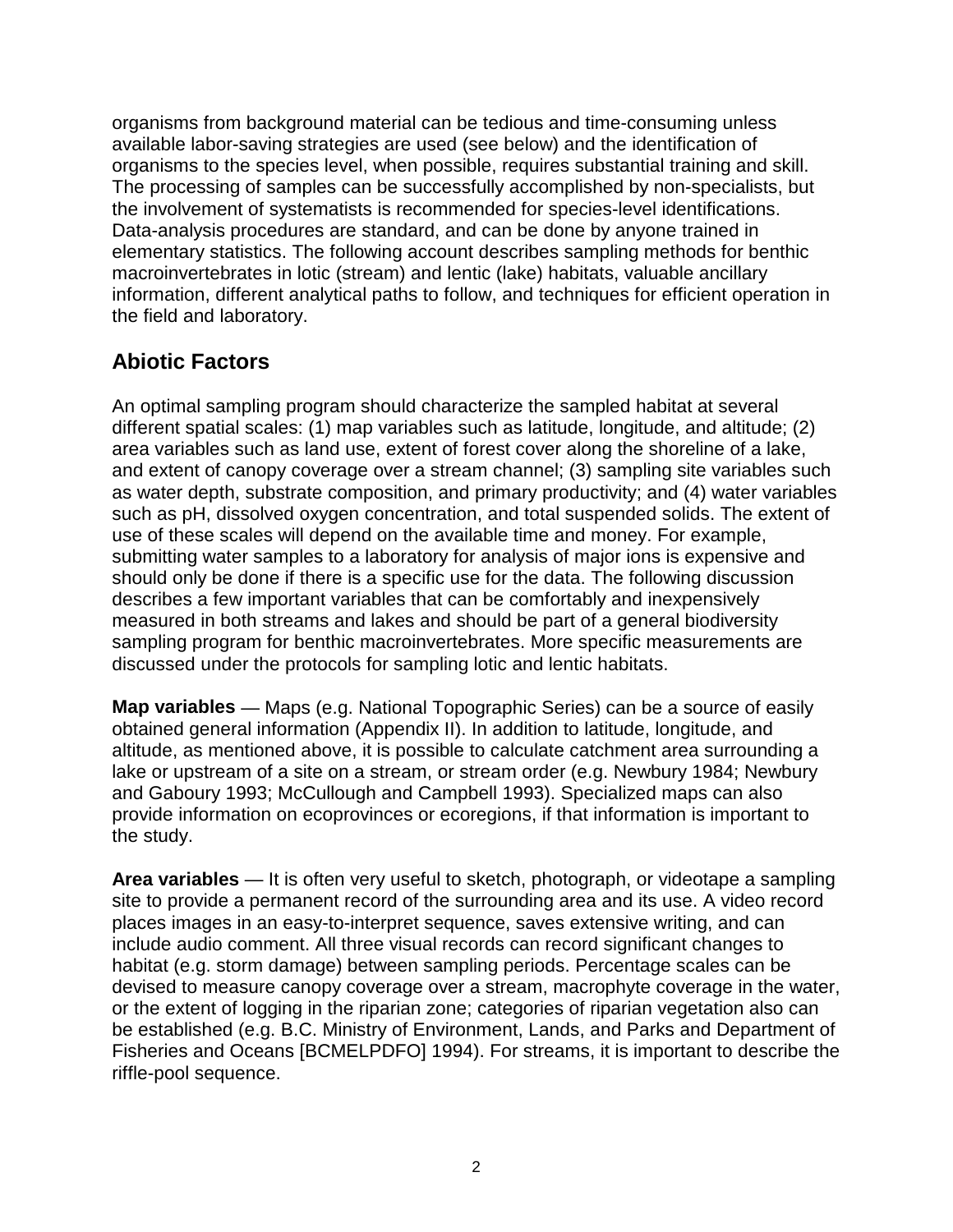**Sampling site variables** — It is important to document the exact location of sites on lakes and streams if sampling there is to be repeated. Coordinates from maps of adequate scale are the starting points; electronic global positioning systems are also useful. Sketches, photos, or videos of the sampling site (see above) can be used to pinpoint previous sampling locations. For lakes, it is important to know which region is being sampled: littoral (shoreward), profundal (deep, below the light-controlled limit of plant growth), or pelagic (open water) (see Ruttner 1963 and Cole 1988 for definitions). For streams, sampling in either riffles or pools should be noted.

Physical and chemical factors of the environment are among the strongest determinants of the biological structure of benthic macroinvertebrates at any location. Substrate is perhaps the most important environmental factor for benthic macroinvertebrates and so it needs to be adequately described. A number of tedious methods using weights of various substrate fractions after sieving are available, but relative descriptions would probably suffice for most biodiversity surveys. Weber (1973; section on macroinvertebrates, table 1) describes a field evaluation method based on percentages of sizes of inorganic components or types of organic components for characterizing the substrate of lakes or streams. In lakes, substrate composition can be noted as proportional cover in up to three categories by using an alternating number/letter scheme as follows: 3B/2S/5G would represent an area that is 30% bedrock, 20% sand, and 50% gravel. 7M/3D/- would be a bottom type that is 70% mud and 30% debris (sticks, leaves, needles, etc.). B/-/- would be an area that is all bedrock.

In streams, Nielsen et al. (1983) describe the use of a substrate score that is determined by the sizes of the two predominant substrates, the size of thematerial surrounding the predominant substrates, and the degree of embeddedness. Photographic analysis of substrate is also possible (Nielsen et al. 1983) but is tedious. A recent straightforward method developed by an Australian worker (Thoms 1997) enables determination of whether the substrate at a stream site is framework- or matrix-dominated (i.e. do the cobbles provide interstitial spaces for benthic invertebrates, or are these spaces mainly filled by fine sediments?).

Water depth, shoreline slope, and exposure to winds are important measures for shoreline-dwelling lake fauna (Newbury 1984). Discharge and its associated variables are important measurements for stream fauna (Newbury and Gaboury 1993).

Primary productivity measurements (usually the concentration of chlorophyll-a) are generally useful in both lentic and lotic habitats (e.g. see Lamberti and Resh 1985; Turner et al. 1991; BCMELPDFO 1994). However, the collection, processing, and determination of chlorophyll-a concentrations is labour-intensive, time-consuming, and requires specialized equipment.

**Water characteristics** — In addition to pH, dissolved oxygen, and total suspended solids, used as examples above, measurements of temperature, conductivity, alkalinity, total phosphorus, nitrate, and major ions should be considered. Some of these variables can be measured by portable field instruments (e.g. pH, dissolved oxygen,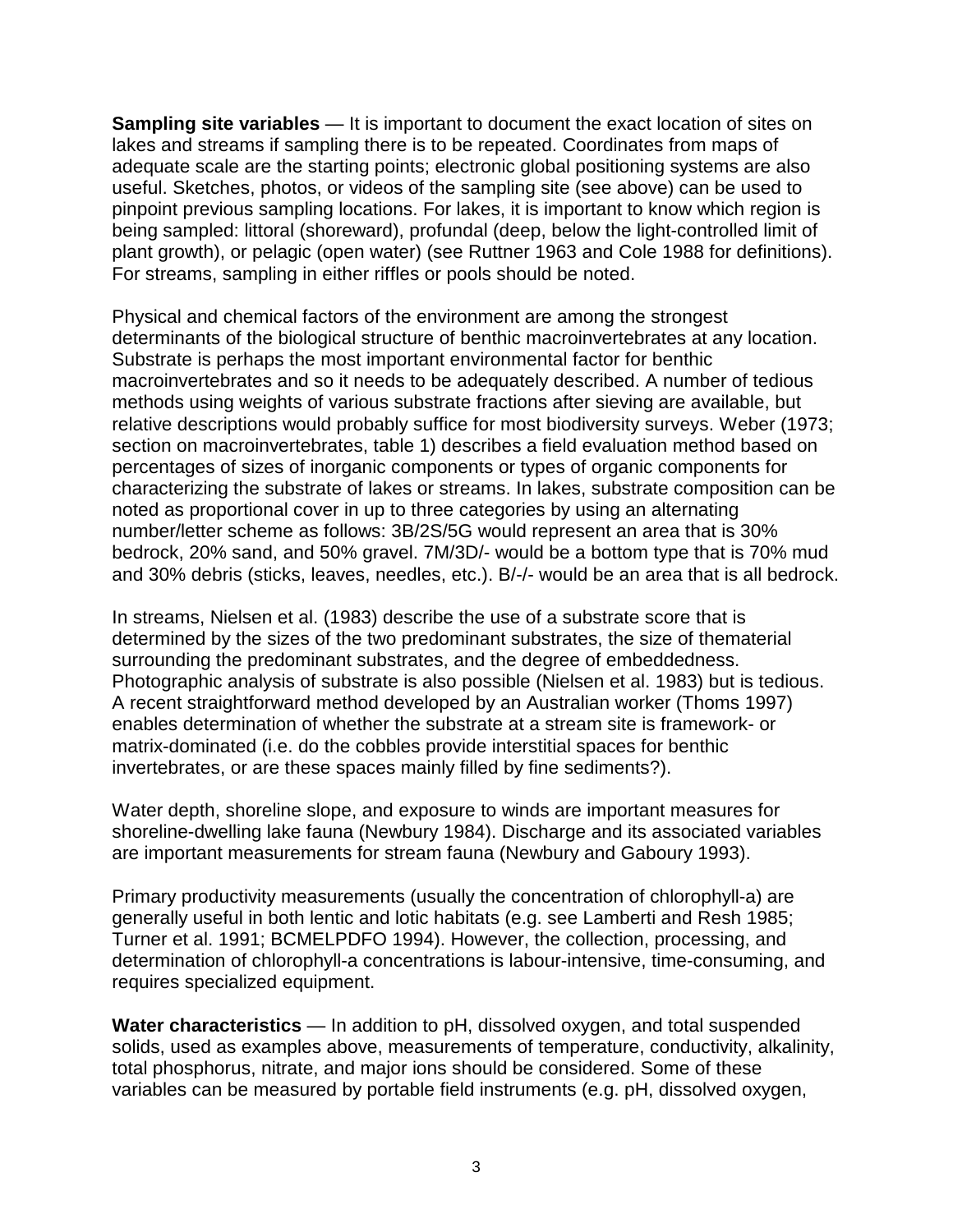conductivity), whereas others may require laboratory analysis (e.g. total phosphorus, nitrate, major ions). Details of the chemical analysis of fresh water are discussed by Stainton et al. (1977).

**Frequency and timing of sampling** — In addition to using standard methods, it is important to establish the frequency and timing of sampling. Freshwater communities are non-equilibrium systems that are maintained by a flow-through of energy and materials. Interannual variability of benthic communities is high because of the many physical, chemical, and biotic factors that impinge on these communities. For example, weather, nutrient supply, and interspecific interactions all serve to regulate the benthos. For this reason, a single survey is usually insufficient to fully characterize an aquatic system; several years of data may be required to establish adequately the range of variation in community structure and productivity.

Seasonal variability of community structure and productivity is high because many species of benthic macroinvertebrates have annual (or shorter) life cycles, which culminate in an adult phase during the open-water period. Thus, the presence of mature larvae, pupae, or adults (the life stages most useful for taxonomic work: see below) may be short-lived and easily missed if seasonal development rates differ from year to year and mid-summer survey dates are chosen. It is best to sample either just after ice-out in the spring when late-stage larval forms are present but have not yet begun their final maturation, or in late fall after most species have mated and the immatures have had a chance to develop throughout the summer in preparation for over-wintering.

## **Sampling Procedures: Lentic**

**General considerations** — This protocol emphasizes practical strategies for sampling biodiversity in lakes. The methods that are recommended are simple, inexpensive, easily standardized, and broadly applicable but they do not sample all of the biota. Qualitative, repeatable sampling strategies allow the broadest range of habitat possible to be surveyed for reasonable cost and effort. The objective of this approach is to provide a broad, repeatable characterization of the benthic macroinvertebrate fauna of lakes, which can document temporal change. The recommended sampling methods are additive to ensure that the program remains sufficiently flexible to suit monitoring needs at individual sites and the time and resources available.

**Site selection** — The reasons for selecting a particular lake are many and varied and should be the purview of the investigator. The reasons could include: (1) it is of a rare type (e.g. meromictic); (2) it is protected and so offers a long-term data set unperturbed by direct anthropogenic activity; (3) it has a special chemical status; (4) it is co-located with other monitoring activities; or (5) it has some important historical, commercial, or recreational importance.

Choice of sampling sites within lakes should maximize the diversity of habitat types sampled. For example, shoreline sites should include areas of bedrock exposure,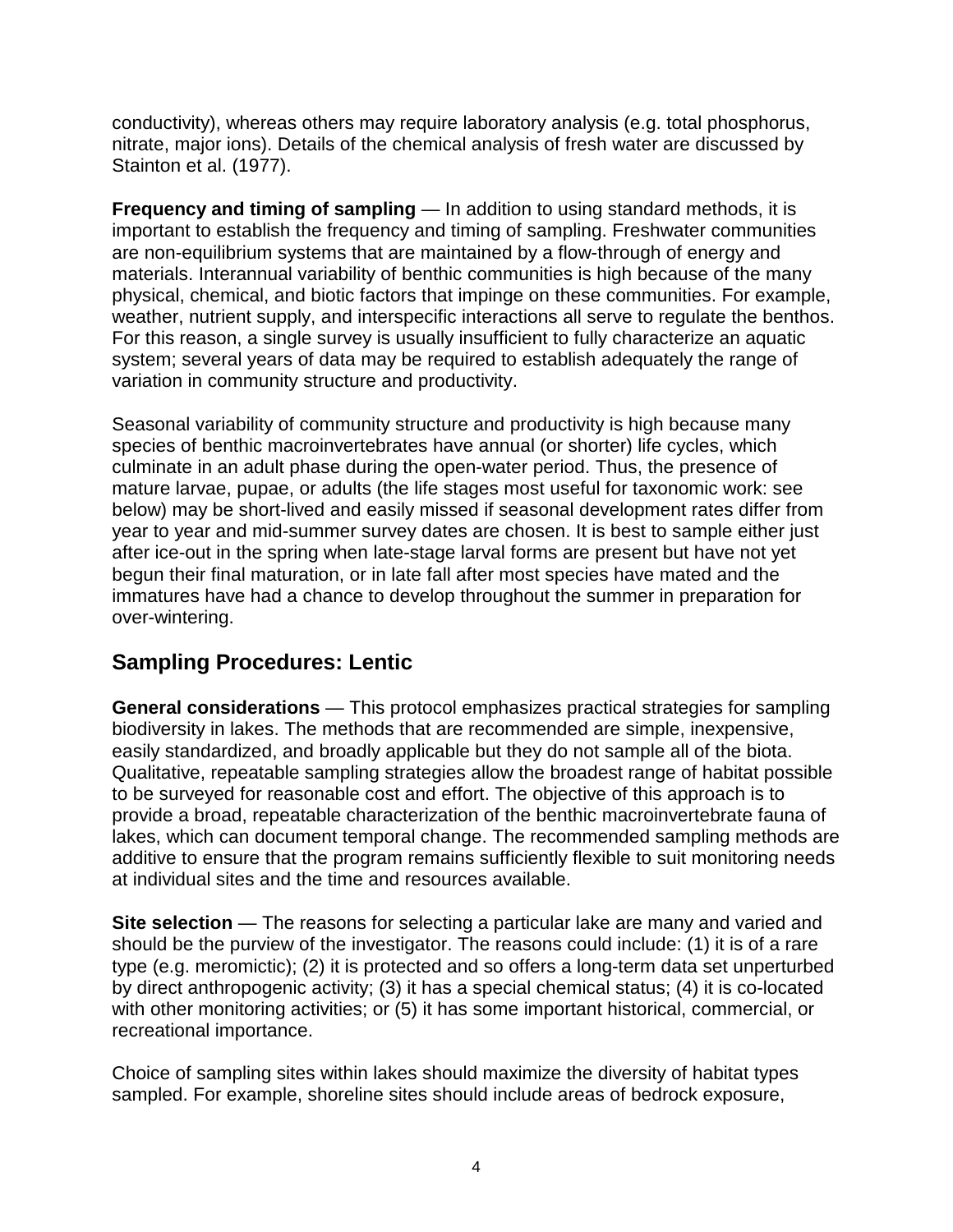cobbles, sand, mud, organic debris, rooted macrophytes, regions of groundwater upwelling, different degrees of wave exposure, different types of shoreline vegetation, and lake inflows and outflows. Each of these habitats are likely to harbour different fauna. Offshore stations should span a range of depths above and below the summer thermocline in dimictic lakes. Sampling in the deepest part of a lake can often be given low priority because summer deoxygenation frequently renders the lake bottom uninhabitable to most benthic macroinvertebrates.

Care should be taken to provide an adequate description of the sampling site (see above). Special features of the surrounding area that may influence the biota found there should be noted. For example, stoneflies, mayflies, and terrestrial beetles may appear in a beach area at the mouth of an inflowing stream because the stream transported them there. Depth and substrate type are important variables to note in offshore sample locations.

Site locations must be adequately described to permit future re-sampling if a time series is planned (see above). It is often helpful to mark or note special reference points for sites that are to be revisited at regular intervals. For example, floats can be anchored at sites (e.g. Davies 1984; Campbell and Salki 1992). Headlands or prominent shoreline features such as trees can be lined up at a site from two different directions, or a compass can be used to establish bearings to two different landmarks. Once on site, an electronic fish finder can be used to pinpoint a depth or a known underwater structure.

**Sample collection** — Next follows a series of techniques that are recommended for use in the shoreline and offshore zones of lakes with a surface area of 20-40 ha. Each technique carries a recommendation for the minimum number of stations per lake needed to sample the fauna adequately. The initial sampling should be used to calibrate both the number of stations and the number of replicate samples needed to characterize a lake and a site, and the amount of effort devoted to collecting the samples. The samples collected can also serve to calibrate sample processing and specimen identification effort (see below). Examples of calibration efforts for lake studies can be found in Downing (1984), Stephenson et al. (1994), and Reid et al. (1995).

It is always a good idea to sweep shoreline vegetation with a net to collect adult insects when visiting a site to do aquatic collections (e.g. Lindeberg 1967; Rosenberg et al. 1988). If necessary, collections can be standardized by sweeping either over a fixed-time period or over a fixed area. The specimens collected not only provide a qualitative characterization of biodiversity, but also can serve as valuable reference material for the identification of immature aquatic forms of the same species. Adult specimens can also be collected by light trapping (e.g. Kovats and Ciborowski 1989) or pan trapping (e.g. Giberson and Rosenberg 1994). A rearing program to obtain taxonomically identifiable life stages is also recommended (see below).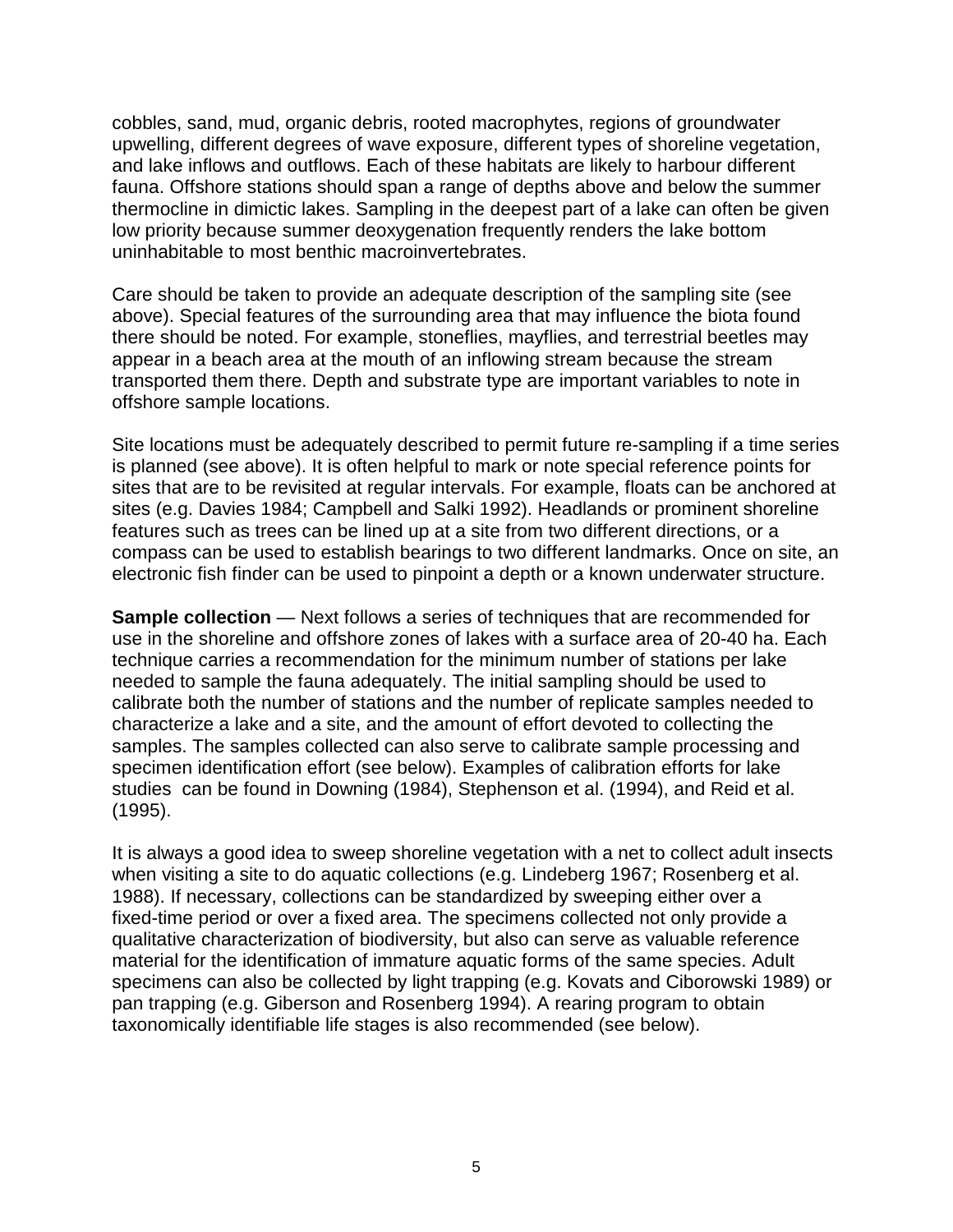#### 1. *Shoreline sampling*

- a. Rock pick (5 locations) Investigators should spend 15-20 min on rocky shorelines turning over rocks and examining them for invertebrates. It is easier to collect 2-3 rocks at a time, place them in a white plastic pan, and return to the shoreline to examine them than to juggle equipment while still standing in the water. Organisms can be removed from the rocks using forceps and then preserved in a properly labelled vial or jar. (Preservatives and labelling hints are given below and in Appendix I). Leeches and aquatic worms often contract when they are preserved, which makes them hard to identify. They should be placed in soda water first and then preserved. Cleaned rocks should be replaced to minimize site damage.
- b. Kick and sweep (5 locations) This technique is highly versatile; it can be used on rock, sand, gravel, and mud bottoms, although it is difficult to do on highly organic substrates. The kick net is a triangular (or D-shaped) metal frame holding a mesh bag of 400-mm size (Fig. 1a). One end of the metal frame is attached to a rake handle. The part of the bag that attaches to the frame is made of canvas or ripstop-plastic tarpaulin to withstand abrasion. A detachable cup can be added to the end of the bag to facilitate removal of the sample.



The investigator walks back and forth over the chosen area kicking up the substrate and then sweeping above the disturbed area to capture dislodged or escaping invertebrates, but leaving behind much of the debris. The net should be kept moving forward or lifted out of the water between sweeps to prevent specimens from escaping. Frequent emptying into a bucket will reduce sample loss resulting from net clogging. A standard time interval of 5 min should be used initially, but different times should be examined in the calibration study. The investigator should pass over the sampling area (~5-10 m2) twice in the allotted time because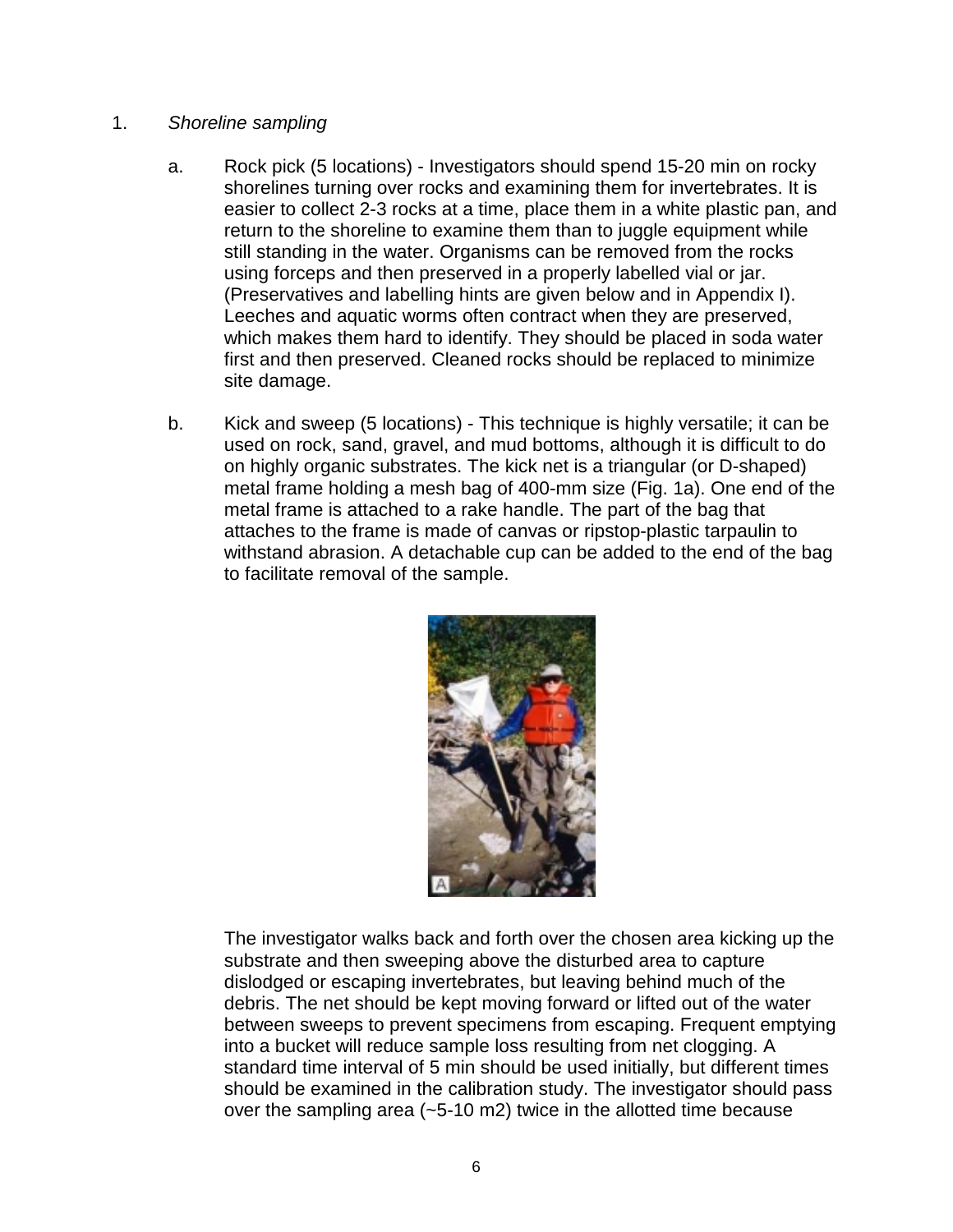second passes often provide more specimens than are caught during the first pass.

Sampling is done in depths up to 1 m, so chest waders or wet-suit pants and hard-soled, wet-suit boots are required. Chest waders are hazardous if the investigator falls; wet-suit equipment is safer and warmer.

When sampling is completed, the kick net is removed from the water and material on the sides of the net is washed down into the cup by splashing water onto the outside of the net. The cup is removed and its contents are emptied into a Whirl-Pakâ bag or a plastic jar. Material remaining in the cup can be washed into the bag by spraying the outside of the mesh (bottom of the cup) with water from a squeeze bottle. The net and cup should be checked for remaining invertebrates. If a bucket was used (see above), its contents should be washed over a fine-mesh screen (400 mm) and added to a sample jar or bag.

Sufficient preservative is added to the sample container to produce a final concentration of 4-10% formalin, 5-10% Kahle's fluid (recipe in Appendix I), or 70% ethanol. Samples preserved in Kahle's fluid or formalin should be transferred into 70% ethanol back in the laboratory that same day, refrigerated overnight, drained, and represerved in 70% ethanol the next day. This process kills specimens quickly in the field with a minimum of preservative, provides tissue fixation without dissolving calcareous deposits in the exoskeletons of some taxa, preserves colour, replaces most of the water in organisms with alcohol, and makes sorting more comfortable by reducing the amount of formalin in the sample.

A label (non-recycled photocopier paper or waterproof paper marked by soft pencil or alcohol-proof pen) accurately describing the sampling location (stream name, site number), date, replicate, and collector, is added to the inside of the bag or jar (Appendix I, II). The outside of the container should be similarly labelled using a waterproof felt pen. Careful records of sampling sites, times, and other germane observations should be kept in a waterproof, field note book (Appendix II).

c. Activity trap (10 locations) - This is a good method to sample larger invertebrates such as crayfish, leeches, and dragonfly larvae. Wire minnow traps, which have been modified to enlarge the entrances to ~30-40 mm diameter (Fig. 1b) are baited with pieces of hot dog or cheesecloth bags containing cat food, set in the evening, and retrieved the following morning (I.J. Davies, unpublished data). Samples obtained do not require sorting, and can be preserved in 70% ethanol directly. Another kind of activity trap, consisting of a bottle with a funnel suspended in the water column, is described by Murkin et al. (1994; fig. 7E). Depth of placement may significantly affect total catch and taxa collected by activity traps (T.D. Galloway, University of Manitoba, personal communication).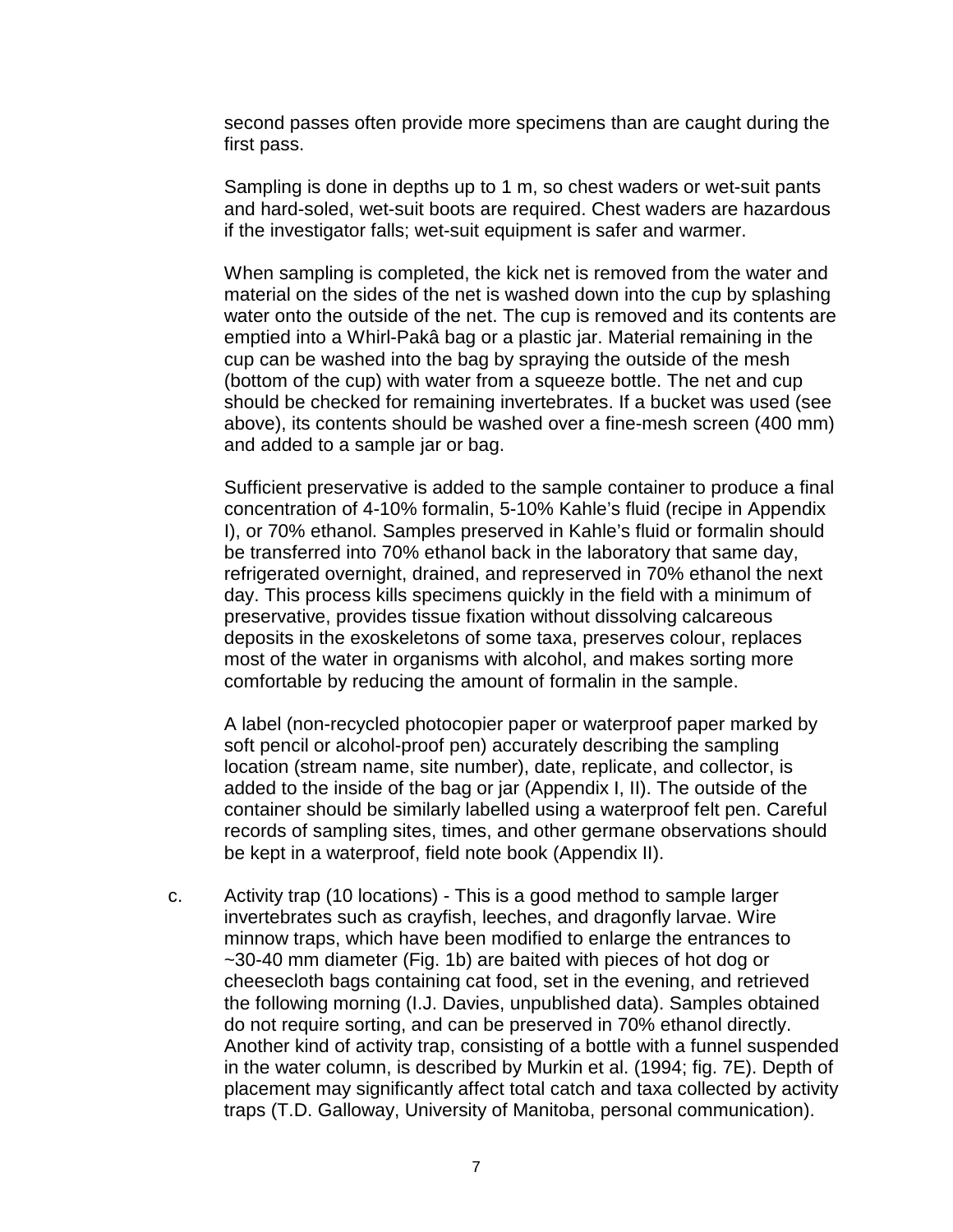

#### 2. *Offshore sampling*

a. Grab (5 locations at mid-depths and/or 5 in the profundal zone) - Grab sampling is especially effective in fine-grained, soft substrate. Grab samples are taken from a boat at mid-depth (less than 2m but above the maximum depth of the mid-summer thermocline; usually  $\sim$  5 m) or in the oxygenated profundal zone (from the base of the maximum summer thermocline down to the upper boundary of the zone of oxygen depletion; usually 7-10 m). Marker buoys can be set out prior to sampling to mark the stations (see above).

The tall Ekman (15.2 x 15.2 x 30 cm) is the most popular grab used in lakes (Burton and Flannagan 1973; Fig. 1c). This grab can be fitted with lead weights on the sides to ensure penetration into the substrate. However, care should be taken not to drive the grab too deeply into the sediments because most surface-dwelling organisms will be missed, and the grab may be hard to retrieve. The grab should be carefully lowered to the substrate, raised slightly and lowered again (while maintaining tension on the rope) to ensure that the grab stays upright. The messenger is then dropped down the rope to trigger the jaws to close, and the grab is retrieved. Sample depth should be noted as a check on position.



The quality of the sample should be examined before the sample is sieved. A bucket should be brought under the grab just below the surface of the water; the bucket and grab are then brought into the boat. If the jaws are closed and the grab is 20-80% full (open the top flaps to see),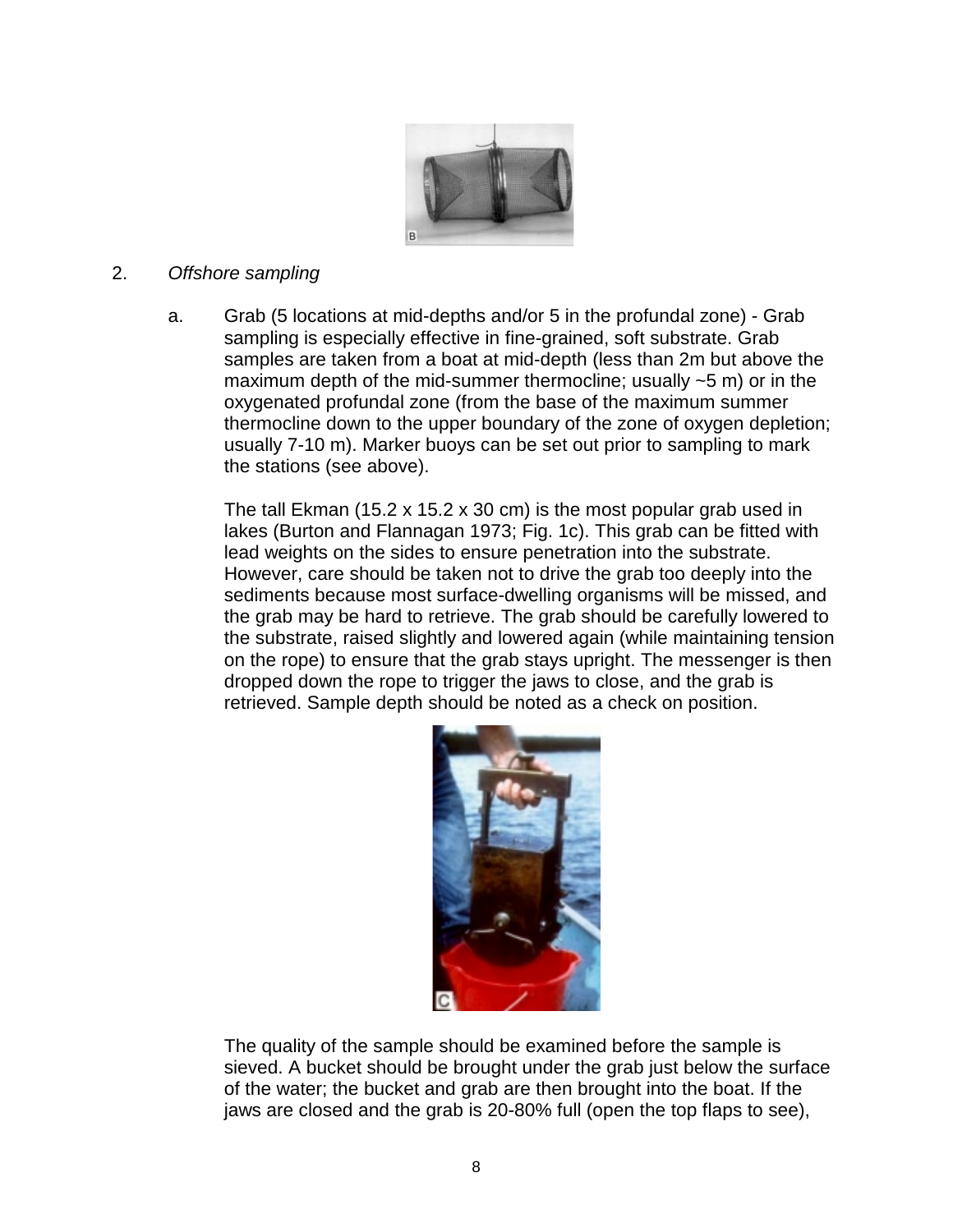then the sample is probably acceptable. The jaws are then opened so the mud sample falls into a mesh bag (400 mm) for sieving and sample-size reduction. The mesh bag is attached to a circular metal frame by a canvas sleeve and may be fitted with a removable cup to facilitate sample removal (Fig. 1d). The sieve net is agitated vigorously until most of the substrate passes through. The net is washed down, the contents of the cup are added to a container, and the sample is preserved and labelled as outlined above.



A 400-mm mesh sieve is recommended for general purposes in lakes. However, the mesh size should be adjusted depending on the objective of the study. For example, a requirement to collect early instars may mean a smaller mesh size should be used. Small mesh sizes will require longer sieving times and will result in larger samples than when using larger mesh sizes.

The Ekman grab samples a uniform surface area of substrate, which produces a quantitative estimate of the number of organisms per m2, or standing stock. The conversion factor to number per m2 for a 15.2 x 15.2 cm grab is 43. The grab is one of the few lentic sampling devices that is quantitative. Some investigators prefer to measure the volume of mud collected and express the number of organisms on a volumetric basis.

b. Nighttime vertical net tow (3 locations) - A nighttime, vertical, net tow will capture invertebrates that are benthic by day but planktonic at night (e.g. Mysis relicta Lovén, Chaoborus spp.). Such organisms usually can escape sampling by grabs or are present on the bottom in such low numbers that they are missed by grab sampling. The net to be used is described in Nero (1982) and Nero and Davies (1982) (Fig. 1e). The net has an aperture of 0.5 m2 and is fitted with a 500-800-mm mesh net. It is lowered to the bottom, raised 1 m to prevent filling with sediment, held stationary for 1 min to allow redistribution of organisms in the overlaying water column, and then pulled to the surface at a rate of 0.25-0.5 m·s-1. Net contents are emptied into a labelled bottle (see above) through a 1 cm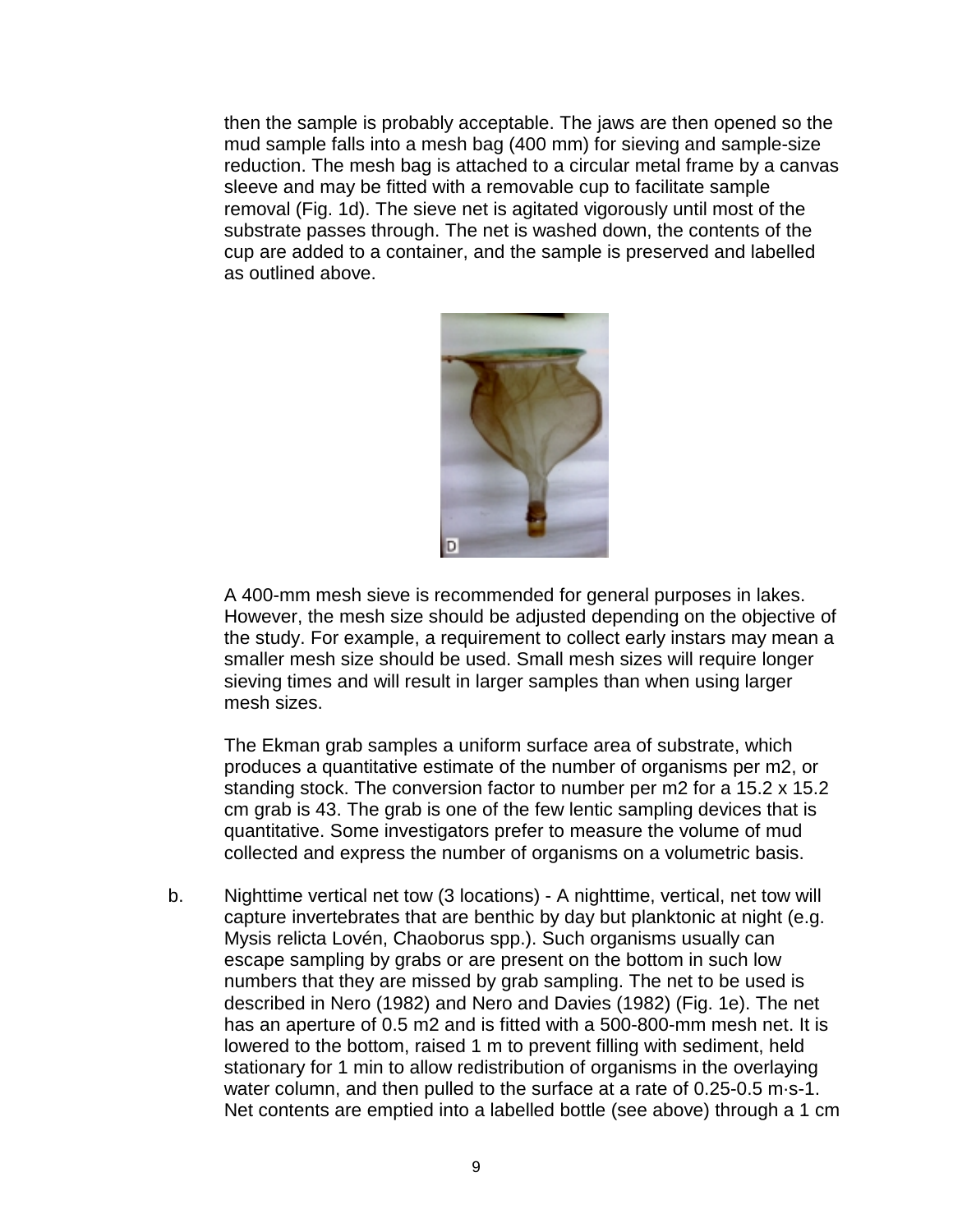or larger ball valve or petcock in the codend and the net is rinsed three times by backwashing to ensure complete sample removal. Seventypercent ethanol is the best preservative for these samples because it avoids distortion of the more delicate organisms collected; the samples are usually free of organic debris.



Sampling stations should be located at mid-depths or in the oxygenated profundal zone. Sampling should begin 1 h after dark, preferably on a cloudy night because organisms such as M. relicta are quite sensitive to light and will not migrate upward under a strong moon.

*Sampling for biomass* — The methods described above can also be used to collect samples for biomass determination. Either a separate set of samples is taken, or the samples taken for number counts can be split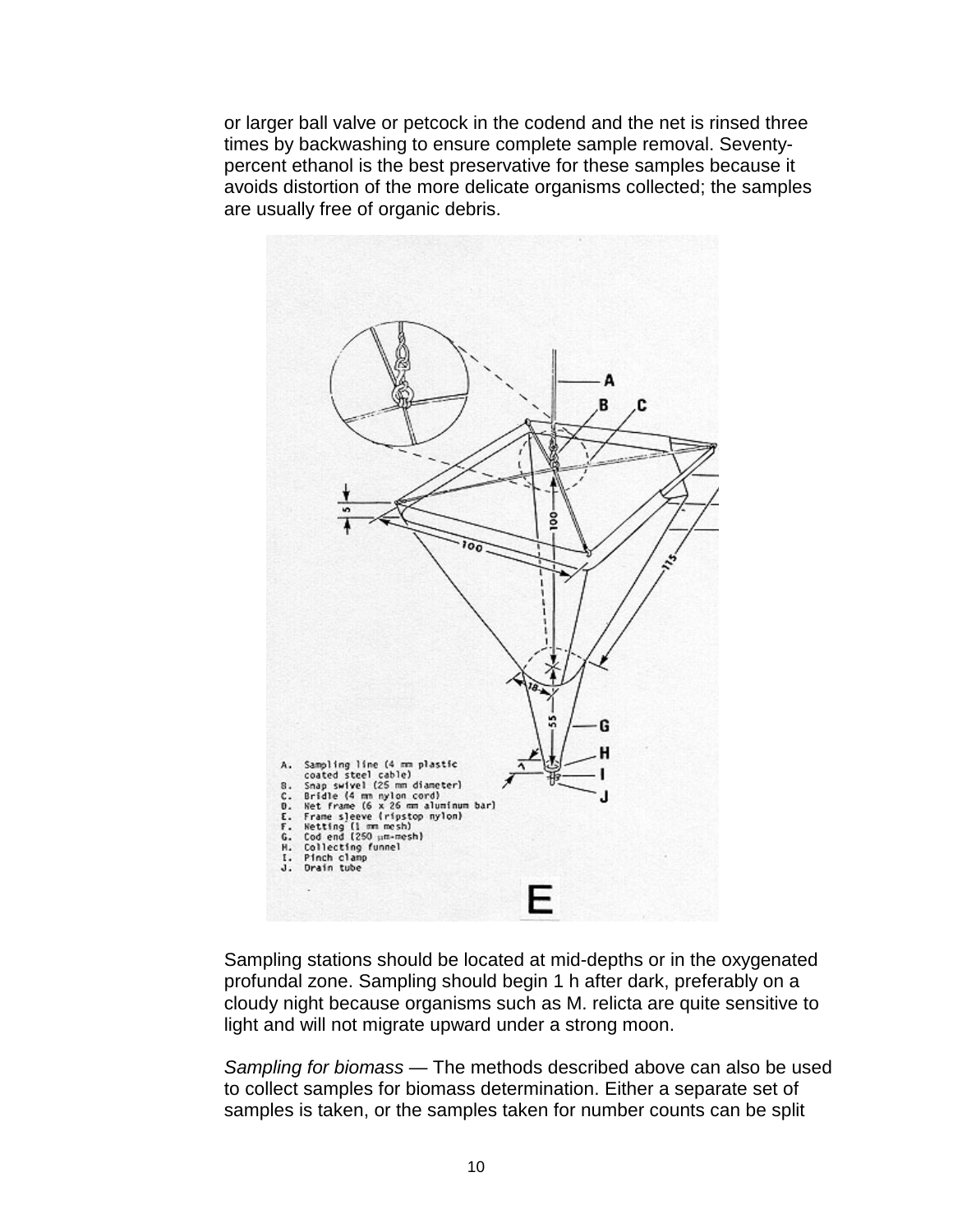into halves. Samples meant for biomass determination should not be preserved because most preservatives leach organic substances and this will affect biomass (see Rosenberg 1978 for references). However, freezing these samples is acceptable.

Another, more time-consuming method is to develop length:weight regressions (e.g. Rosenberg et al. 1988; Nolte 1990). This allows biomass to be predicted from measurement of body length or length of a single body part on an organism.

## **Sampling Procedures: Lotic**

**General considerations** — The general protocol described below is meant to apply to most situations of sampling for benthic macroinvertebrates in wadeable streams or the wadeable shoreline of large, deep rivers. The latter habitats require safety precautions: (1) sample with a partner onshore, (2) stay in water less than 1 m deep, (3) wear a lifevest, and (4) have a bundled safety line stationed downstream that can be tossed out by the partner in the event the person sampling falls and is carried downstream by the current.

The method recommended below is designed to integrate different habitats (e.g. see Cuffney et al. 1993) within a stream reach. As such, it usually produces samples with relatively low coefficients of variation (see below). Nonetheless, calibration steps are advisable to determine the optimal number of samples, as described for lake sampling. The method works best in cobble substrates and least well in slow-moving, sand- or mud-bottom streams. Kellogg (1994) describes sampling in mud-bottom streams. This protocol uses a D-frame kick net and distinguishes four habitats: (1) steep banks/vegetated margins, (2) silty bottom with organic matter, (3) woody debris with organic matter, and (4) sand/rock/gravel substrate. Alternatively, lake protocols may be adapted to sampling depositional habitats in streams or rivers.

Alternative methods may be used, depending on the purpose of the survey, and a few examples are given below. If a habitat-related question is being examined, then it may be necessary to sample specific habitats such as detritus, woody debris, etc. The selected procedure should be used at all sites.

**Timing of sampling** — The general consideration presented for lentic sampling above also applies to streams (see also Cuffney et al. 1993). Most stream species are best sampled in the early spring and late fall, as for lakes, but several lotic species have unique life histories that require special timing. For example, winter stoneflies are most easily sampled as nymphs during the winter or as adults in the spring, just prior to ice break-up (Flannagan and Cobb 1983). Some mayflies have short life histories and may be missed by a single sampling. More frequent sampling will be necessary if the study intends to collect these species.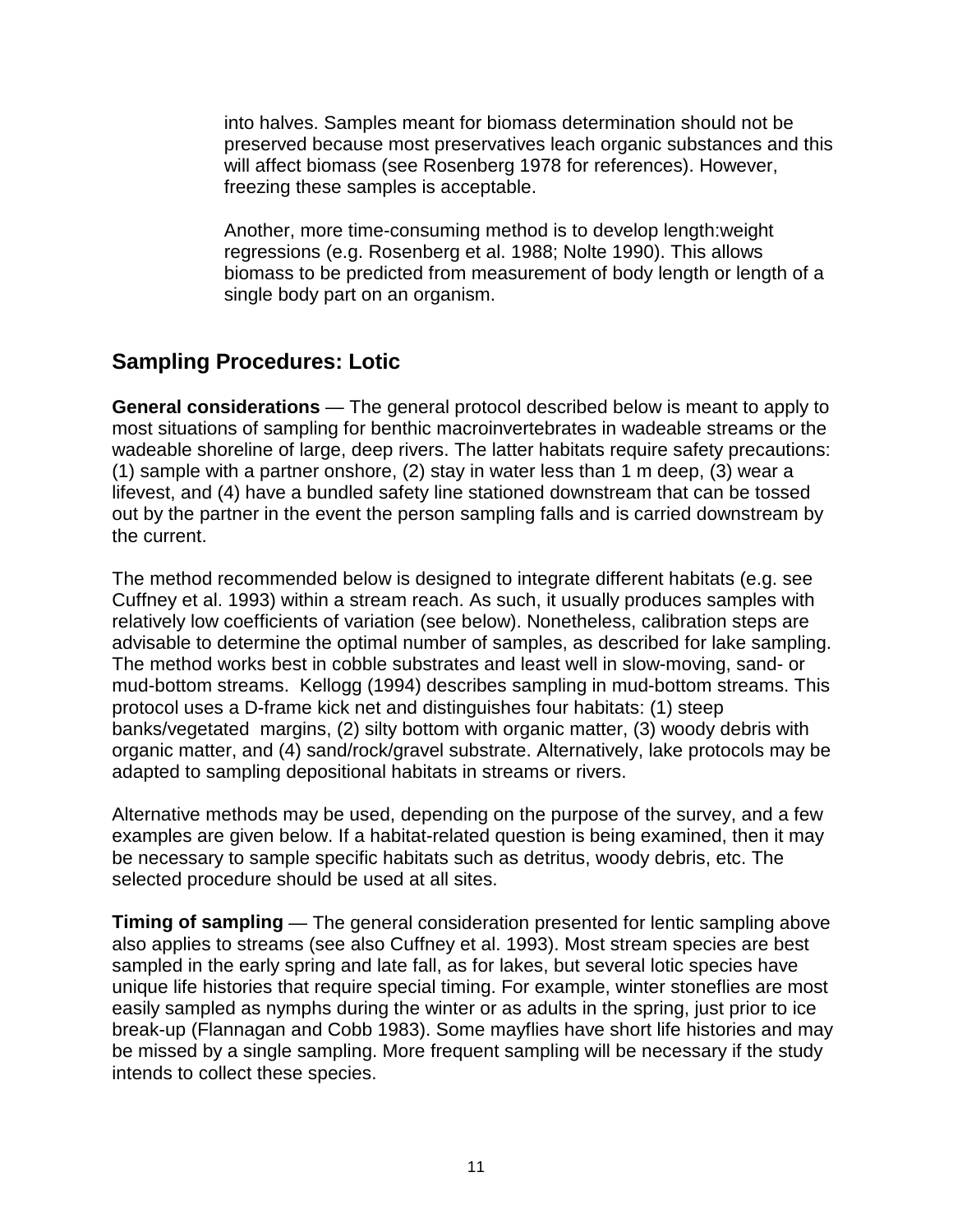When to sample a stream is a trade-off between time of year and accessibility. Late spring sampling will provide many large, near-mature specimens, but high discharge or spate may limit access to the sampling site. On the other hand, flows are usually minimal in late fall but many species may be in early stages of their development and so identification, which is usually based on mature specimens, will be difficult.

**Site selection** — A general biodiversity survey requires coverage of different reaches in a stream catchment. Sampling sites can be defined in the context of a single catchment and in relation to regional hydrology. Maps and aerial photographs can be used to select typical stream reaches that are not affected by either anthropogenic influences (e.g. dams, bridges, clear-cut areas) or natural influences (e.g. tributary confluences, unique modifying factors such as waterfalls).

For stream catchments greater than 50 km2 in area, 1:250,000-scale National Topographic Series maps are suitable for selecting sample sites, but for small catchments 1:50,000-scale maps are recommended. The catchment can be delineated by following the drainage divides, or the highest points from which water flows in one direction or the other (Fig. 2). The line eventually meets the stream at the lower end of the catchment. Once the catchment has been outlined, stream-channel segments can be determined using the Strahler (1964) method (Fig. 2). Thus, stations that represent different stream orders can be established within a catchment.



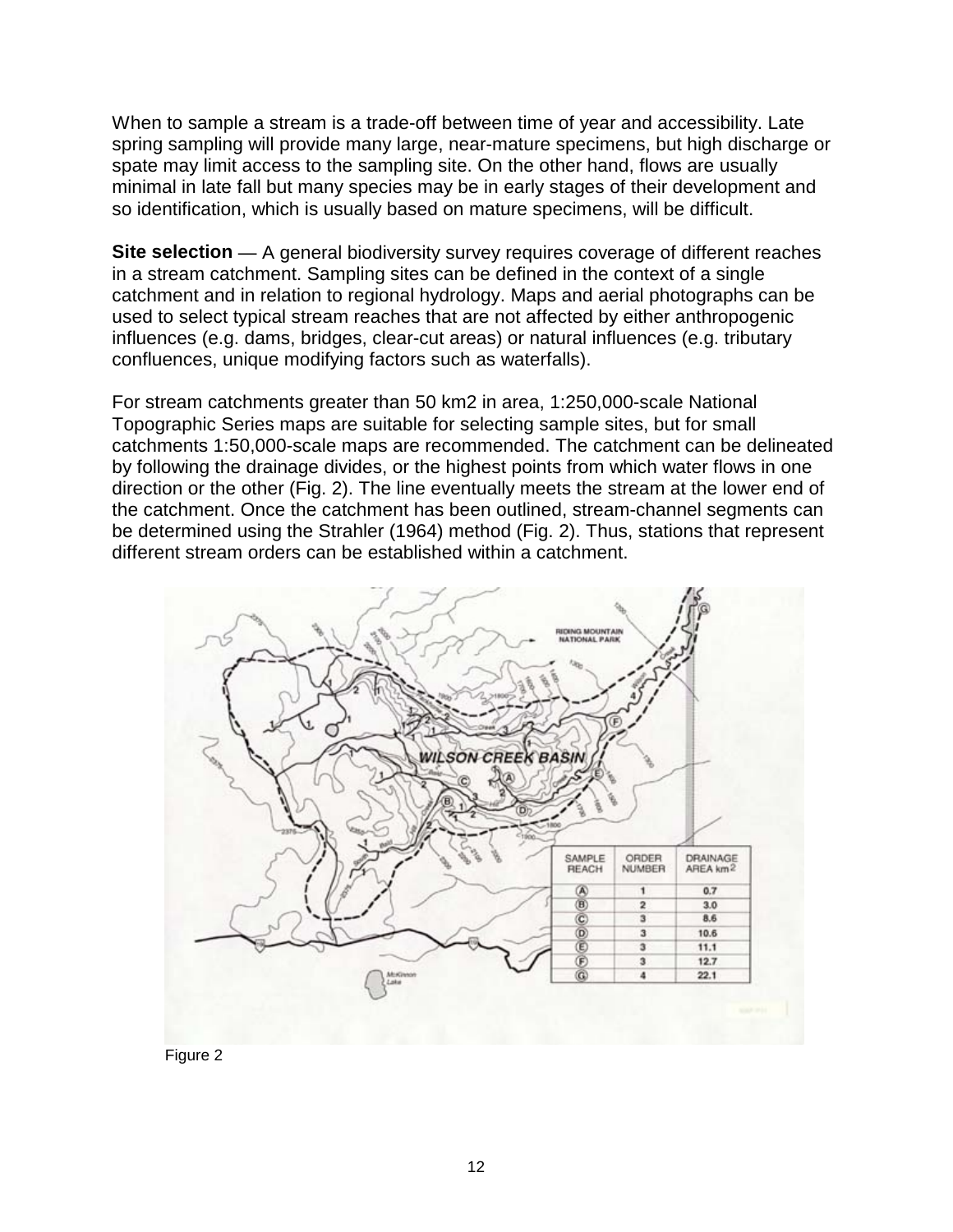Sampling stations can then be chosen at the scale of the stream reach, which can be variously defined as 6x bankfull width (including one riffle and one pool) or 12x bankfull width (including two riffles and two pools: a meander; Newbury and Gaboury 1993). However, Newbury (1984) recommends that hydrological exploration should include a reach that is 20-30x channel width to determine average channel characteristics. It is important to take photographs (or videos) and make sketches at the sampling scale chosen. Photographs should include upstream and downstream views of the reach in which the sampling site is located, habitat types such as riffles and pools, and the substrate (see above). The sketch to scale should include the stream channel; floodplain and riparian vegetation; major flow habitats such as riffles, pools, and chutes; natural obstructions such as logs and boulders; and locations of hydrological transects and biological sampling sites (Fig. 3).



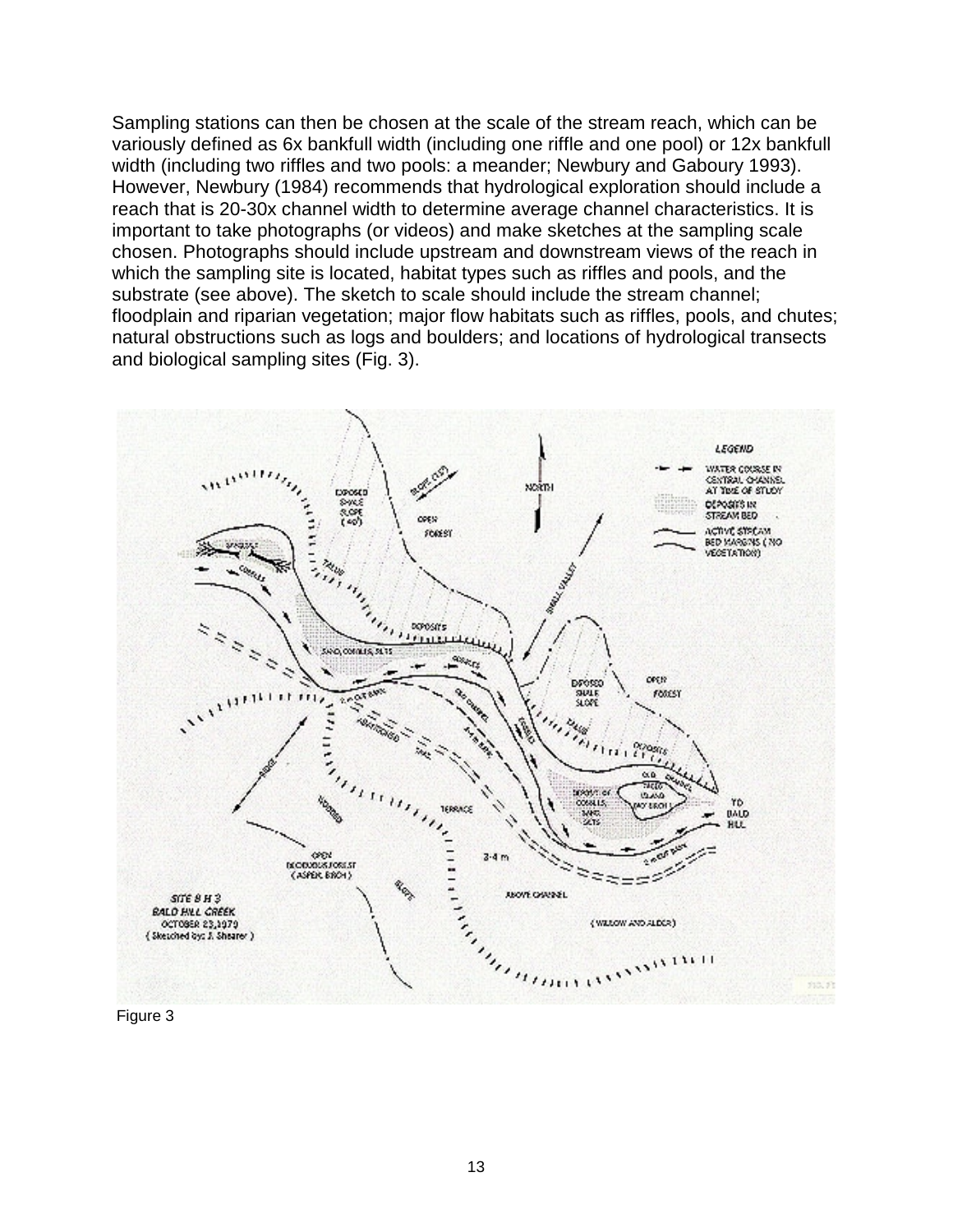To relocate sites on subsequent visits, trees can be flagged on opposite banks, and a measured line pinpointing the site can be stretched between them. The same result can be achieved by driving an iron stake into the shoreline and measuring distance from it to the site or from a prominent boulder to the site. Details of the site can be marked directly on the ground-level photographic prints already taken (see above).

**Characterizing the stream channel** — Characteristics of the channel in a stream reach often determine the abundance and distribution of benthic macroinvertebrates, so it is important to describe these attributes. The dimensions and shape of the channel and the substrate paving the bottom of the channel — a factor of critical importance to the benthos — are a result of the geology of the area and peak flows. Peak flows occur, on average, in two out of three years, are called "bankfull discharge", and are related to spates caused by snow melt or summer rain storms. Erodible materials are carried through the stream reach, shape the dimensions of the channel (width, depth), and leave behind substrate material that the stream does not have enough energy to transport. The substrate material is crucial to the development of benthic macroinvertebrate communities. It is possible to relate faunal distributions with a particular suite of hydrological variables by measuring channel characteristics (e.g. Cobb et al. 1992).

Average channel width and depth for a reach can be determined by measuring several pools and riffles. Transects are established at right angles to the flow; a tape measure is stretched across the stream and secured to each bank; and width and depth of the present and bankfull flows are measured at 1/6 intervals across the total width (Fig. 4).



Figure 4

Bankfull flows are usually short in duration and seldom observed; however, they can be determined by locating points of vegetation change on the stream banks, where algae or marl have been scoured from boulders, or where sediment texture abruptly changes. Detailed determination of bankfull dimensions is described in Newbury and Gaboury (1993) and Harrelson et al. (1994).

**Substrate characterization** — The many different ways to characterize stream substrates have been discussed under "Abiotic factors", above. However, the "random walk" technique of Newbury and Gaboury (1993) is a simple, quantifiable method meant for streams. The investigator walks through the stream reach and every several steps randomly selects a substrate particle. He or she measures the length, width, and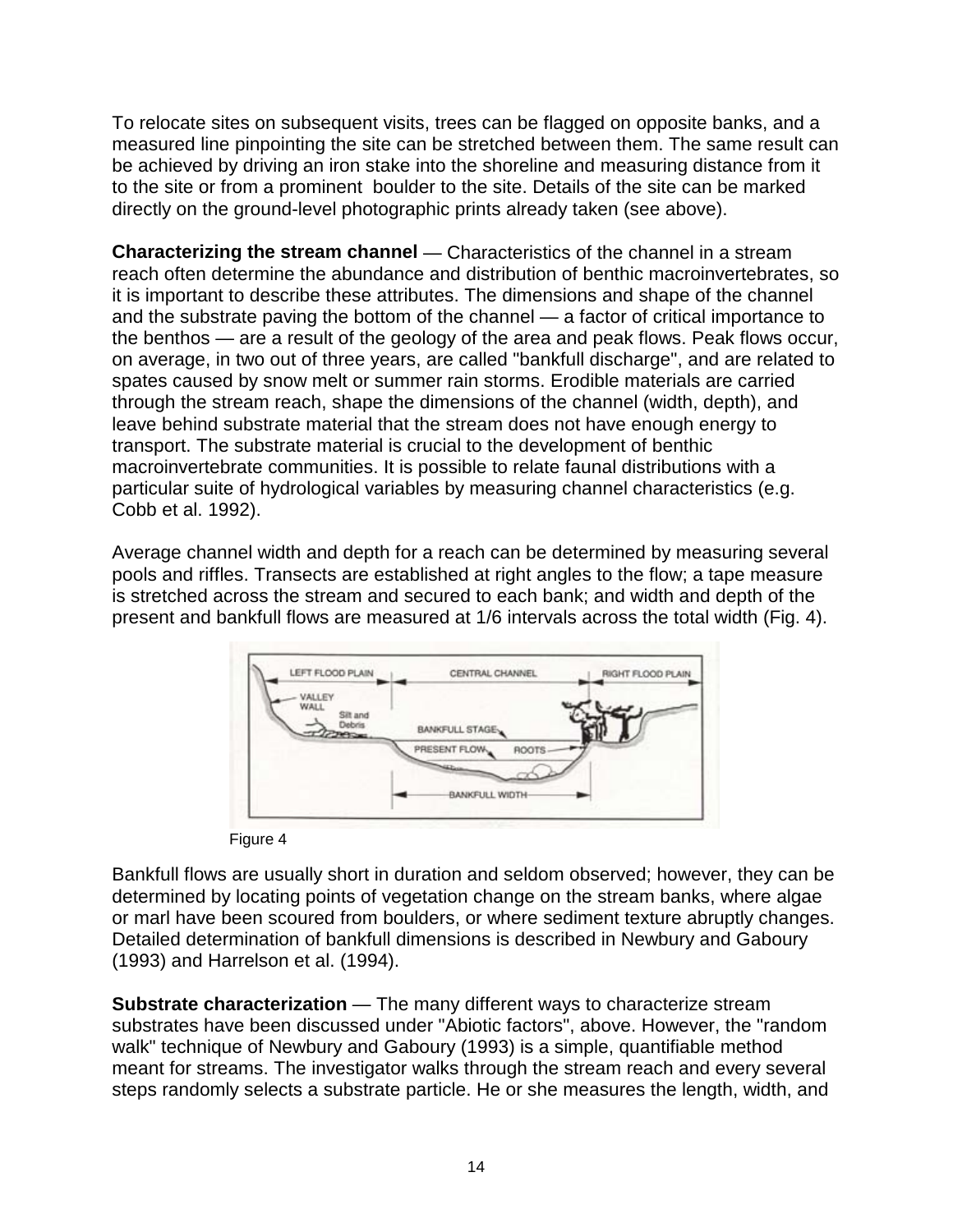height of each of 48 or 96 particles. The mean diameter is determined by averaging the three dimensions. The averages are then ranked and a cumulative frequency distribution curve is plotted (Fig. 5). The characteristic or median particle size for the reach, can be obtained from the plot.



Figure 5

These procedures should be adequate for site characterization in biodiversity studies. More detailed methods (e.g. water velocity and discharge, surface slopes) are described in Newbury and Gaboury (1993) and Harrelson et al. (1994).

One final note concerns the strategy of stream sampling. *In situ* measurements such as for temperature, dissolved oxygen, and conductivity, collection of water samples for laboratory analysis, and biological sampling should be done before hydrological analyses to avoid disruption of the substrate.

**Sample collection** — Next follows a description of the kick-net technique recommended for general biodiversity sampling in wadeable streams. An alternative, stratification of habitats for separate sampling, is also discussed.

Most biodiversity studies require species-level identifications, so it is advisable to collect adult specimens to aid in identification of immatures taken from a stream. Therefore, as for lakes, it is useful to take sweep-net samples along shoreline vegetation. Light trapping and pan trapping (see references above) will also help provide adult specimens. A rearing program is also recommended (see below).

1. *Kick-net sampling* — The kick net (Fig. 1a) is described under the lentic protocols, above. A 400-mm mesh net is recommended for general sampling; use of finer or coarser mesh will depend on the objectives of the study. For example, a life-history study of certain species will probably require no larger than 200-mm mesh, whereas a 1000-mm mesh is all that is required for a broad survey of large forms.

The kick net is placed downstream of the collector, flat side of the triangle resting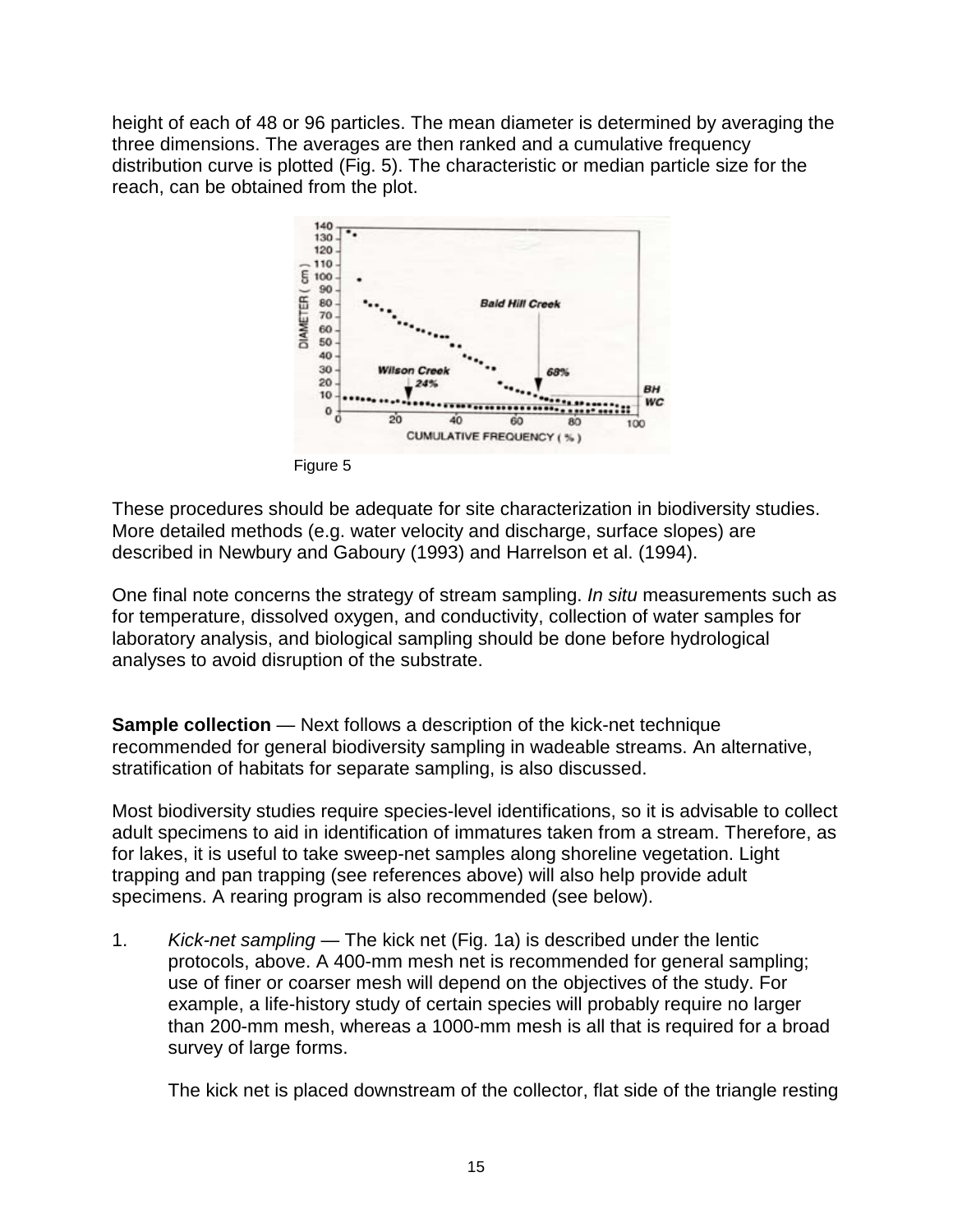on the substrate of the stream. The collector walks backward, away from the net, kicking the substrate to disturb it to a depth of ~5 cm. For large boulders, the net is held downstream while the boulder is brushed by hand. The net is held near to the area being disturbed so the current will carry dislodged animals into it.

 The collector zig-zags over the stream bottom from bank to bank in an upstream direction for a timed period (e.g. 2-5 min). Standard time collections (e.g. 3 min) allow comparisons among sites. The zig-zag coverage allows collection of invertebrates from a variety of stream habitats (pools, riffles, runs, etc.). It is important that sampling be extended directly adjacent to the stream bank because this region may have aquatic macrophytes that support a unique fauna.

 When sampling is completed, the net and cup are washed, the sample is preserved, and the container is labelled as described above under the lentic protocols (see also Appendix I, Appendix II). The comments made about biomass samples under the lentic procedures described above are also applicable to lotic sampling.

 A modified procedure is used by Manitoba Environment (D. Williamson, personal communication). The kick net is equipped with a light anchor and a rope of sufficient length that the distance travelled by the kick net yields an area of  $~1$ m2. The light anchor is dropped into the stream and kicking proceeds upstream until the rope becomes taut. The net is then emptied. Five replicates are taken in this way at each site.

2. *Additional sampling methods* — It may be necessary to distinguish among habitats that are being sampled if you are interested in taxa that only occur in certain habitats or in separate estimates of the benthic macroinvertebrates in different habitats. For example, the deep parts of large rivers can be sampled using a variety of grabs or suction devices (Rosenberg 1978; Elliott and Tullett 1978, 1983, 1993; Downing 1984). If it is not possible to sample this habitat directly, then indirect sampling methods such as artificial substrates (e.g. Rosenberg and Resh 1982), light traps, or pan traps can be used.

 Areas of groundwater infiltration provide unique habitats for benthic macroinvertebrates. Such areas can provide refugia by remaining open in the winter when the rest of the stream freezes or during summer droughts when much of the channel desiccates. The water chemistry of these areas is more typical of ground water than stream water (i.e. cooler, higher conductivity), so they can be easily identified. The kick-net method described above is satisfactory in these special habitats, but care needs to be taken not to obliterate the habitat if it is rare.

 You may be interested in the macroinvertebrate fauna of woody debris. Manual collection of wood particles and removal of specimens as described for the lake rock pick (see above) may be required (see also Cuffney et al. 1993). Some invertebrates that adhere tightly to stony substrates and trailing vegetation may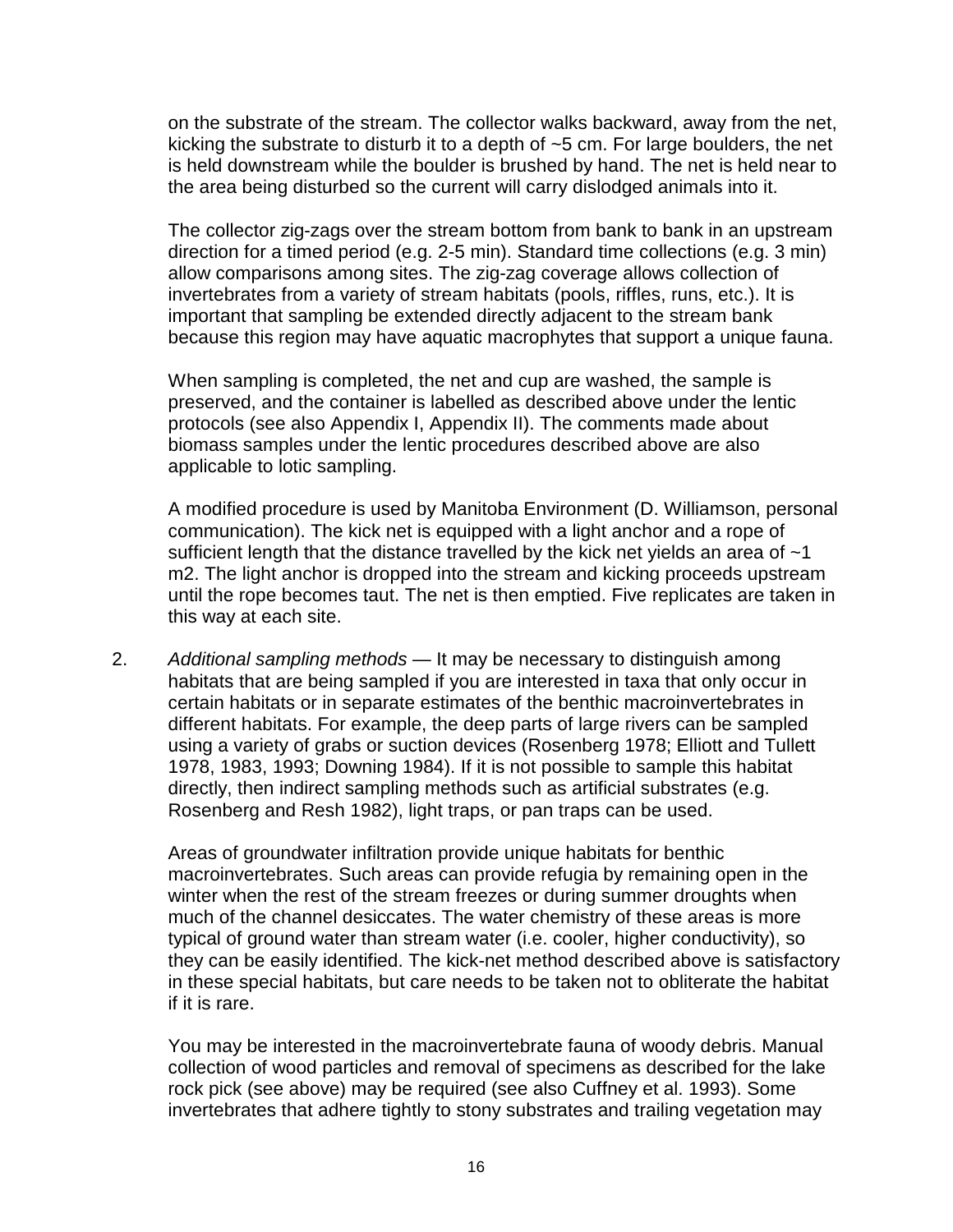be missed by kick-net sampling. These two habitats require close visual inspection. Other special habitats may require specialized approaches and sampling equipment. Examples of such habitats include, but are not restricted to, the hyporheic (stream-interstitial) zone (e.g. Williams 1984) and phytotelmata (plant-container habitats; e.g. Barton and Smith 1984).

## **Sample Processing**

**General considerations** — Samples from lakes or streams can be sorted either before or after preservation. Live sorting can be done either on shore, adjacent to the sampling site, or in a laboratory within a few hours of collection. Unpreserved samples should be sorted quickly to avoid the possibility that invertebrate predators will alter species composition. Small amounts of the sample should be placed in a shallow, light-coloured pan with sufficient water to allow organism movement. Small portions of the sample are moved toward the empty part of the pan, and freed animals are collected by forceps, spoon, or eye dropper. Alternatively, the sample can be added to a bucket of water and swirled to suspend invertebrates and organic matter. Small amounts of the supernatant are then successively poured through a fine sieve, and the invertebrates are removed and preserved. The procedure is followed until only inorganic particles remain in the bucket. The organic matter remaining in the sieve can either be discarded or preserved for closer examination in the laboratory.

If the goal of the study is a qualitative characterization of biodiversity, then it may be sufficient to sort for a 15-min period or to collect the first 300 animals, providing that as many different kinds of invertebrates as possible are removed. Removing only the largest or the most abundant kinds is not recommended. Rare species may be missed, especially if several similar-looking species are present; only microscopic examination of preserved specimens can avoid this problem.

Samples that are preserved and returned to the laboratory can be sorted in more leisurely and more quantitative fashion. Formalin-fixed samples should be rinsed thoroughly before sorting, and preserved in 70% ethanol if they need to be further stored before sorting. It is probably easiest to do so in two stages: (1) a coarse sort, in which large invertebrates or pieces of debris are removed from bits of the sample placed in a shallow, white pan, followed by (2) a fine sort in which bits of the rest of the sample are examined by eye, under a magnifying glass, or under a binocular microscope at 12-16x power. Each bit of sample is examined closely, debris is teased apart, and all macroinvertebrates are removed and placed into water- or alcohol-tight 10 ml glass vials containing 70% ethanol, according to the most-easily-identified taxon (see below). Accurate counts of each of the taxa are kept on laboratory sheets specially designed for this purpose. The sheets have a caption for essential information such as the date of sampling, name of the lake or stream, site location, type of sample, sample collector, and sample sorter. Column headings include taxon, life stage (larvae, pupa, or adult), counts, and conversion factors (if applicable) to number per m2.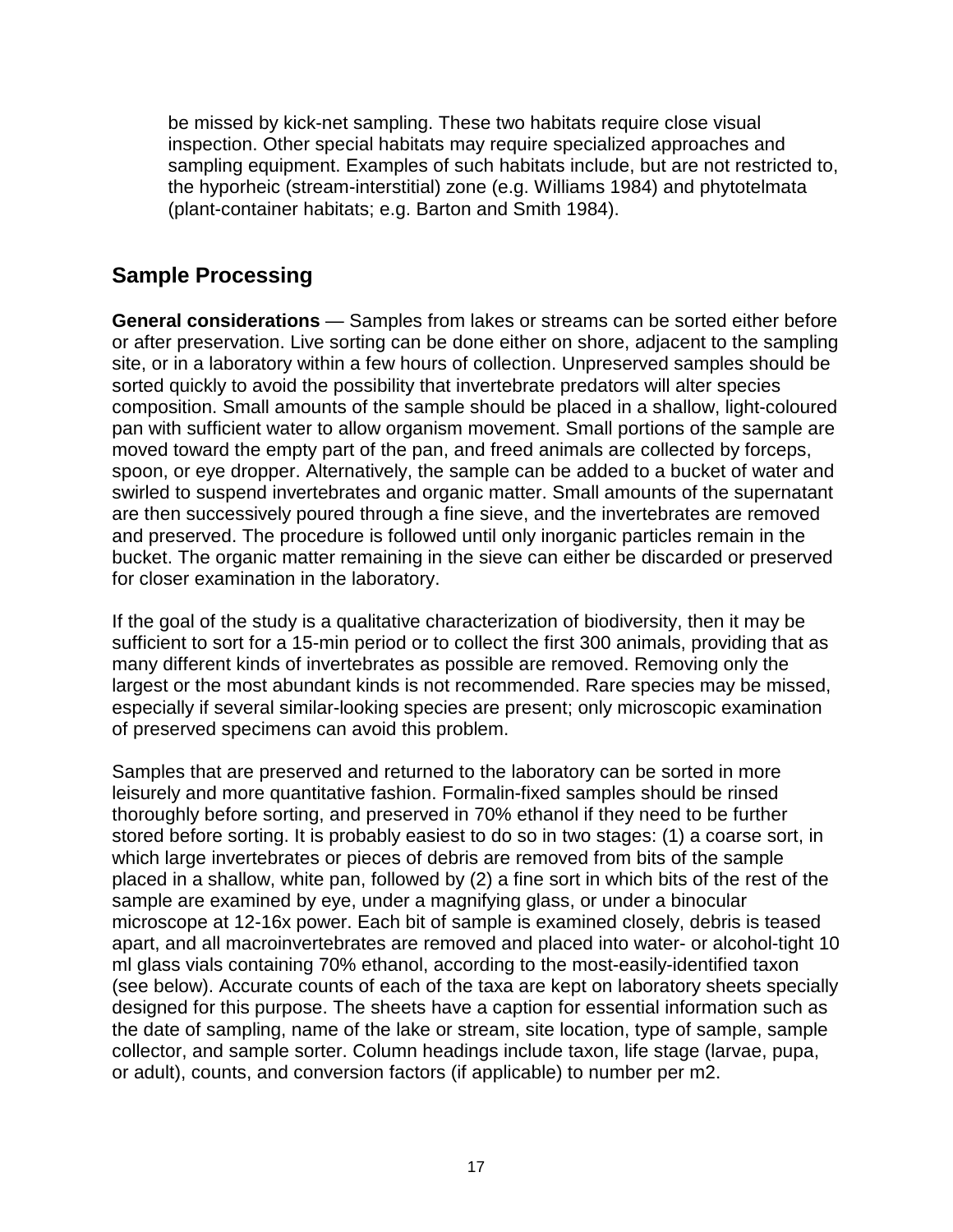All residues of sorted samples should be retained for as long as possible after the study is over, and 10% of the samples in a set should be resorted by different people. Sorting efficiency should be at least 95% in the resorted samples or further training of laboratory staff may be indicated.

**Sorting aids** — A number of methods facilitate the removal of organisms from background debris and their enumeration, as follows: (1) vital stains, (2) flotation or elutriation, (3) subsampling, and (4) automated counters (Rosenberg 1978; Murkin et al. 1994; Table 3).

- 1. *Vital stains* The following stains will turn organic material bright pink and make it easier to spot amidst the debris in a white pan:
	- a) Rose Bengal 1-1.5 g of crystals dissolved in 100 ml of 70% ethanol.
	- b) Eosin B and Biebrich Scarlet 1 g of each compound dissolved in 10 ml of 95% ethanol and added to 100 ml of distilled water.

 A few ml of either stain are added to ~500 ml of sample to be sorted and the sample is left for 24 h. The sample can be washed with water to remove excess stain. Organisms will be preferentially stained; for example, Rose Bengal works best on soft tissues but does not stain mollusc shells or heavily chitinized insects. Rose bengal may not be useful in samples containing large amounts of organic debris because it stains the growing tips of roots. Eosin/Biebrich does not stain plant debris to the same extent, so it may be better suited to highly organic samples.

2. *Flotation and elutriation* — These techniques work best for highly inorganic samples. Flotation involves submersing the sample in a solution with a specific gravity higher than that of the organisms (Murkin et al. 1994). The invertebrates then float to the surface where they can be removed. However, light organic matter will also float, and invertebrates with heavy shells, soil tubes, or cases may not. Common flotation solutions include: sugar, sodium chloride, calcium chloride, D-mannitol, magnesium sulfate, and kerosene. Use of kerosene tends to be messy. References to the use of flotation to clean samples can be found in Rosenberg (1978) and Murkin et al. (1994).

 Elutriation depends on invertebrates being carried upward in a column by bubbles of air (e.g. Stewart 1975; Kingsbury and Beveridge 1977; see also Rosenberg 1978). An overflow trough collects the organisms and light debris. The process may not work for heavy invertebrates such as clams.

 Both methods require that sorting efficiency be determined. Thus, the original residues of at least 10% of the samples should be hand-sorted to determine the proportion of benthic macroinvertebrates left behind. Efficiency of separation should be high (~95%), but if it is lower it should be consistently so, and there should be no obvious taxonomic bias.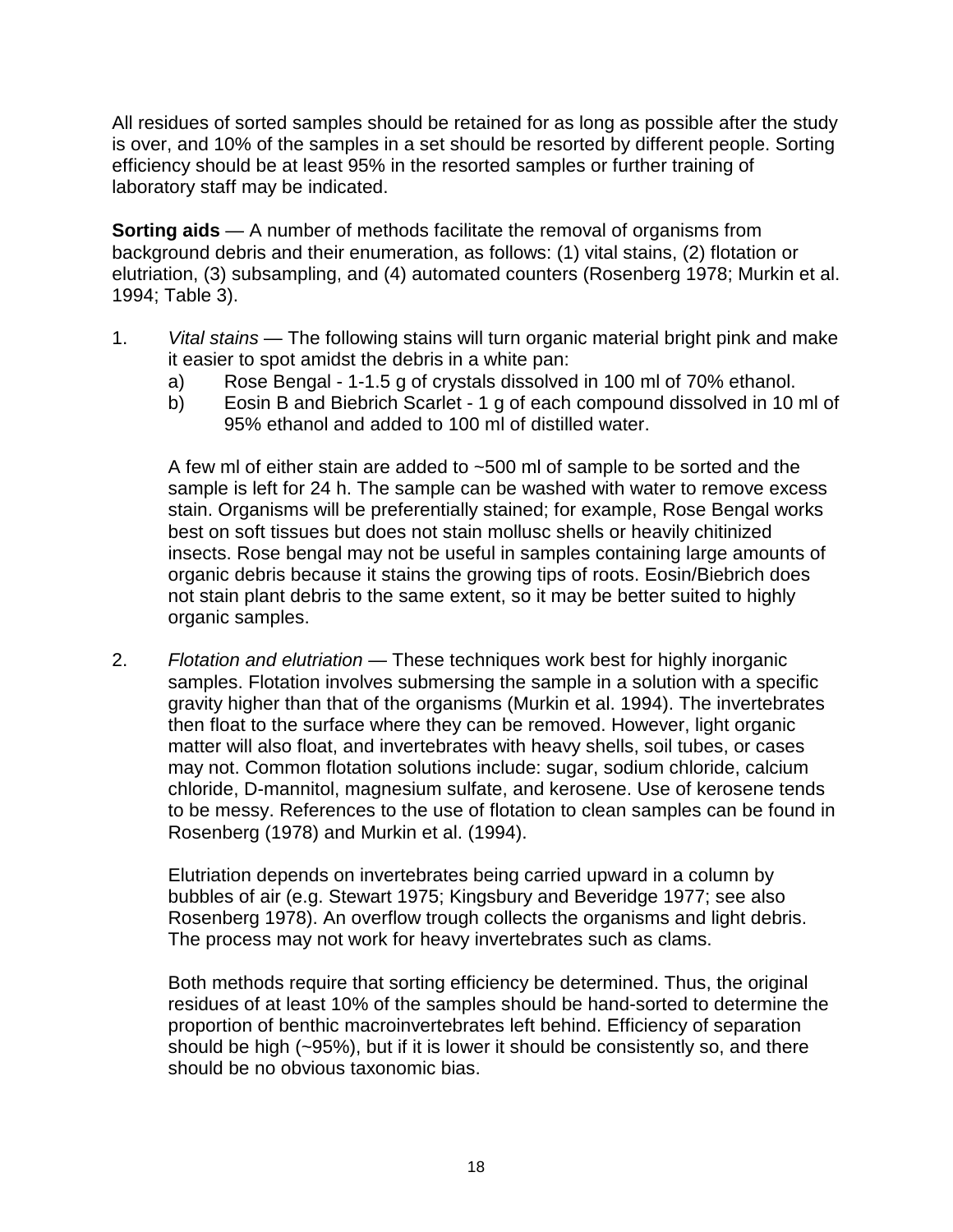3. *Subsampling* — Samples are usually subsampled to save processing time because either the samples are excessively large or there are large numbers of them. Thus, the sample is quantitatively reduced, the invertebrates from a known portion of the sample are counted, and these counts are extrapolated back to the entire sample. Samples need to be homogeneous, so large organisms or pieces of debris should be removed prior to subsampling. Several methods are available (e.g. see Rosenberg 1978; Murkin et al. 1994); for example, the volumetric method of Wrona et al. (1982), the weight-based method of Sebastien et al. (1988), and the spatial (sample-splitting) method of Marchant (1989) have proven reliable. In the Marchant (1989) method, a predetermined number of invertebrates (100, 200, or 300) is removed from a box subdivided into 100 cells (Fig. 6) and then counting stops. No matter what method is used, precision and accuracy need to be assessed initially by comparing selected subsamples to the total sample (Gibbons et al. 1993; Murkin et al. 1994). Subsampling error should be estimated in at least 10% of the samples being processed by sorting another subsample of equal size (Environment Canada and Department of Fisheries and Oceans 1993); allowable deviations between counts should be set at a reasonable but consistent level.



Figure 6

 Rare species may be missed by subsampling, which is an important concern in biodiversity studies. Thus, rare species deserve special consideration when selecting a subsampling method (Murkin et al. 1994); alternatively, avoid subsampling completely.

4. *Automated counters* — The process of counting organisms of various taxa can be facilitated by using mechanical, desk-top devices that are subdivided into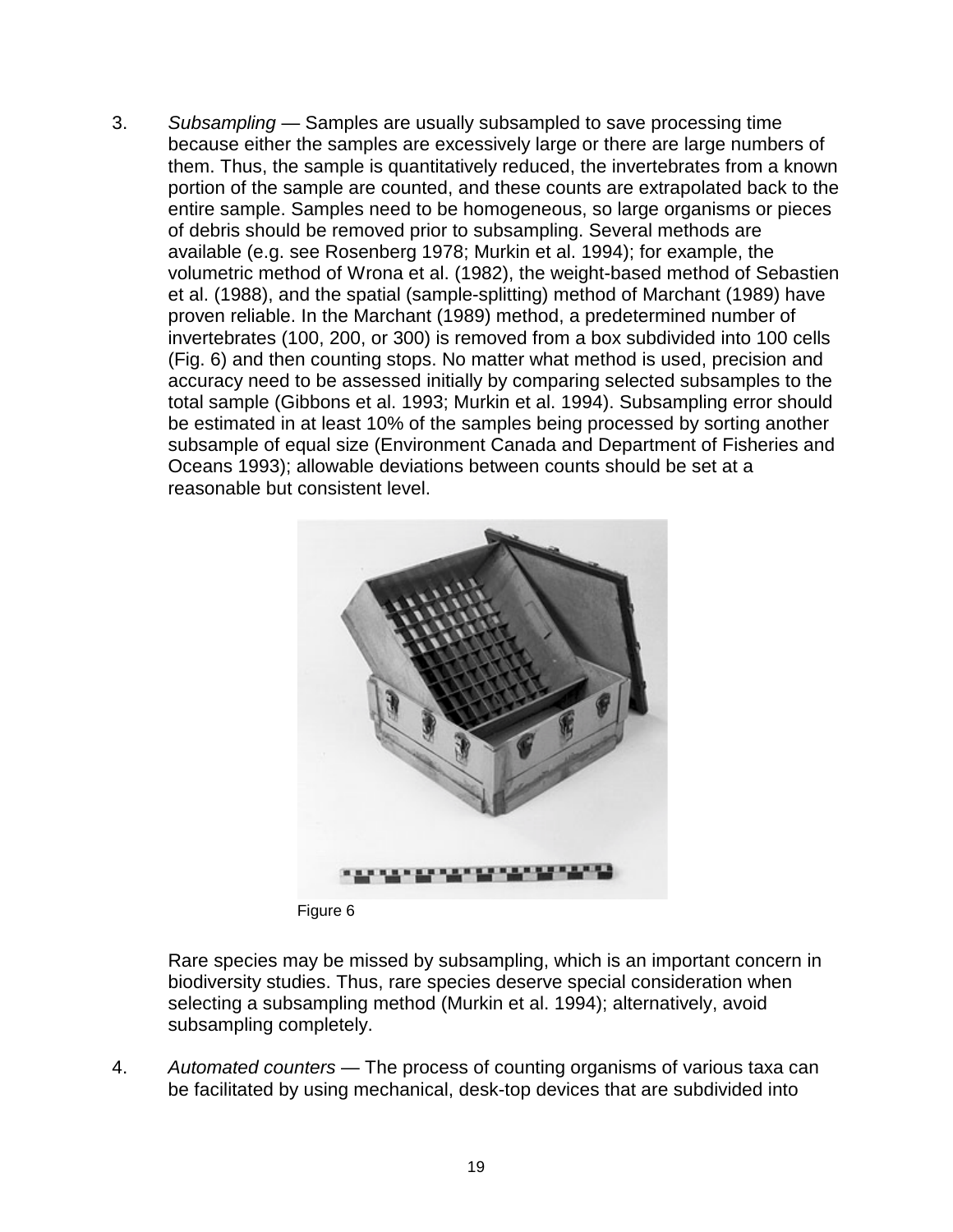8-10 keys. These counters can also be worked by foot pedals. It is also possible to use a voice-activated electronic counting system that enters the data directly into a database (Williams and Briton 1986; A. Salki, Freshwater Institute, personal communication). The products of mechanical counters should be added to laboratory sheets before entry into electronic databases. A hard copy should also be kept of the voice-activated counts.

## **Data Analysis**

Four different types of biodiversity studies may be undertaken: (1) pilot or reconnaissance studies at the beginning of a full-fledged program; (2) descriptions of population or community characteristics; (3) detection of differences in populations or communities between or among sites; and (4) initiation of a long-term, rapidassessment program. Each of these studies has its own data-analytical requirements, so it is important to decide the objective of a biodiversity study at the outset.

**Pilot/reconnaissance studies** — Initial, small-scale studies are needed to calibrate sampling methods for a definitive study. Pilot or reconnaissance studies can be used to reveal what organisms occur, their approximate densities, and their spatial aggregations, all essential elements in the design of a full-scale program. For example, the number of replicate sample units is usually determined at this stage of a study (Resh and McElravy 1993). The size of the mean, the degree of aggregation, and the desired precision will influence how many samples should be taken to estimate the mean of a benthic measure (Resh and McElravy 1993). The reviews cited in Table 3 and most statistics texts provide appropriate formulae.

In some small-scale biodiversity studies, it may be necessary to take a pre-determined number of sample units because of budget considerations. In this case, six sample units will generally provide estimates ±40% of the mean total number of individuals (95% confidence intervals) in a community (Resh and McElravy 1993).

**Population/community characteristics** — Conservation studies may require an estimate of the density of a particular species. Therefore, precise estimates of the mean would be an appropriate goal (Table 3). Large numbers of samples may be required to obtain such estimates (e.g. Merritt et al. 1996).

**Detection of differences** — Studies of the effects of disturbance often require the determination of the difference in means over time or at different sites. This involves a different approach than estimating specific population or community measures with a given level of precision; the reader is directed to Resh and McElravy (1993), Norris and Georges (1993), and Merritt et al. (1996) for a discussion of the subject and an introduction to the literature.

The detection of differences among sites or times has traditionally relied on quantitative approaches using inferential statistics (e.g. Green 1979; Stewart-Oaten et al. 1986; Underwood 1991). However, a new approach called the "reference condition"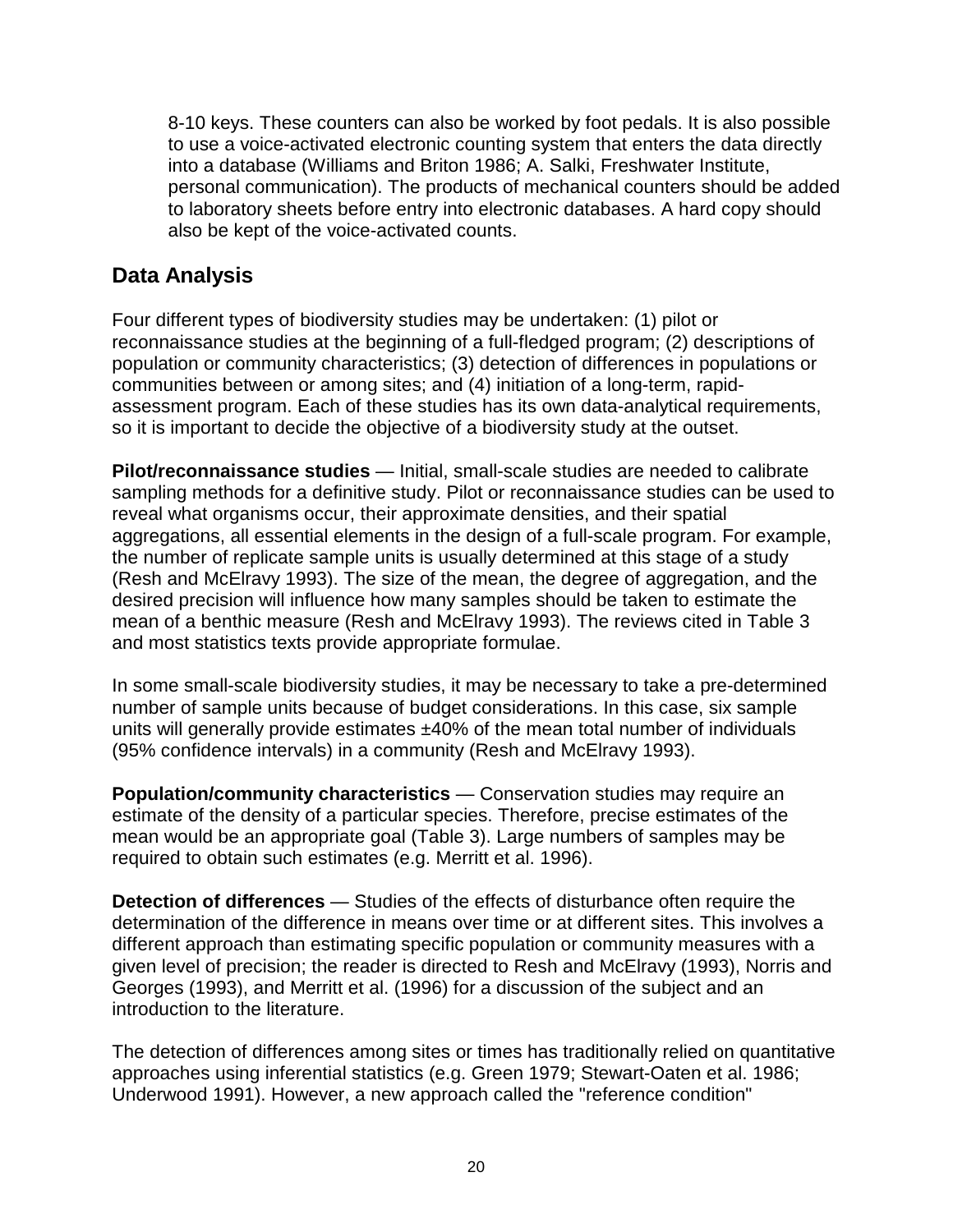(Reynoldson et al. 1995, 1997; Wright 1995), which uses qualitative sampling and multivariate statistics, circumvents many of the problems inherent in quantitative, inferential approaches (Reynoldson et al. 1997).

**Rapid assessment approaches (RAAs)** — The high cost of quantitative approaches has led to the development of qualitative methods called RAAs (e.g. Plafkin et al. 1989). The original purpose of using RAAs was to identify water quality problems and to document long-term regional changes in water quality (Resh and Jackson 1993), but these methods can also be applied to measuring changes in biodiversity.

Qualitative techniques have been used in Europe for decades (e.g. biotic indices and scoring systems; see Metcalfe 1989). Their chief advantage is the reduction of the intensity of study required at individual sites (relative to what is required by quantitative approaches: see above), which permits a greater number of sites to be examined (Resh and Jackson 1993). Key to the use of RAAs are the following considerations: (1) What population and/or community measures are relevant? (2) What are the baselines against which these measures are being compared? (3) How much deviation from a baseline indicates change? Resh and Jackson (1993) provide a comprehensive review of RAAs.

## **Quality Assessment/Quality Control (QA/QC)**

A QA/QC plan is essential to the success of any monitoring program. It provides a basis of believability for the results and helps to structure the work. This structure takes the form of field notes, checklists, chain-of-custody forms for samples, sample-processing forms, check samples for taxonomic identifications, third-party verification of taxonomic identifications (or even statistical analyses), data screening, and database maintenance (e.g. see Norris and Georges 1993 for a review). For example, the development of standard field/laboratory forms (Appendix I) should be considered for large-scale biodiversity programs. QA/QC requirements should be woven through the entire fabric of the biodiversity program.

A few suggestions for QA/QC have been included in the discussion of sampling and sample processing above. Investigators are referred to the QA/QC chapter of this binder for a more detailed treatment of the subject, and to Gibbons et al. (1993), and Environment Canada and Department of Fisheries and Oceans (1992, 1993, 1995) for actual examples of QA/QC programs pertinent to benthic macroinvertebrates.

Roughly 20% of program resources should be devoted to QA/QC, although more will be required if the results are intended for legal or policy use. Investigators should be able to design the QA/QC procedures that are best suited to their needs and available resources from the literature provided here.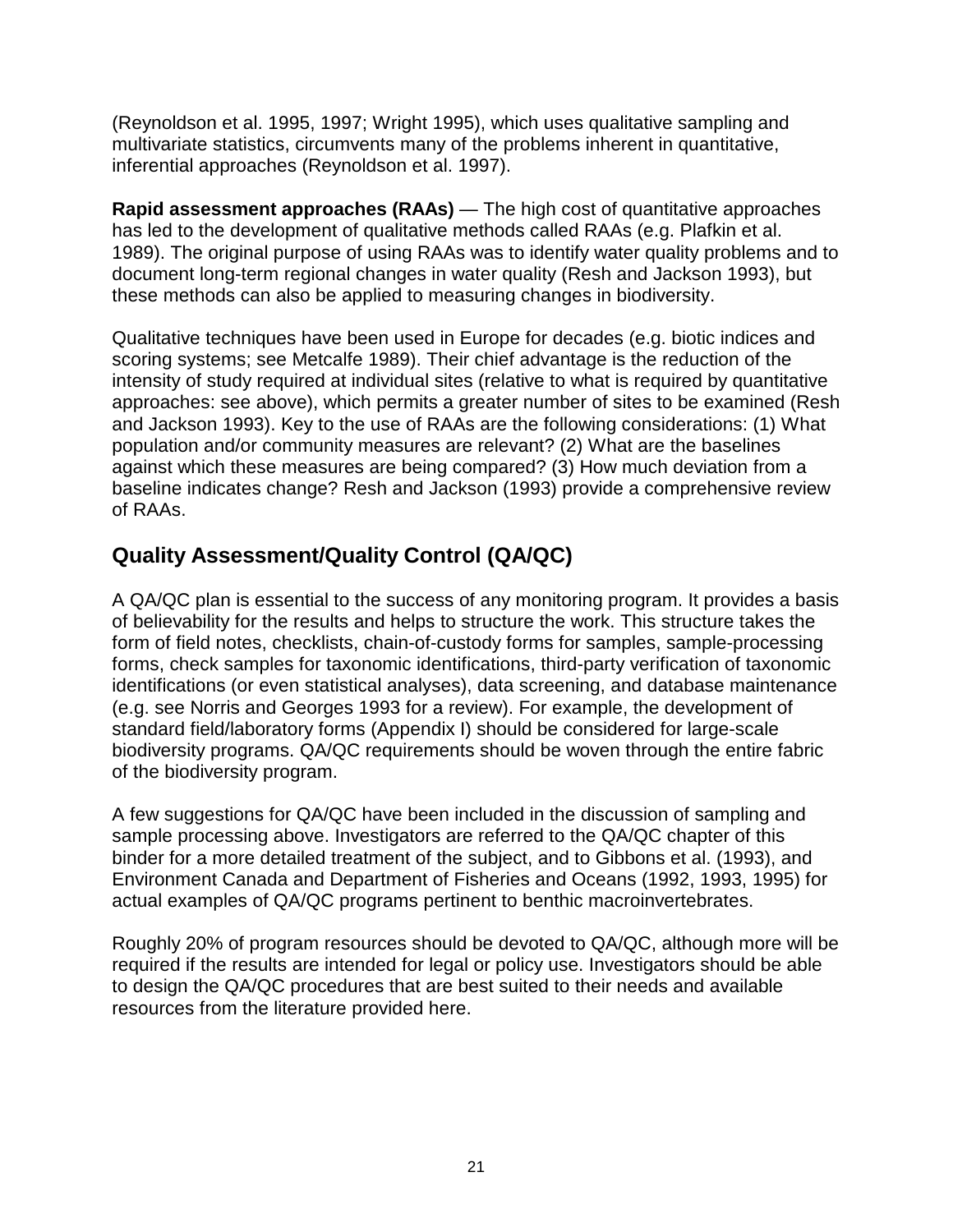## **Volunteer Involvement**

Freshwater benthic macroinvertebrates are a prime subject for biodiversity studies by the non-specialist volunteer. They are used extensively by lay groups for monitoring water quality in the USA (e.g. Kerr et al. 1994) and Canada. The Save Our Streams (SOS) program sponsored by the Izaak Walton League of America (707 Conservation Lane, Gaithersburg, MD, 20878-2983) is an excellent example.

We encourage volunteers interested in biodiversity studies to get involved in already existing, national programs rather than striking out on their own. Biodiversity programs, like water-quality monitoring programs, require a great deal of coordination in the training of individuals, collection of samples, identification of specimens, and maintenance of records. These activities are best done by a central organization. The Ecological Monitoring Coordinating Office (P.O. Box 5050, Burlington, Ontario, Canada, L7R 4A6) may be able to inform you about biodiversity studies in your area. Contact with local provincial or federal departments of environment or natural resources is also encouraged.

For people interested in restricted surveys (e.g. a lake or stream on which they have a cottage), it is possible to follow scaled-down versions of the protocols presented above. A lake survey would be restricted to the shoreline where rock picks, kick and sweep samples, or activity traps could be used. The kick-net technique could be used in a stream survey. Sites should be adequately described in both systems. Qualitative sorting should be sufficient. Needham and Needham (1962), Clegg and Anthon (1968), Lehmkuhl (1979), Kellogg (1994), or any of the commonly available field guides to aquatic insects should suffice for identification. A local reference collection should be established if the survey is to be repeated. It would also be advisable for the volunteer to establish liaison with a nearby expert who can advise on sampling design and taxonomy.

Volunteers represent an extremely valuable potential source of interest and manpower in doing benthic macroinvertebrate surveys (e.g. Reynoldson et al. 1986). However, care must be taken to coordinate their activities so their efforts are not wasted.

### **Acknowledgements**

We thank B. Finnamore, T. Galloway, D. Williamson, and two anonymous reviewers for their helpful comments. R. Janusz provided originals of the Wilson Creek figures.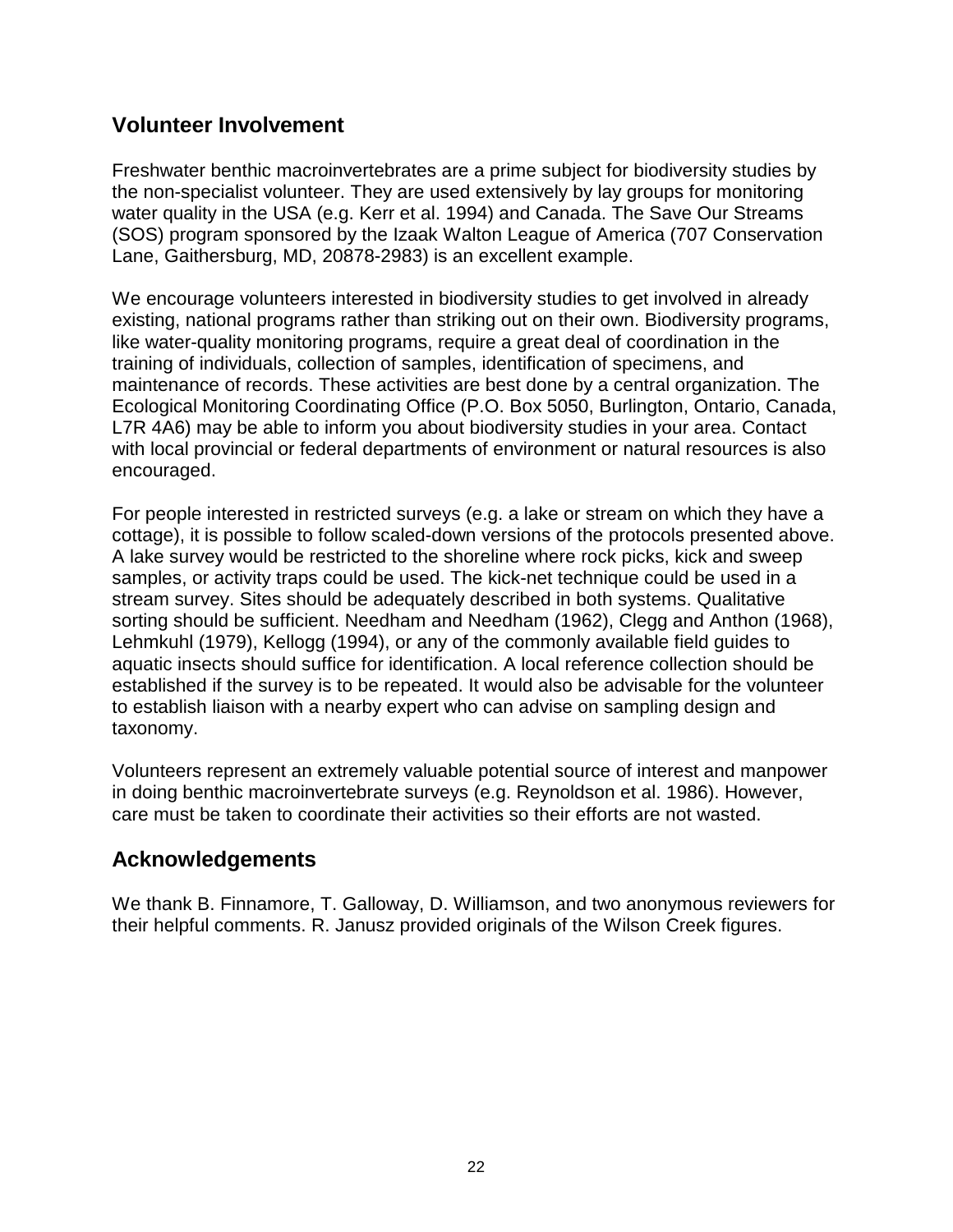#### **Experts to Contact For More Information**

A number of Canadian specialists can be consulted for help in the design and analysis of in-depth benthic macroinvertebrate sampling programs in stream and rivers. These specialists include:

- 1. Dr. J.J.H. Ciborowski 2. Dr. M.H. Colbo Department of Biology **Department of Biology** University of Windsor **Memorial University** N9B 3P4 A1B 5S7
- 3. Dr. L.D. Corkum 4. Dr. D.A. Craig University of Windsor **University of Alberta** N9B 3P4 T6G 2E9
- 5. Dr. J.M. Culp 6. Dr. T.D. Galloway Environment Canada **Department of Entomology** National Hydrology Research Institute University of Manitoba 11 Innovation Boulevard Winnipeg, Manitoba, Canada Saskatoon, Saskatchewan, Canada R3T 2N2 S7N 2X8
- 7. Dr. D.J. Giberson 8. Dr. L. Hare Department of Biology **INRS-EAU** University of Prince Edward Island Université du Québec Charlottetown, Prince Edward Island, C.P. 7500 Canada Sainte-Foy, Québec, Canada
- 9. Dr. P.-P. Harper 10. Dr. A. Morin Departement de Sciences Biologiques **Cancel Container Carlton Institute of Biology**<br>University of Ottawa<br>Chiversity of Ottawa Université de Montréal C.P. 6128, Succ. A. P.O. Box 450, Station A Montréal, Québec, Canada **Canada Canada** Ottawa, Ontario, Canada H3C 3J7 K1N 6N5
- 11. Mr. R.A. Reid 12. Dr. J.B. Rasmussen Ontario Ministry of Environment Department of Biology and Energy **McGill University** Dorset Research Centre 1205 Dr Penfield Avenue Bellwood Acres Road, P.O. Box 39 Montréal, Québec, Canada Dorset, Ontario, Canada H3A 1B1 POA 1EO
- 13. Dr. J.S. Richardson 14. Dr. I.R. Walker Westwater Research Centre **Department of Biology** University of British Columbia **Calumbia College** Okanagan University College Vancouver, British Columbia 1000 K.L.O. Road V6T 1Z2 V1Y 4X8
- Windsor, Ontario, Canada St. John's, Newfoundland, Canada
- Department of Biology Department of Biological Sciences Windsor, Ontario, Canada **Edmonton, Alberta, Canada** 
	- - G1V 4C7
	-
	-
- Canada **Kelowna, British Columbia, Canada**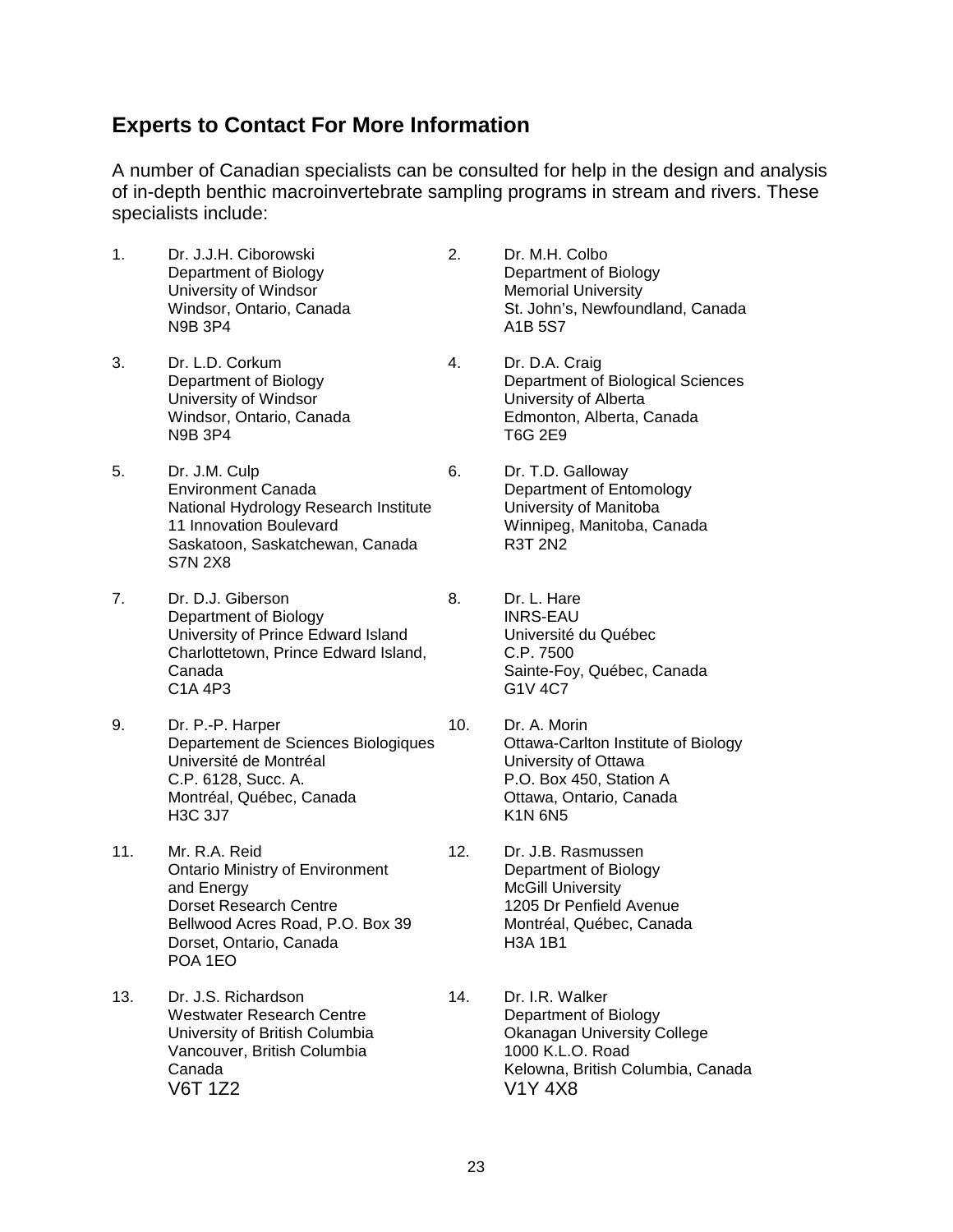15. Dr. H.E. Welch 16. Dr. D.D. Williams<br>Freshwater Institute 16. Division of Life Sc 501 University Crescent Winnipeg, Manitoba, Canada Winnipeg, Manitoba, Canada<br>
R3T 2N6 West Hill, Ontario, Canada<br>
(Arctic Canada Specialist) M1C 1A4 (Arctic Canada Specialist)

Division of Life Sciences<br>Scarborough Campus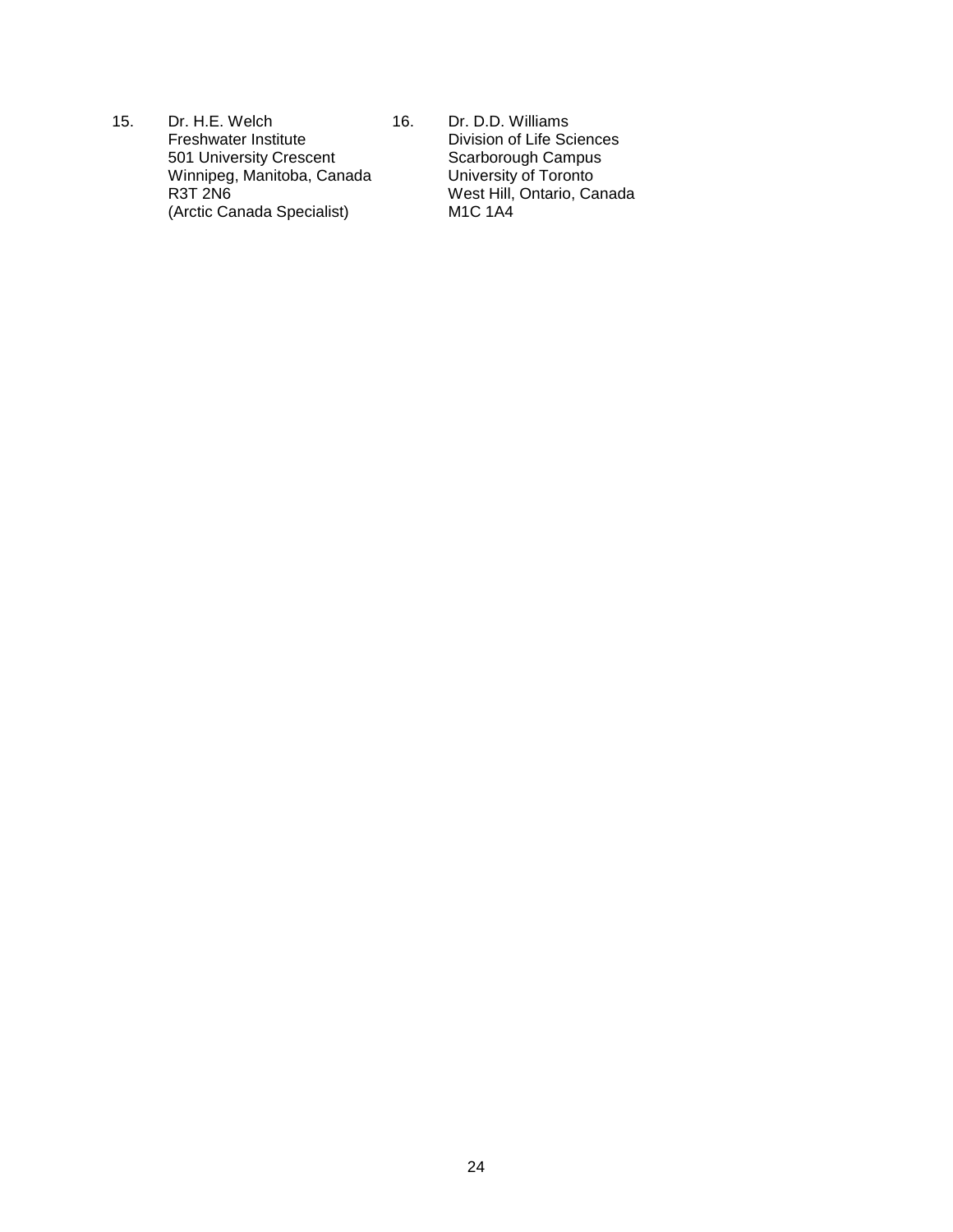## **Appendix I: Special Considerations in Field Sampling and Laboratory Processing**

#### **Fixatives and Preservatives**

The terms "fixative" and "preservative" have been used interchangeably throughout this protocol. However, formalin and Kahle's fluid (see 1 and 2 below) are properly referred to as fixatives, and are used to kill and fix organisms in the field, whereas ethanol (see 3 below) is properly referred to as a preservative, and is intended for long-term use.

1. **10% formalin** (100% formalin = 37% aqueous formaldehyde solution; 100 mL of 100% formalin + 900 mL of water = 10% formalin) - A good general-use fixative, although specimens will lose colour and become brittle and the shells of molluscs will dissolve after long-term storage. Buffered formalin will avoid the latter. It is best to use formalin as a field fixative and transfer specimens into 70% ethanol for long-term storage. Many investigators prefer not to use formalin at all because it is a skin and eye irritant and may be carcinogenic under prolonged exposure (National Cancer Institute 1996).

2. **10% solution of Kahle's fluid in water** (to make 1L: 15 parts by volume (pbv) of 95% ethanol [290 mL]; 6 pbv of 100% formalin [115 mL]; 1 pbv of glacial acetic acid [20 mL]; and 30 pbv of distilled water [575 mL]; see Wiggins 1977) - This is a good fixative for most insects but should be replaced within hours with 70% ethanol for molluscs and crayfish. It is acidic and will remove calcium from shells and carapaces.

3. **70% ethanol in water** (750 mL of 95% ethanol topped up to 1 L with water » 70% ethanol) - A good preservative, especially for crustaceans and insects, but unlike formalin it does not fix tissues. Its main advantage is low toxicity to humans. However, large volumes are required, it is expensive, and concentrations >40% can only be obtained with a permit. Denatured ethanol may be available in higher concentrations. Isopropyl (rubbing) alcohol or the more toxic methanol (methyl hydrate) can often be used as substitutes.

The volatility of ethanol means that it evaporates readily. Thus, collections stored in ethanol must be periodically monitored. Addition of a few drops of glycerine to vials containing alcohol-preserved material will protect them from desiccation, and will keep the specimens from becoming brittle.

#### **Labelling**

Field labels must be added to the inside and outside of vials, jars, or plastic bags. Labelling can be done directly on the vessel or, if it is to be reused, on a piece of duct tape stuck to the outside. Inside labels should be written with a soft-lead pencil on non-recycled, high-quality paper (Appendix II). Labels should include the station number/location, the lake or stream, and the date. It is important that persons receiving the samples for processing understand any date abbreviations used. The samples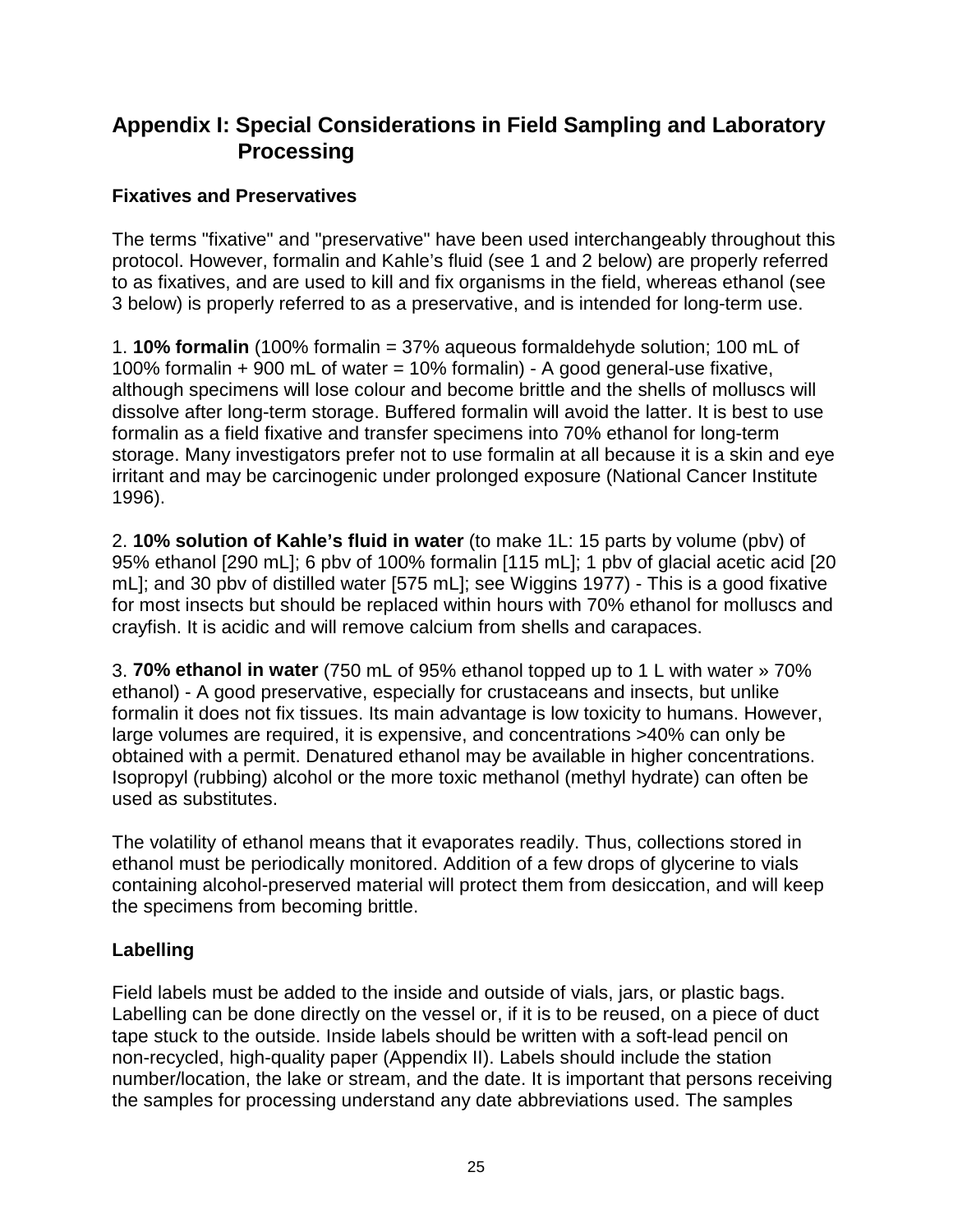taken should be entered in the field data book.

Laboratory labels must be added to the inside of vials containing organisms sorted to higher taxa as well as those that have been identified to lower taxa and verified by an expert. Such labels should be written in indelible ink on high-quality or waterproof paper (Appendix II), and should include the following information: (1) collection site, (2) date of sampling, (3) identity of taxon, (4) number of specimens, and (5) identifier.

Blank labels for field and laboratory use can be prepared en masse on a sheet using a word processor and a laser printer or laser photocopier. (Ink-jet printing runs in water or ethanol). They are then cut apart for use. Packs can be prepared for field use by applying rubber cement to one end of a bundle of labels. Sheets of blank labels can be photoreduced for use in small vials.

#### **Standard Field/Laboratory Forms**

Large-scale biodiversity surveys are well-served by the development of standard field and laboratory forms, which document characteristics of the habitat sampled, include site drawings or photos, and track samples from the point at which they were taken through to processing and identification of organisms. Examples of standard forms can be found in Cuffney et al. (1993) and Kellogg (1994). (A site form developed for a large biomonitoring study on the Fraser River, British Columbia, is available from either D.M. Rosenberg or A.P. Wiens).

#### **Identification of Specimens**

The value of sweep-net collections of adult insects along shorelines to the identification of immature aquatic forms has been discussed above. Another, more time-consuming endeavor is to establish rearing programs to provide associated stages. The taxonomy of aquatic insects is based mainly on the adult form, although the immatures are the forms most frequently collected in aquatic sampling. If the adult, cast pupal skin, and cast last larval skin are available for holometabolous insects (i.e. those with complete metamorphosis such as midge flies), or the adult and a series of cast nymphal skins are available for hemimetabolous insects (i.e. those with incomplete metamorphosis such as mayflies), then the immature forms can often be identified by working backward from the adult. Merritt et al. (1996) review field-based and laboratory rearing methods for major insect groups.

The specimens sorted into major taxa and stored in 10-ml glass vials (see above) can be identified to lower levels by using two excellent, North American texts: Thorp and Covich (1991) for non-insect benthic macroinvertebrates and Merritt and Cummins (1996) for the insects. Both texts provide keys to genera and references to the more specialized literature for species-level determinations.

Once identified, specimens belonging to the same taxon should be stored in their own vial or in a group of shell (tiny) vials plugged with cotton and placed together in a larger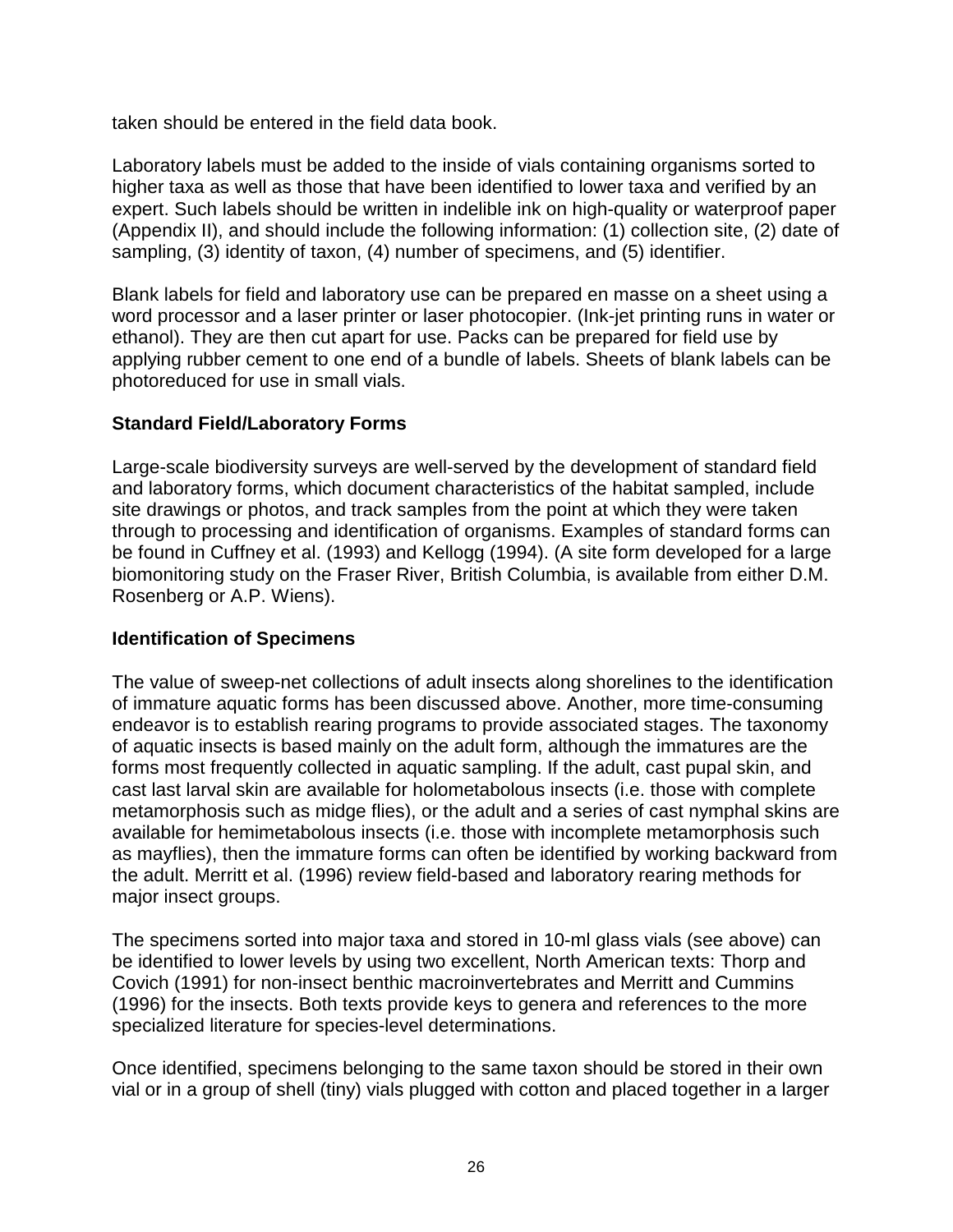vial. Accurate labelling is essential. Counts should be carefully entered onto the sorting sheets described above, or onto sheets specially designed for lower taxa. These data can eventually be entered into an electronic database.

Non-specialists may find it difficult to identify most benthic invertebrates to the species level. Hence, it is wise to send representative, identified material to qualified systematists for verification or get the systematists directly involved in the study. The experts listed above will be able to recommend systematists who specialize in taxa of great relevance to the study. A voucher collection of identified/verified material should be prepared (and curated) for future reference. Curation is important because vials containing alcohol will dry out over time. Voucher collections often prove invaluable in rechecking data, and in taxonomic revisions.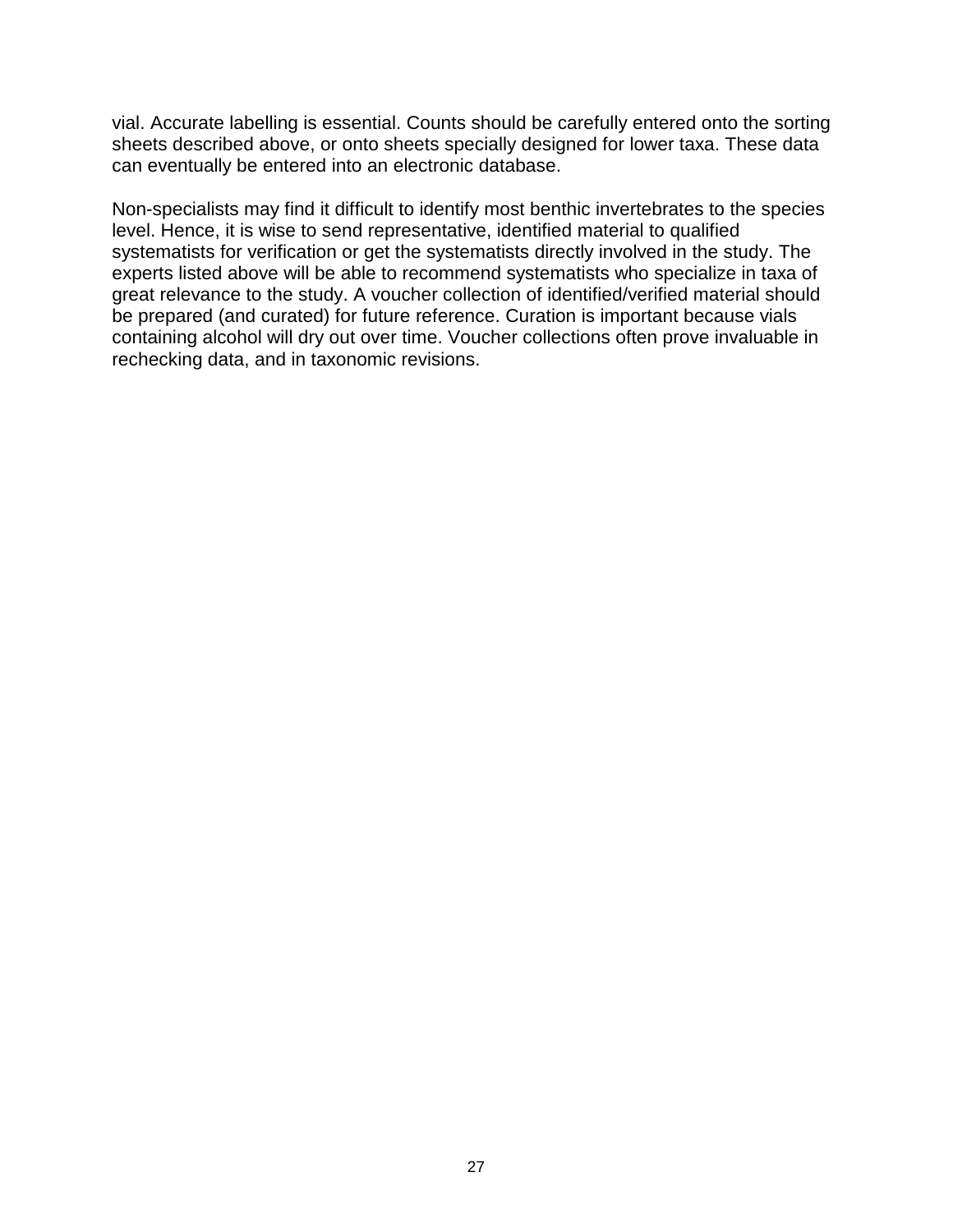## **Appendix II: Sources of Equipment and Supplies for Studies of Macroinvertebrate Biodiversity**

Disclaimer: Listing of suppliers or sampling devices does not constitute endorsement by the authors of this report. It is intended only as an initial source of information.

#### **Maps and Planning Material**

1. The most comprehensive source for maps in Canada is The National Atlas Information Service, Room 650, 615 Booth St., Ottawa, Ontario, Canada, K1A OE9; phone 1-800-465-6277. The National Topographic Series in different scales may provide the most information for planning a study, but land-use maps are also often available. Website: http://ellesmere.ccm.emr.ca/.

2. Provincial Natural Resources offices may have small-scale maps or aerial photographs of local study areas. They may also have hydrographic maps of local waterways.

3. Hunting and fishing stores may have commercially produced terrain maps or contour maps of lakes.

#### **Basic Supplies**

*Waterproof notebooks* and papers suitable for data sheets and labels are available from J.L. Darling Corporation, Tacoma, Washington, USA, 98421-3696, as the "Rite in the Rain" series. One of the distributors in Canada is Western Technical Supplies, 845 West 15th St., West Vancouver, British Columbia, V7P 1M5; phone 604-986-2391. All-Weather Copier Pak paper, No. 8511 is available for photocopying waterproof data sheets and labels. It comes in an 8.5" x 11", 200-sheet package. An HB or 2B pencil will produce water- and alcohol-proof labels on this paper.

*Sorting and bug-picking forceps* are available from a variety of places: locally from medical or dental supply houses, first-aid or safety supply stores, or from large, national, scientific supply outlets such as Canadawide Scientific, Fisher Scientific (USA Website: http://www.fisher1.com/) or VWR Canlab (USA Website: http://www.vwrsp.com/). Straight #5s or #4s are useful for smaller invertebrates such as midge larvae but larger forceps are needed for the mayflies and stoneflies.

*Vials, jars, bottles, caps, stoppers, and plastic bags* such as the Whirl-Pakâ are available from scientific supply companies but also may be available from local distributors of plastic or glass containers. Tongue-and-groove-type bags of various sizes are common in grocery stores.

*Preservatives* such as ethanol are available from scientific supply companies, usually in a denatured (toxic-if-ingested) form. They may also be acquired from specialty companies such as Commercial Alcohols Inc., 2 Chelsea Lane, Brampton, Ontario,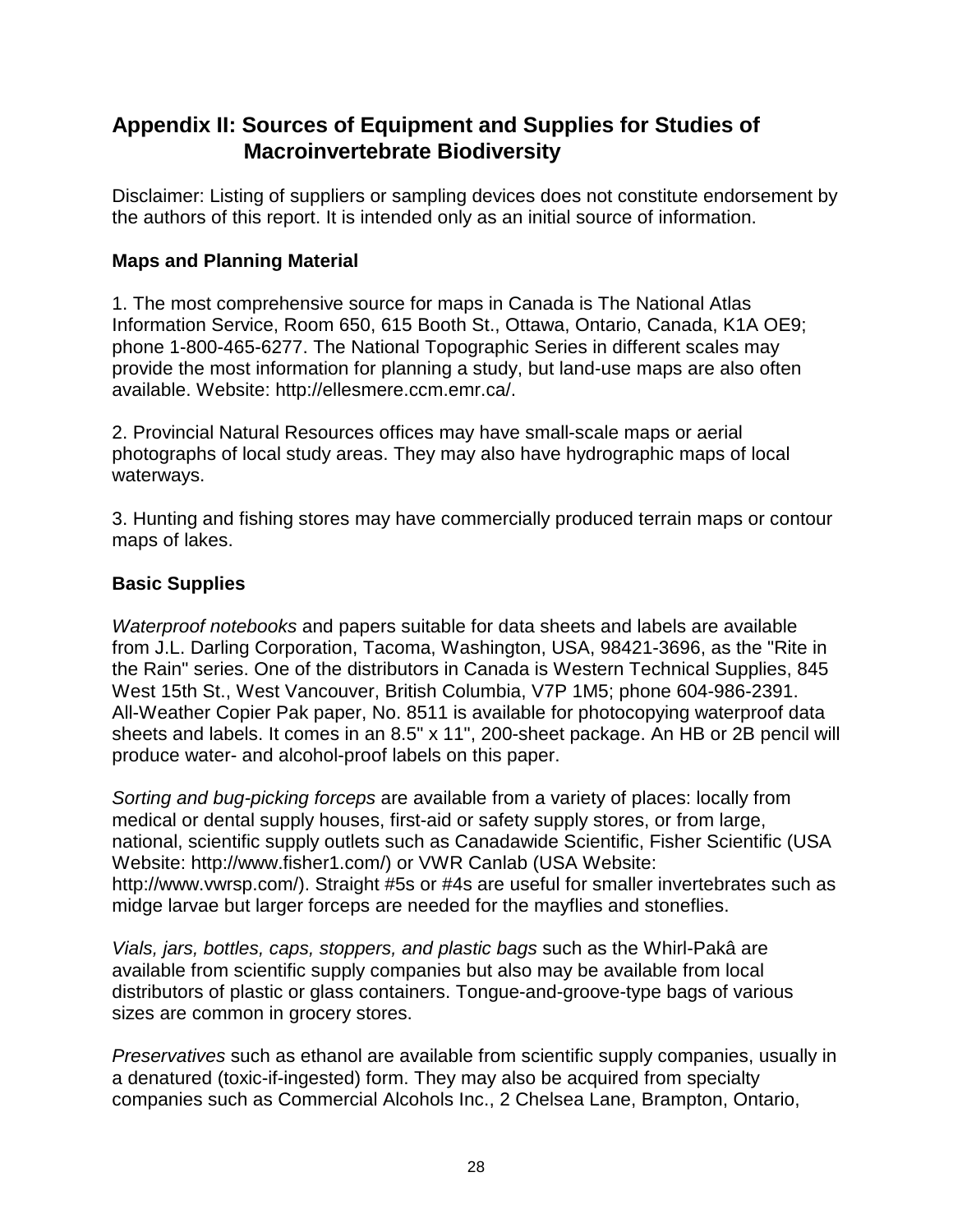Canada, L6T 3Y4, also of Toronto and Montreal. Ethanol is a substance controlled by law, so a permitting process will have to be followed. Formaldehyde may also be purchased from scientific supply companies and occasionally from agricultural suppliers where it is sold as a soil fungicide. Purchases of preservatives are usually made through a sponsoring scientific or educational institution because many companies are reluctant to sell to individuals. However, liquors such as vodka (40% ethanol) will preserve small samples if not diluted by water. Samples preserved in vodka should have the liquor changed within 24 h to eliminate any possible dilution. A temporary preservative could also be made of a solution of 70% automobile antifreeze (ethylene glycol) in water. It is not recommended for long-term storage of specimens, and it is toxic to animals.

#### **Field Equipment**

*Grabs, corers, dip nets, and other sampling equipment* are available from a variety of sources but the most often-cited one is the Wildlife Supply Company (WILDCO), 301 Cass Street, Saginaw, Michigan, USA, 48602; phone 517-799-8100 (Website: http://www.wildco.com/). WILDCO has a number of distributors in Canada, including Egetec Enterprises of Barrie, Ontario and Hoskin Scientific of Vancouver, British Columbia, Burlington, Ontario, and Montreal, Québec. The Website for Hoskin Scientific is http://www.teamkd.com/HOSKIN.HTM; e-mail may be sent to Hoskin@direct.ca. WILDCO catalogues are available from each of these distributors or from the parent company.

*Equipment for physical and chemical sampling* such as thermometers, and O<sub>2</sub>, pH, conductivity, and alkalinity meters can be found in scientific supply company catalogues. An excellent source for surveying, mapping, and general environmental equipment is Forestry Supplies Inc., 205 West Rankin St., P.O. Box 8397, Jackson, Mississippi, USA, 39284-8397; phone 1-800-647-5368.

*Self-made sampling equipment* such as dip nets, Ekman sieve nets, and kick-sampling nets are often equal in quality to the commercial variety. Local machine shops can bend 1/4" (6.4 mm) stainless steel rod into any shape, such as a hoop for a 36-cm diameter Ekman sieve net or a 35-cm base triangle for a kick net, welded to a 10-cm long, 1 1/8" (28.6 mm) ID stainless steel pipe as a handle socket. Nitexâ nylon netting of the desired mesh size for stream or lake sampling is often available from local silk-screen, print-making shops, or from WILDCO. Heavy "duck" canvas will suffice for nets not used roughly, but ripstop trucker's tarpaulin material from tent and awning suppliers is superior for nets to be used for kick-sampling streams. This material is harder to sew but may be fastened to the net frame by snaps or velcro on the outside of the hoop, which facilitates replacement. Tent-door and window screening (woven ripstop nylon), although usually a dark colour, makes inexpensive mesh sweep nets for capturing aerial adults of many aquatic insects.

*Entomological supplies* such as adult sweep nets, light traps, activity traps, and taxonomic keys are available from numerous suppliers, including Canadian scientific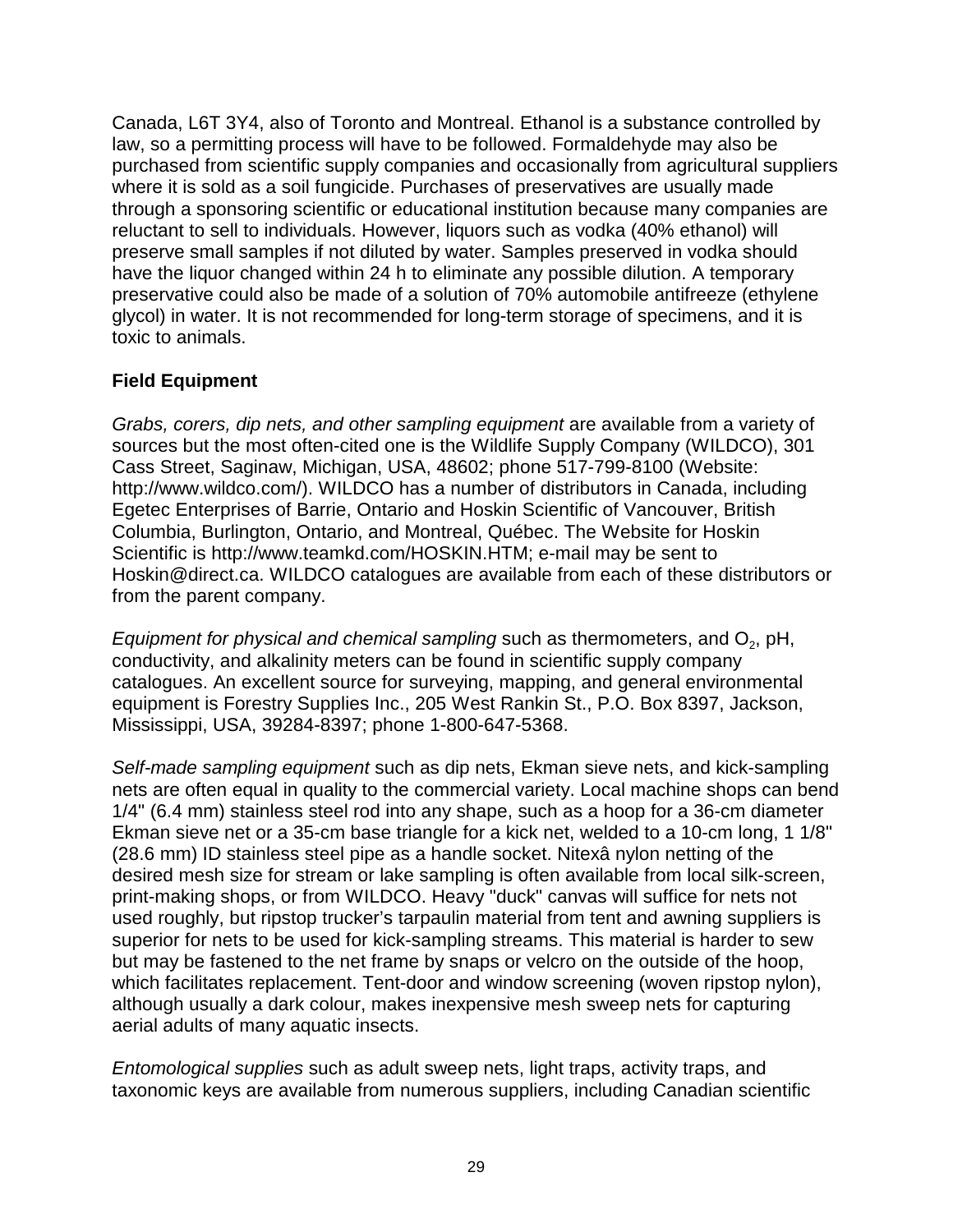supply companies, but specialized companies abound. These include BioQuip® Products, 17803 LaSalle Ave., Gardena, California, USA, 90248-3602; Carolina Biological Supply Company, 2700 York Rd., Burlington, North Carolina, USA, 27215 (Website: http://www.carolina.com/), and many others. Excellent source lists of suppliers and equipment are found at the following websites: http://insects.ummz.lsa.umich.edu/ entostuff.html (mostly USA suppliers), and http://www.ex.ac.uk/~gjlramel/six.html (a very good source of information).

#### **Laboratory Supplies**

*Invertebrate-viewing and handling equipment* such as microscopes, slides, mounting, and staining supplies are available through large scientific supply companies but some of the specialized subsampling equipment such as sample-splitters are available from entomological suppliers and WILDCO. White-enamel steel trays for live-sorting specimens in debris are often sold as "lasagna pans" at restaurant-supply stores. Office Depot (phone 1-800-685-8800) sells a fluorescent lamp with a central magnifying lens suitable for live-sorting.

The above sources should be regarded only as starting points in the search for equipment and information for biodiversity studies of macroinvertebrates; numerous other suppliers exist. Many other services are available, such as companies offering customized statistical programs for data analysis, and contract services for sorting and identification.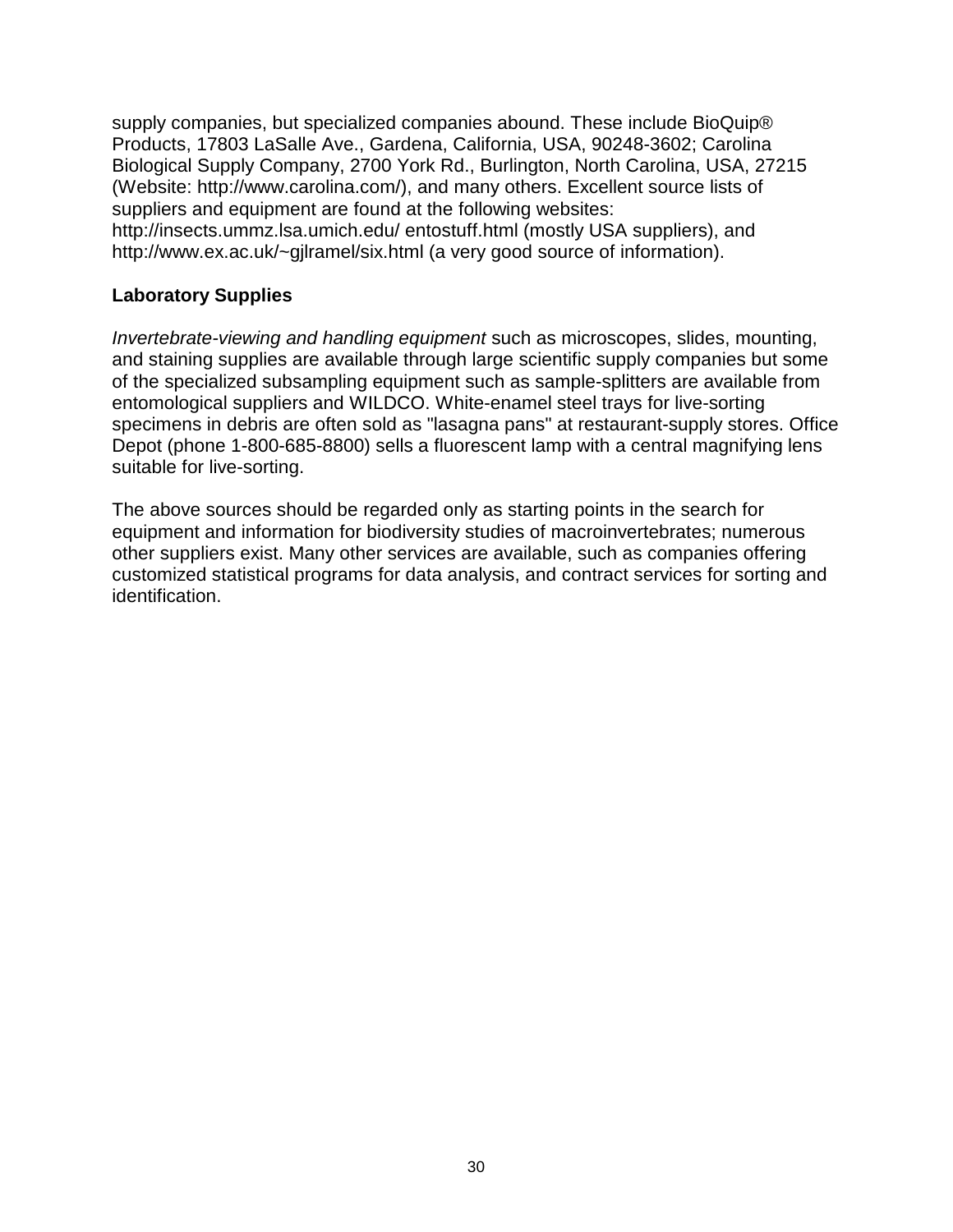#### **References**

APHA (American Public Health Association). 1989. Benthic macroinvertebrates, p.10-95 to 10-113. *In*: Standard methods for the examination of water and wastewater. 17th ed. American Public Health Association, Washington, D.C.

Barton, D.R. and S.M. Smith. 1984. Insects of extremely small and extremely large aquatic habitats, p. 456-483. *In*: V.H. Resh and D.M. Rosenberg (eds.) The ecology of aquatic insects. Praeger, New York.

BCMELPDFO (B.C. Ministry of Environment, Lands, and Parks and Department of Fisheries and Oceans). 1994. Stream inventory manual. Fisheries Branch, B.C. Ministry of Environment, Lands, and Parks, Victoria, British Columbia.

Burton, W. and J.F. Flannagan. 1973. An improved Ekman-type grab. Journal of the Fisheries Research Board of Canada 30: 287-290.

Campbell, P. and A.G. Salki. 1992. A durable all-season marker float and mooring buoy for limnological field studies. CanadianTechnical Report of Fisheries and Aquatic Sciences 1852. iv + 5 p.

Clegg, J. and H. Anthon. 1968. Pond and stream life. Blandford Press, London, England. 108 p.

Cobb, D.G., T.D. Galloway, and J.F. Flannagan. 1992. Effects of discharge and substrate stability on density and species composition of stream insects. Canadian Journal of Fisheries and Aquatic Sciences 49: 1788-1795.

Coffman, W.P. and L.C. Ferrington, Jr. 1996. Chironomidae, p. 635-754. *In*: R.W. Merritt and K.W. Cummins (eds.) An introduction to the aquatic insects of North America. 3rd ed. Kendall/Hunt, Dubuque, Iowa.

Cole, G.A. 1988. Textbook of limnology. 3rd ed. Waveland Press, Prospect Heights, Illinois. 401 p.

Collins, J.N. and V.H. Resh. 1989. Guidelines for the ecological control of mosquitoes in non-tidal wetlands of the San Francisco Bay area. California Mosquito and Vector Control Association Inc. and the University of California Mosquito Research Program, Sacramento, California.

Comiskey, C. and C. Brandt. 1982. Marine ecosystem monitoring. Quantitative impact assessment final report, Appendix A. Science Advisory Board, U.S. Environmental Protection Agency, Washington, D.C.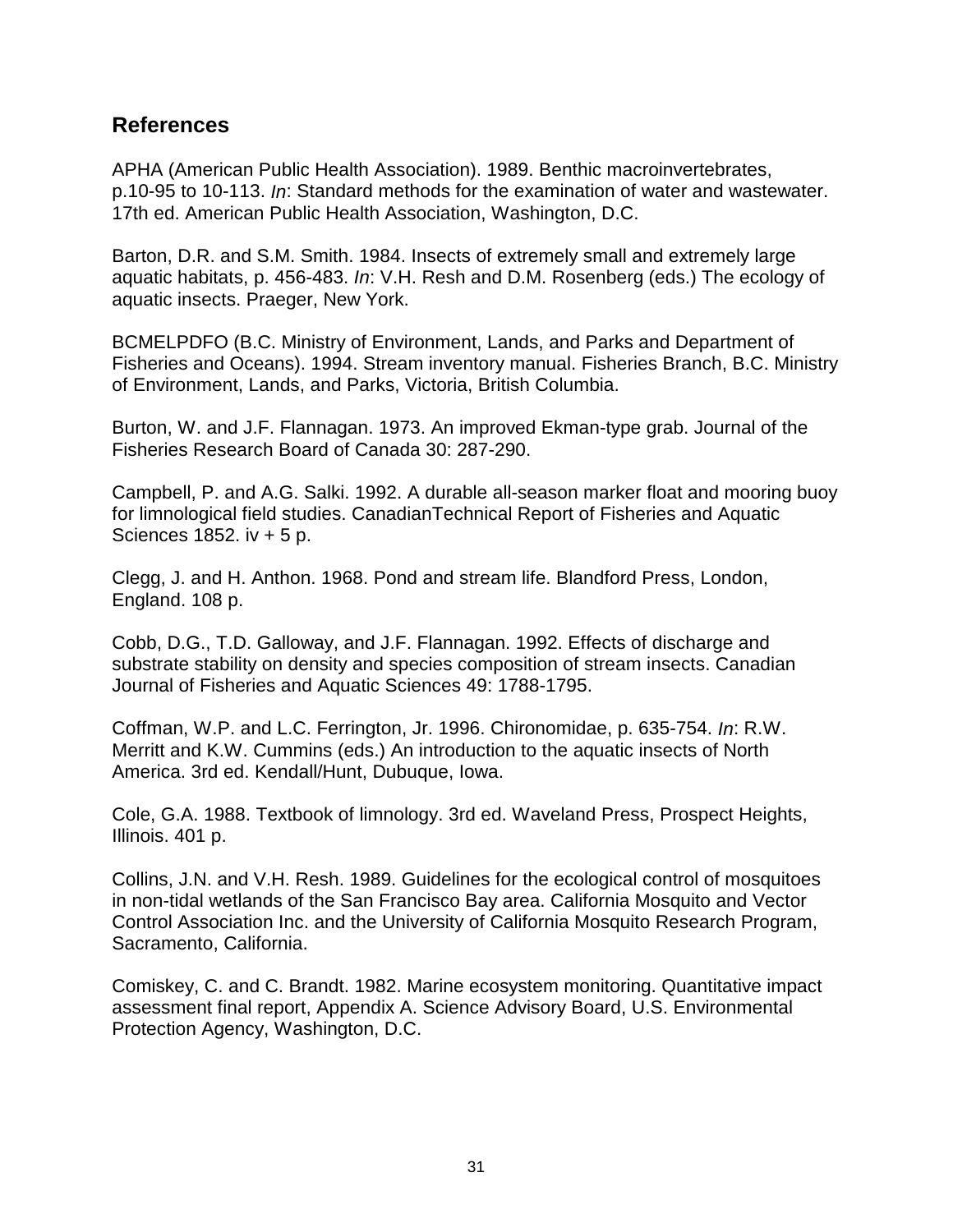Cuff, W. and N. Coleman. 1979. Optimal survey design: lessons from a stratified random sample of macrobenthos. Journal of the Fisheries Research Board of Canada 36: 351-361.

Cuffney, T.F., M.E. Gurtz, and M.R. Meador. 1993. Methods for collecting benthic invertebrate samples as part of the National Water-Quality Assessment Program. U.S. Geological Survey Open-File Report 93-406. U.S.G.S., Raleigh, North Carolina. 65 p. (http:// wwwrvares.er.usqs.gov/nawqa/protocols/OFR-93-406/inv1.html).

Cummins, K.W. 1975. Macroinvertebrates, p. 170-198. *In*: B.A. Whitton (ed.) River ecology. University of California Press, Berkeley, California.

Danks, H.V. and D.M. Rosenberg. 1987. Aquatic insects of peatlands and marshes in Canada: synthesis of information and identification of needs for research, p. 163-174. *In*: D.M. Rosenberg and H.V. Danks (eds.) Aquatic insects of peatlands and marshes in Canada. Memoirs of the Entomological Society of Canada 140.

Davies, I.J. 1984. Sampling aquatic insect emergence, p. 161-227. *In:* J.A. Downing and F.H. Rigler (eds.) A manual on methods for the assessment of secondary productivity in fresh waters. 2nd ed. IBP Handbook 17. Blackwell Scientific Publications, Oxford, England.

Dawson, C.L. and R.A. Hellenthal. 1986. A computerized system for the evaluation of aquatic habitats based on environmental requirements and pollution tolerance associations of resident organisms. EPA/600/S3-86/019. Environmental Research Laboratory, U.S. Environmental Protection Agency, Corvallis, Oregon.

Downing, J.A. 1984. Sampling the benthos of standing waters, p. 87-130. *In:* J.A. Downing and F.H. Rigler (eds.) A manual on methods for the assessment of secondary productivity in fresh waters. 2nd ed. IBP Handbook 17. Blackwell Scientific Publications, Oxford, England.

Elliott, J.M. 1977. Some methods for the statistical analysis of samples of benthic invertebrates. 2nd ed. Freshwater Biological Association Scientific Publication No. 25. 156 p.

Elliott, J.M. and P.A. Tullett. 1978. A bibliography of samplers for benthic invertebrates. Freshwater Biological Association Occasional Publication No. 4. 61 p.

Elliott, J.M. and P.A. Tullett. 1983. A supplement to a bibliography of samplers for benthic invertebrates. Freshwater Biological Association Occasional Publication No. 20. 27 p.

Elliott, J.M. and P.A. Tullett. 1993. A new bibliography of samplers for freshwater benthic invertebrates. Freshwater Biological Association Occasional Publication No. 30. 92 p.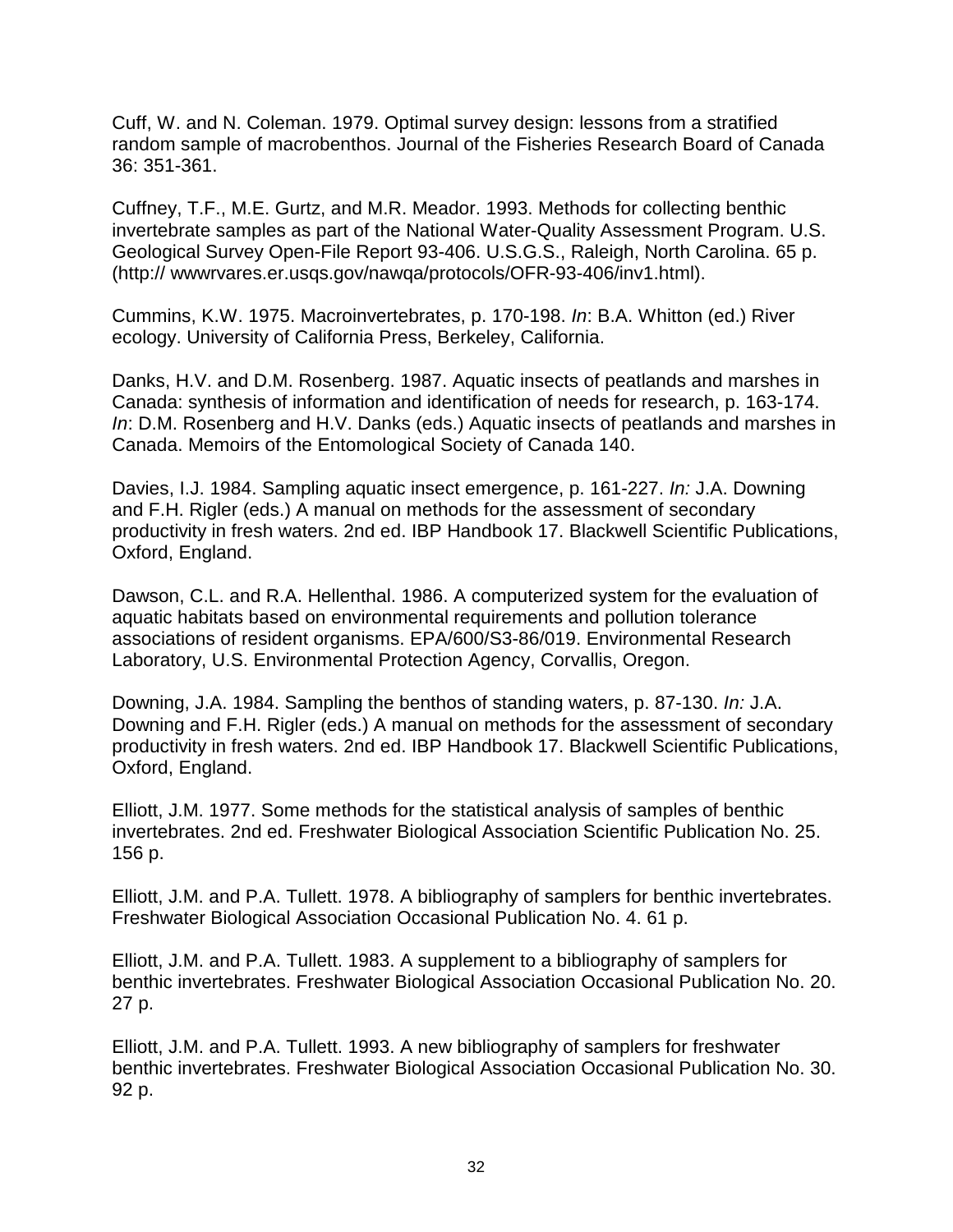Environment Canada and Department of Fisheries and Oceans. 1992. Aquatic environmental effects monitoring requirements. Annex 1. Aquatic environmental effects monitoring requirements at pulp and paper mills and off-site treatment facilities regulated under the Pulp and Paper Effluent Regulations of the *Fisheries Act*, Environment Canada and Department of Fisheries and Oceans, Ottawa. 19 p. and attachments.

Environment Canada and Department of Fisheries and Oceans. 1993. Technical guidance document for aquatic environmental effects monitoring related to Federal *Fisheries Act* requirements. Version 1.0. Environment Canada and Department of Fisheries and Oceans, Ottawa. 128 p.

Environment Canada and Department of Fisheries and Oceans. 1995. Further guidance for the invertebrate community survey for aquatic environmental effects monitoring related to Federal *Fisheries Act* requirements. EEM 2. Environment Canada and Department of Fisheries and Oceans, Ottawa. 206 p.

Flannagan, J.F. and D.G. Cobb. 1983. New records of winter stoneflies (Plecoptera) from Manitoba with notes on their zoogeographical origins. Canadian Entomologist 115: 673-677.

Gibbons, W.N., M.D. Munn, and M.D. Paine. 1993. Guidelines for monitoring benthos in freshwater environments. Report prepared for Environment Canada, North Vancouver, BC. EVS Consultants, North Vancouver, British Coumbia. 81 p.

Giberson, D.J. and D.M. Rosenberg. 1994. Life histories of burrowing mayflies (*Hexagenia limbata* and *H. rigida*, Ephemeroptera: Ephemeridae) in a northern Canadian reservoir. Freshwater Biology 32: 501-518.

Green, R.H. 1979. Sampling design and statistical methods for environmental biologists. John Wiley, New York. 257 p.

Harrelson, C.C., C.L. Rawlins, and J.P.Potyondy. 1994. Stream channel reference sites: an illustrated guide to field technique. General Technical Report RM-245. U.S. Department of Agriculture, Forestry Service, Ft. Collins, Colorado. 61 p.

Hellawell, J.M. 1978. Biological surveillance of rivers. National Environment Research Council and Water Research Centre, Stevenage, England. 332 p.

Hellawell, J.M. 1986. Biological indicators of freshwater pollution and environmental management. Elsevier, London, England. 546 p.

Kellogg, L.L. 1994. Save Our Streams. Monitor's guide to aquatic macroinvertebrates. Izaak Walton League of America, Gaithersburg, Maryland. 60 p.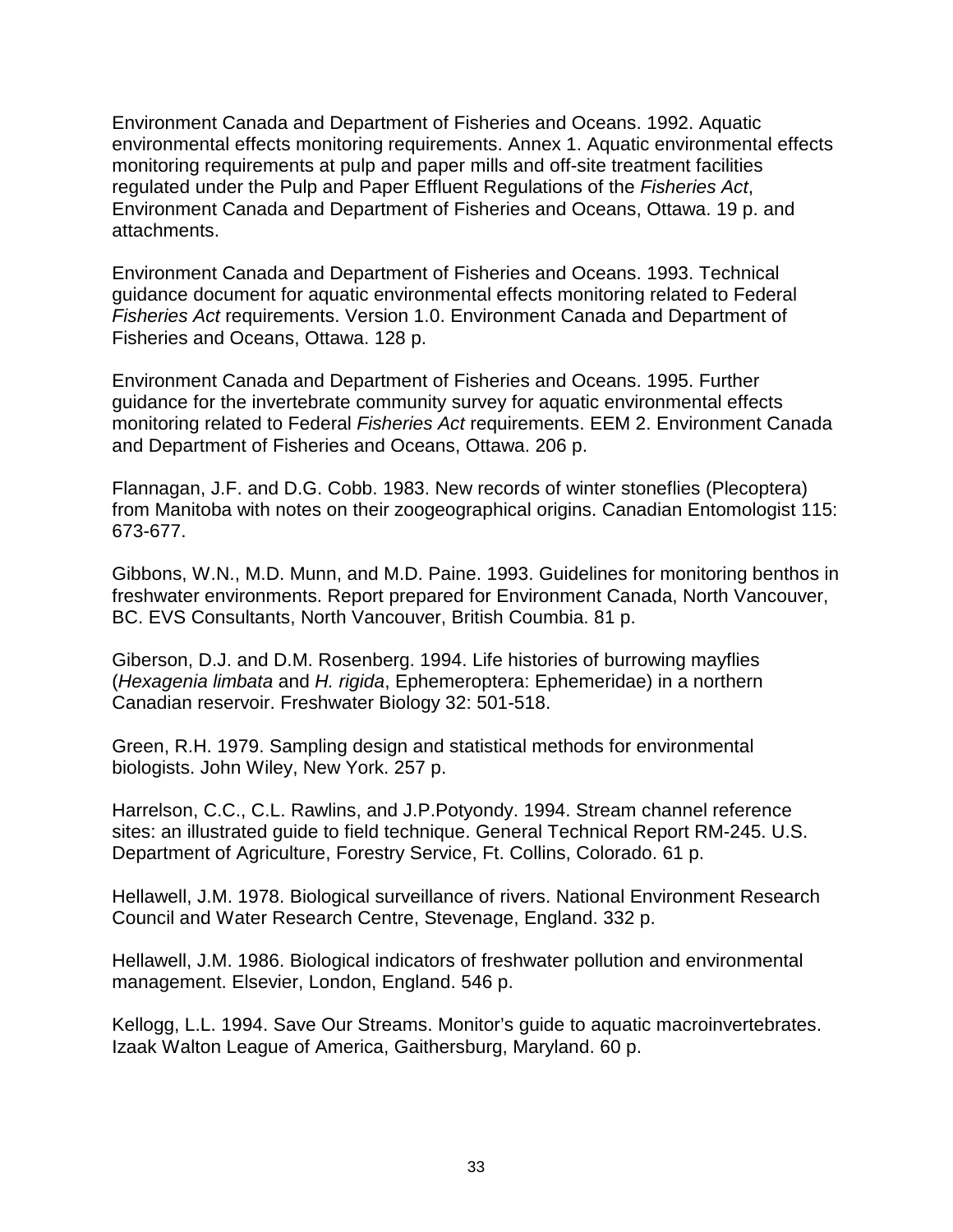Kerr, M., E. Ely, V. Lee, and A. Desbonnet. 1994. National directory of volunteer environmental monitoring programs. 4th ed. EPA 841-B-94-001. U.S. Environmental Protection Agency, Narragansett, Rhode Island. 531 p.

Kingsbury, P.D. and W.J.G. Beveridge. 1977. A simple bubbler for sorting bottom fauna samples by elutriation. Canadian Entomologist 109: 1265-1268.

Kovats, Z.E. and J.J.H. Ciborowski. 1989. Aquatic insect adults as indicators of organochlorine contamination. Journal of Great Lakes Research 15: 623-634.

Lamberti, G.A. and V.H. Resh. 1985. Comparability of introduced tiles and natural substrates for sampling lotic bacteria, algae and macroinvertebrates. Freshwater Biology 15: 21-30.

Lehmkuhl, D.M. 1979. How to know the aquatic insects. The Pictured Key Nature Series, W.C. Brown, Dubuque, Iowa. 168 p.

Lindeberg, B. 1967. Sibling species delimitation in the *Tanytarsus lestagei* aggregate (Diptera, Chironomidae). Annales Zoologici Fennici 4: 45-86.

Marchant, R. 1989. A subsampler for samples of benthic invertebrates. Bulletin of the Australian Society of Limnology 12: 49-52.

McCullough, G.K. and P. Campbell. 1993. Lake variation and climate change study: ELA lakes, 1986-1990. II. Watershed geography and lake morphology. Canadian Technical Report of Fisheries and Aquatic Sciences 1898: iv + 29 p.

McIntyre, A.D., J.M. Elliott, and D.V. Ellis. 1984. Introduction: design of sampling programmes, p. 1-26. *In:* N.A. Holme and A.D. McIntyre (eds.) Methods for the study of marine benthos. 2nd ed. Blackwell Scientific, Oxford, England.

Merritt, R.W. and K.W. Cummins (eds.) 1996. An introduction to the aquatic insects of North America. 3rd ed. Kendall-Hunt, Dubuque, Iowa. 862 p.

Merritt, R.W., K.W. Cummins, and V.H. Resh. 1996. Design of aquatic insect studies: collecting, sampling and rearing procedures, p. 12-28. *In:* R.W. Merritt and K.W. Cummins (eds.) An introduction to the aquatic insects of North America. 3rd ed. Kendall-Hunt, Dubuque, Iowa.

Metcalfe, J.L. 1989. Biological water quality assessment of running waters based on macroinvertebrate communities: history and present status in Europe. Environmental Pollution 60: 101-139.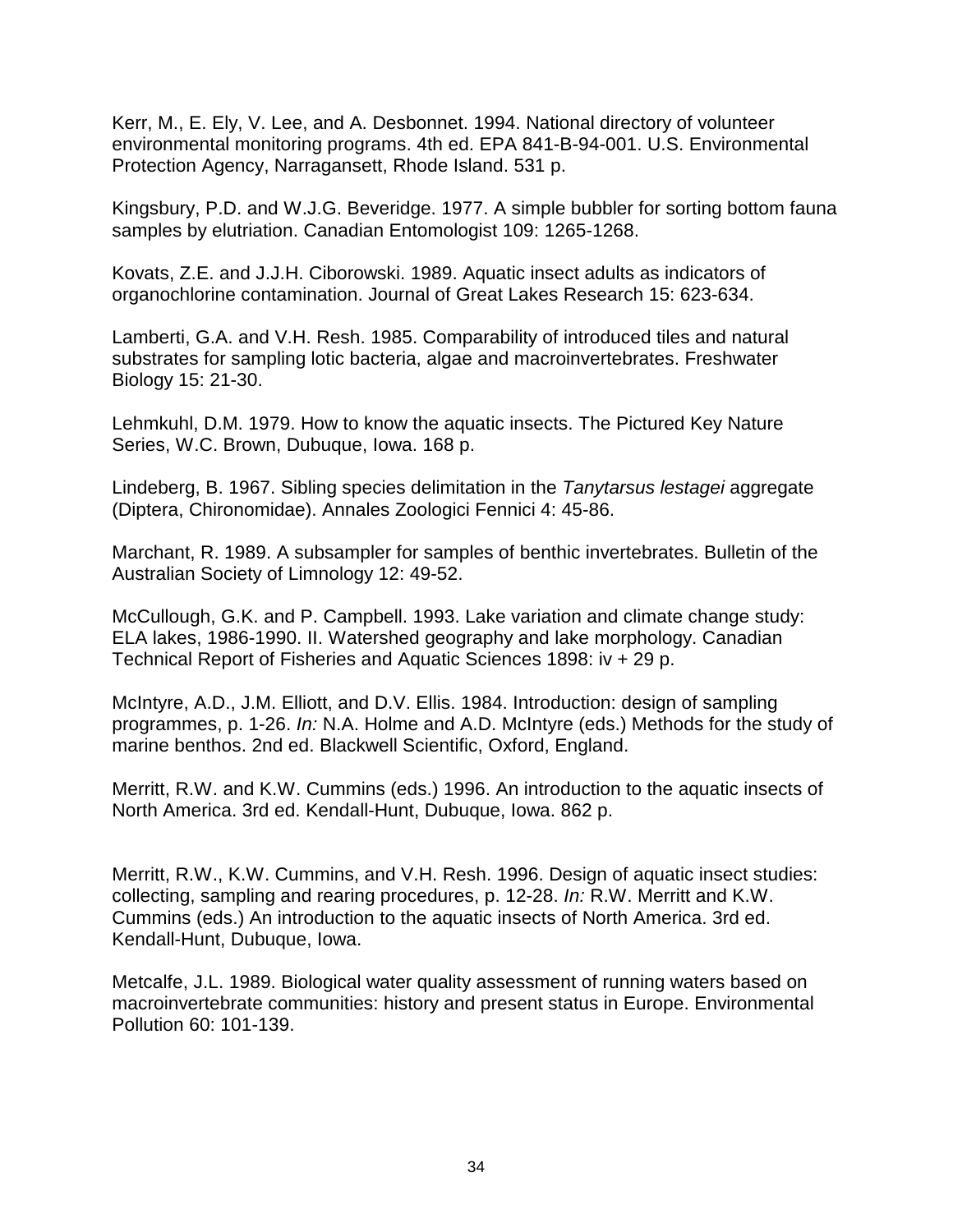Murkin, H.R., D.A. Wrubleski, and F.A. Reid. 1994. Sampling invertebrates in aquatic and terrestrial habitats, p. 349-369. *In:* T.A. Bookhout (ed.) Research and management techniques for wildlife and habitats. The Wildlife Society, Bethesda, Maryland.

National Cancer Institute. 1996. CancerWEB. Formaldehyde. CancerNet from the National Cancer Institute. 2 p. (http://www.graylab.ac.uk/cancernet/600038.html).

Needham, J.G. and P.R. Needham. 1962. Guide to the study of freshwater biology. 5th ed. McGraw-Hill, New York. 108 p.

Nero, R.W. 1982. A description of three nets suitable for estimating the abundance of Mysis relicta. Canadian Technical Report of Fisheries and Aquatic Sciences No. 1046. 8 p.

Nero, R.W. and I.J. Davies. 1982. Comparison of two sampling methods for estimating the abundance and distribution of *Mysis relicta*. Canadian Journal of Fisheries and Aquatic Sciences 39: 349-355.

Newbury, R.W. 1984. Hydrologic determinants of aquatic insect habitats, p. 323-357. *In:* V.H. Resh and D.M. Rosenberg (eds.) The ecology of aquatic insects. Praeger, New York.

Newbury, R.W. and M.N. Gaboury. 1993. Stream analysis and fish habitat design. A field manual. Newbury Hydraulics, Gibsons, British Columbia. 256 p.

Nielsen, L.A., D.L. Johnson, and S.S. Lampton. 1983. Fisheries techniques. American Fisheries Society, Bethesda, Maryland. 468 p.

Nolte, U. 1990. Chironomid biomass determination from larval shape. Freshwater Biology 24: 443-451.

Norris, R.H. and A. Georges. 1986. Design and analysis for assessment of water quality, p. 555-572. *In:* P. De Deckker and W.D. Williams (eds.) Limnology in Australia. Junk Publishers, Dordrecht, The Netherlands.

Norris, R.H. and A. Georges. 1993. Analysis and interpretation of benthic macroinvertebrate surveys, p. 234-286. *In:* D.M. Rosenberg and V.H. Resh (eds.) Freshwater biomonitoring and benthic macroinvertebrates. Chapman and Hall, New York.

Ortal, R. and S. Ritman. 1985. Israel inland water ecological data base, p. 73-76. *In:* P.S. Glaeser (ed.) The role of data in scientific progress. Elsevier, New York.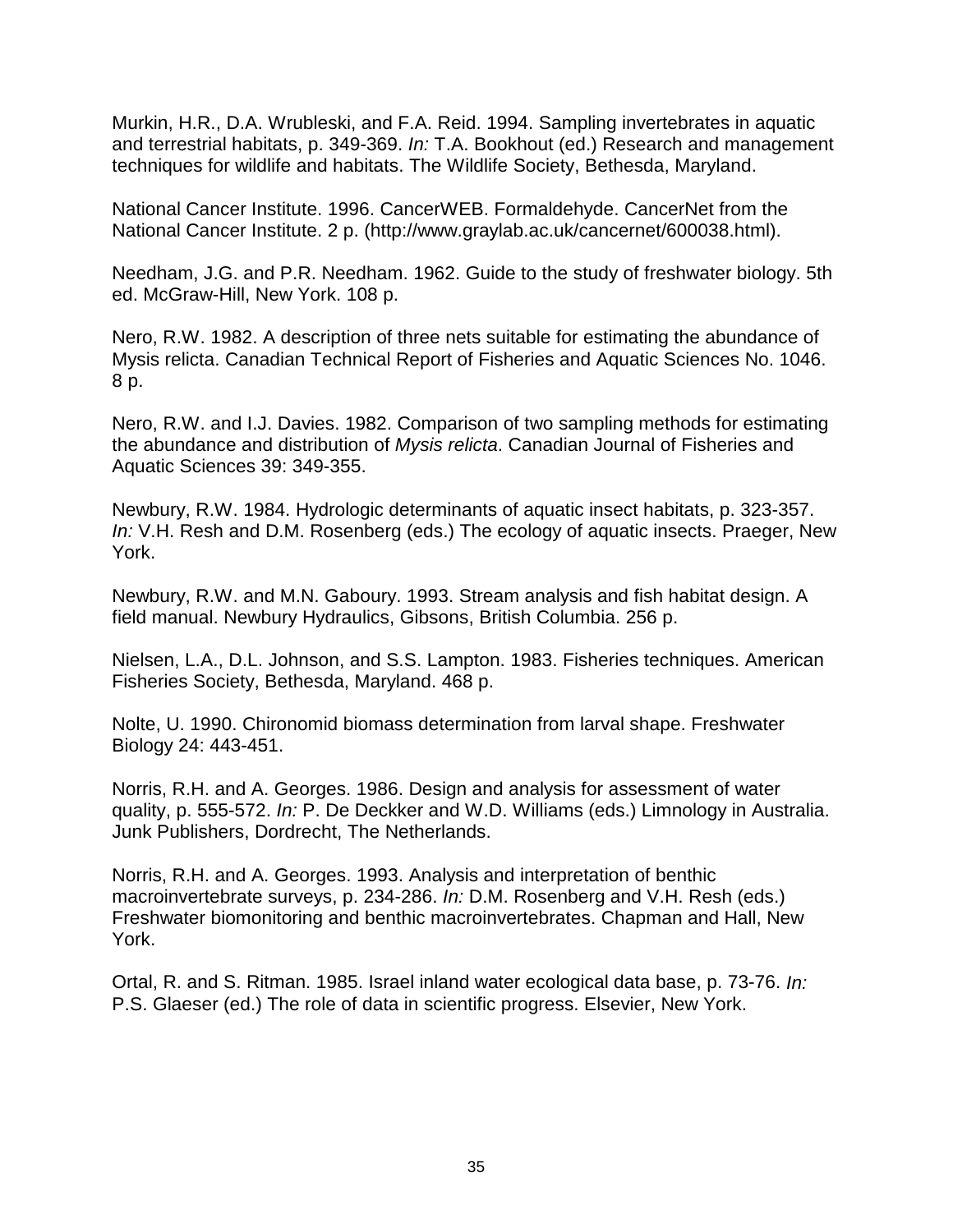Peckarsky, B.L. 1984. Sampling the stream benthos, p. 131-160. *In:* J.A. Downing and F.H. Rigler (eds.) A manual on methods for the assessment of secondary productivity in fresh waters. 2nd ed. IBP Handbook 17. Blackwell Scientific Publications, Oxford, England.

Plafkin, J.L., M.T. Barbour, K.D. Porter, S.K. Gross, and R.M. Hughes. 1989. Rapid bioassessment protocols for use in streams and rivers. Benthic macroinvertebrates and fish. EPA/444/4-89/001. Office of Water Regulations and Standards, U.S. Environmental Protection Agency, Washington, D.C.

Prepas, E.E. 1984. Some statistical methods for the design of experiments and analysis of samples, p. 266-335. *In:* J.A. Downing and F.H. Rigler (eds.) A manual on methods for the assessment of secondary productivity in fresh waters. 2nd ed. IBP Handbook 17. Blackwell Scientific Publications, Oxford, England.

Reid, R.A., K.M. Somers, and S.M. David. 1995. Spatial and temporal variation in littoral-zone benthic invertebrates from three south-central Ontario Lakes. Canadian Journal of Fisheries and Aquatic Sciences 52: 1406-1420.

Resh, V.H. 1979. Sampling variability and life history features: basic considerations in the design of aquatic insect studies. Journal of the Fisheries Research Board of Canada 36: 290-311.

Resh, V.H., J.W. Feminella, and E.P. McElravy. 1990. Sampling aquatic insects. Videotape. Office of Media Services, University of California, Berkeley, California.

Resh, V.H. and J.K. Jackson. 1993. Rapid assessment approaches to biomonitoring using benthic macroinvertebrates, p. 195-233. *In:* D.M. Rosenberg and V.H. Resh (eds.) Freshwater biomonitoring and benthic macroinvertebrates. Chapman and Hall, New York.

Resh, V.H., G.A. Lamberti, E.P. McElravy, J.R. Wood, and J.W. Feminella. 1984. Quantitative methods for evaluating the effects of geothermal energy development on stream benthic communities at The Geysers, California. California Water Resources Center Contribution No. 190. California Water Resources Center, University of California, Davis, California. 57 p.

Resh, V.H. and E.P. McElravy. 1993. Contemporary quantitative approaches to biomonitoring using benthic macroinvertebrates, p.159-194. *In:* D.M. Rosenberg and V.H. Resh (eds.) Freshwater biomonitoring and benthic macroinvertebrates. Chapman and Hall, New York.

Resh, V.H., D.M. Rosenberg, and J.W. Feminella. 1985. The processing of benthic samples: responses to the 1983 NABS questionnaire. Bulletin of the North American Benthological Society 2: 5-11.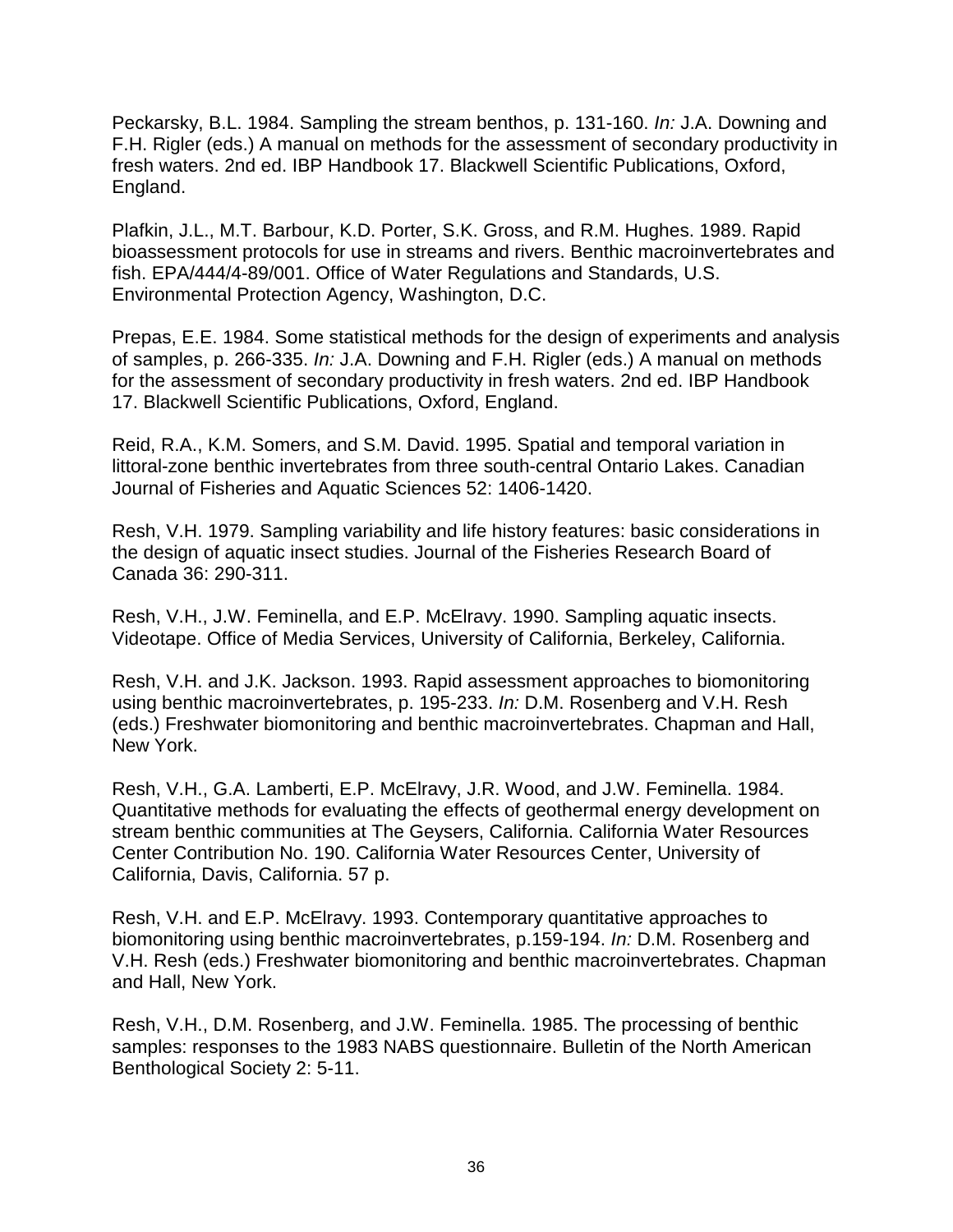Reynoldson, T.B., R.C. Bailey, K.E. Day, and R.H. Norris. 1995. Biological guidelines for freshwater sediment based on BEnthic Assessment of SedimenT (the BEAST) using a multivariate approach for predicting biological state. Australian Journal of Ecology 20: 198-219.

Reynoldson, T., L. Hampel, and J. Martin. 1986. Biomonitoring networks operated by schoolchildren. Environmental Pollution (Series A) 41: 363-380.

Reynoldson, T.B., R.H. Norris, V.H. Resh, K.E. Day, and D.M. Rosenberg. 1997. The reference condition: a comparison of multimetric and multivariate approaches to assess water-quality impairment using benthic macroinvertebrates. Journal of the North American Benthological Society 16.

Rosenberg, D.M. 1978. Practical sampling of freshwater macrozoobenthos: a bibliography of useful texts, reviews, and recent papers. Canadian Fisheries and Marine Service Technical Report No. 790. 15 p.

Rosenberg, D.M. and V.H. Resh. 1982. The use of artificial substrates in the study of freshwater benthic macroinvertebrates, p.175-235. *In:* J. Cairns, Jr. (ed.) Artificial substrates. Ann Arbor Science, Ann Arbor, Michigan.

Rosenberg, D.M. and V.H. Resh. 1993. Introduction to freshwater biomonitoring and benthic macroinvertebrates, p. 1-9. *In:* D.M. Rosenberg and V.H. Resh (eds.) Freshwater biomonitoring and benthic macroinvertebrates. Chapman and Hall, New York.

Rosenberg, D.M., A.P. Wiens, and B. Bilyj. 1988. Chironomidae (Diptera) of peatlands in northwestern Ontario, Canada. Holarctic Ecology 11: 19-31.

Ruttner, F. 1963. Fundamentals of limnology. University of Toronto Press, Toronto. 295 p.

Sebastien, R.J., D.M. Rosenberg, and A.P. Wiens. 1988. A method for subsampling unsorted benthic macroinvertebrates by weight. Hydrobiologia 157: 69-75.

Southwood, T.R.E. 1978. Ecological methods with particular reference to the study of insect populations. 2nd ed. Chapman and Hall, London, England. 391 p.

Stainton, M.P., M.J. Capel, and F.A.J. Armstrong. 1977. The chemical analysis of fresh water. 2nd ed. Canadian Fisheries and Marine Service Miscellaneous Special Publication 25. 180 p.

Stephenson, M., G. Mierle, R.A. Reid, and G.L. Mackie. 1994. Effects of experimental and cultural lake acidification on littoral benthic macroinvertebrate assemblages. Canadian Journal of Fisheries and Aquatic Sciences 51: 1147-1161.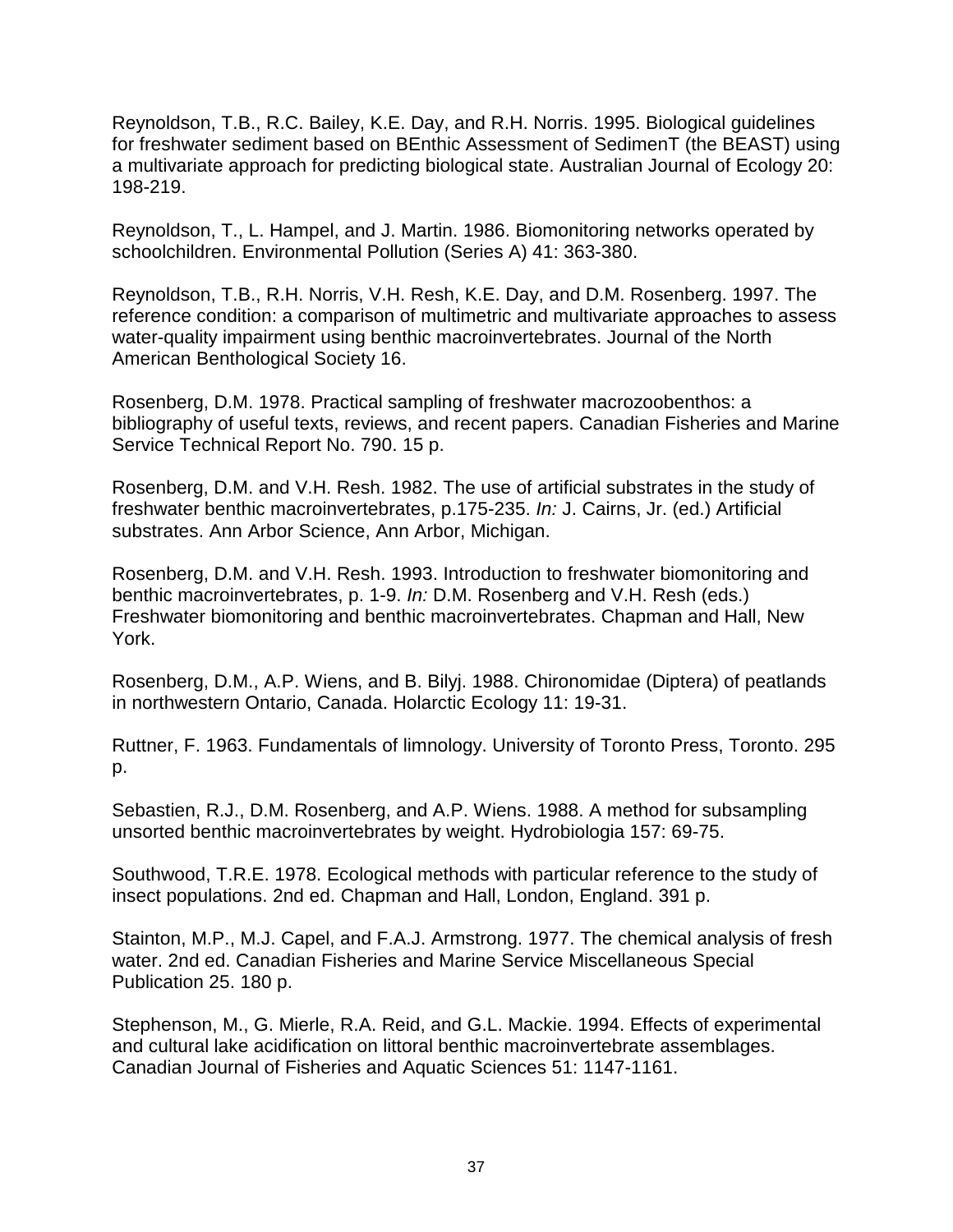Stewart, K.W. 1975. An improved elutriator for separating stream insects from stony substrates. Transactions of the American Fisheries Society 104: 821-823.

Stewart-Oaten, A., W.W. Murdoch, and K.R. Parker. 1986. Environmental impact assessment: "pseudoreplication" in time? Ecology 67: 929-940.

Strahler, A.N. 1964. Quantitative geomorphology of drainage basins and channel networks, p. 39-76. *In:* V.T. Chow (ed.) Handbook of applied hydrology. 4th ed. McGraw-Hill, New York.

Thoms, M.C. 1997. Sedimentation in the Pambula River, NSW, Australia. Australian Journal of Earth Science. (In press).

Thorp, J.H. and A.P. Covich (eds.). 1991. Ecology and classification of North American freshwater invertebrates. Academic Press, New York. 911 p.

Turner, M.A., E.T. Howell, M. Summerby, R.H. Hesslein, D.L. Findlay, and M.B. Jackson. 1991. Changes in epilithon and epiphyton associated with experimental acidification of a lake to pH 5. Limnology and Oceanography 36: 1390-1405.

Underwood, A.J. 1991. Beyond BACI: experimental designs for detecting human environmental impacts on temporal variations in natural populations. Australian Journal of Marine and Freshwater Research 42: 569-587.

Voshell, J.R., Jr., R.J. Layton, and S.W. Hiner. 1989. Field techniques for determining the effects of toxic substances on benthic macroinvertebrates in rocky-bottomed streams, p. 134-155. *In:* U.M. Cowgill and L.R. Williams (eds.) Aquatic toxicology and hazard assessment: 12th volume. American Society for Testing and Materials Special Technical Publication 1027. ASTM, Philadelphia, Pennsylvania.

Weber, C.I. (ed.) 1973. Biological field and laboratory methods for measuring the quality of surface waters and effluents. EPA-670/4-73-001. U.S. Environmental Protection Agency, Cincinnati, Ohio.

Wiggins, G.B. 1977. Larvae of the North American caddisfly genera (Trichoptera). University of Toronto Press, Toronto. 401 p.

Williams, D.D. 1984. The hyporheic zone as a habitat for aquatic insects and associated arthropods, p. 430-455. *In:* V.H. Resh and D.M. Rosenberg (eds.) The ecology of aquatic insects. Praeger, New York.

Williams, R. and D. Briton. 1986. Speech recognition as a means of enumeration in the analysis of biological samples. Marine Biology 92: 595-598.

Winterbourn, M.J. 1985. Sampling stream invertebrates, p. 241-258. *In:* R.D. Pridmore and A.B. Cooper (eds.) Biological Monitoring in Freshwaters: Proceedings of a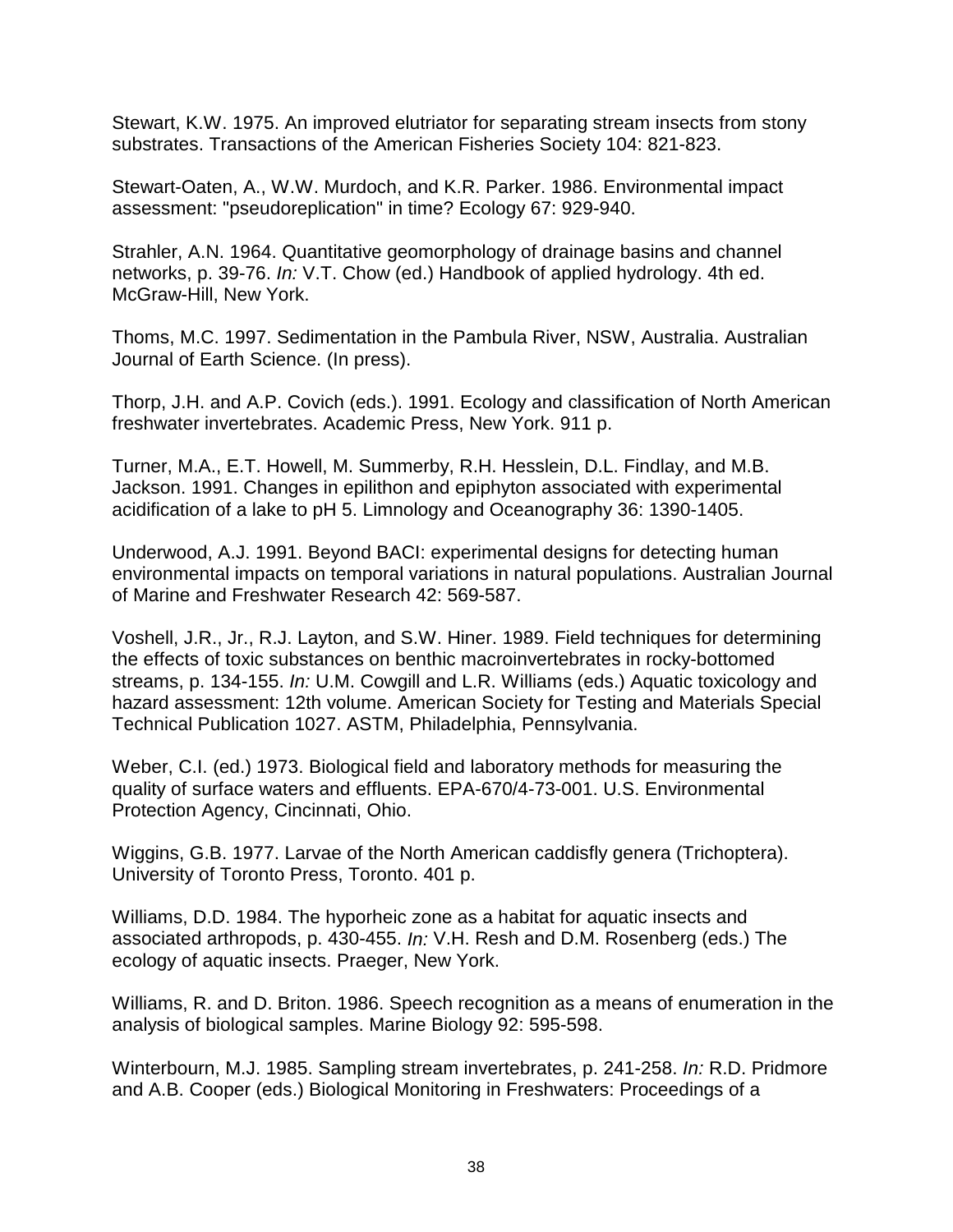Seminar, Hamilton, November 21-23, 1984, Part 2. Water and Soil Miscellaneous Publication No. 83, National Water and Soil Conservation Authority, Wellington, New Zealand.

Wright, J.F. 1995. Development and use of a system for predicting the macroinvertebrate fauna in flowing waters. Australian Journal of Ecology 20: 181-197.

Wrona, F.J., J.M. Culp, and R.W. Davies. 1982. Macroinvertebrate subsampling: a simplified apparatus and approach. Canadian Journal of Fisheries and Aquatic Sciences 39: 1051-1054.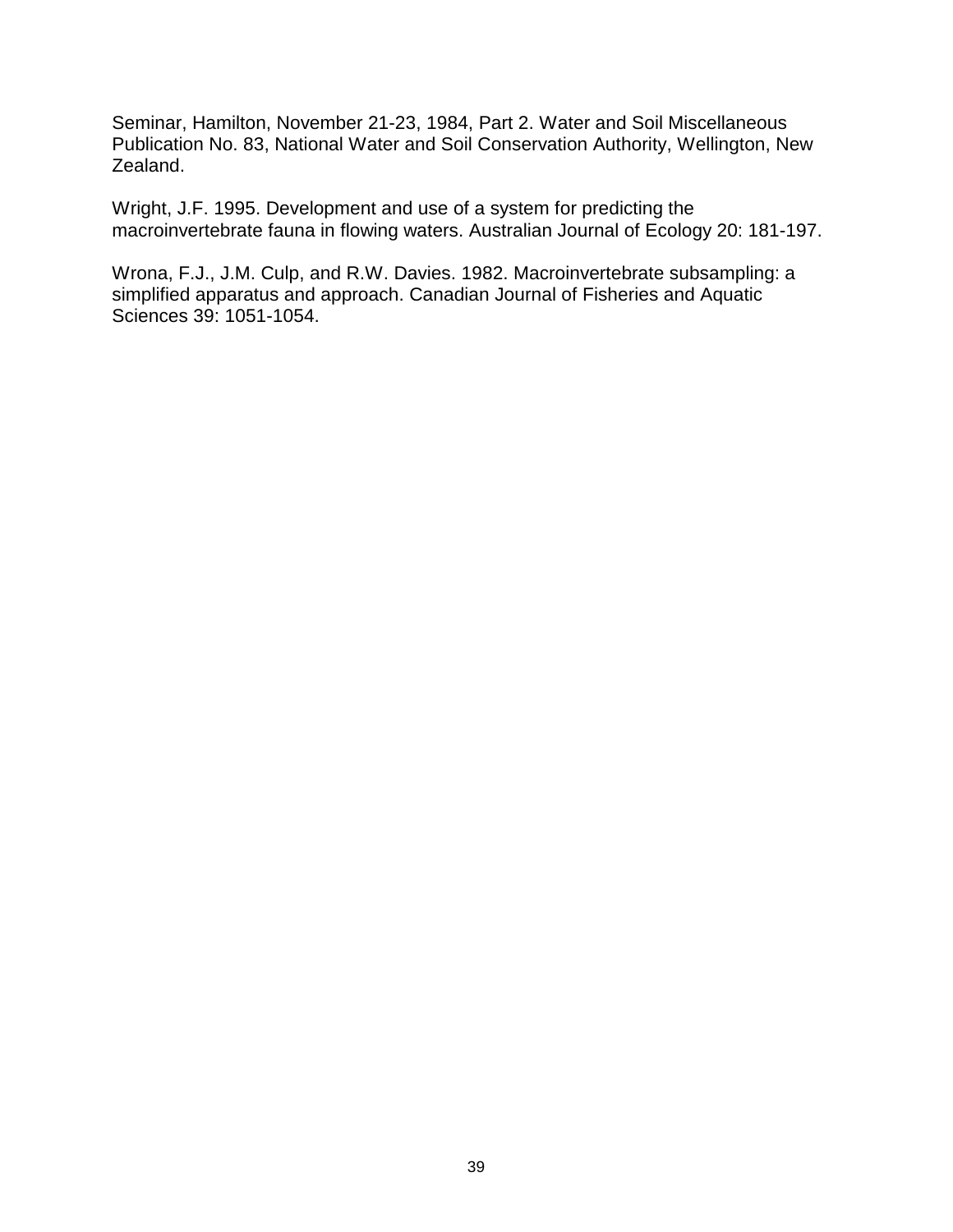**Table 1. Approximate number of known species of major North American groups of freshwater benthic invertebrates (from Thorp and Covich 1991).**

| Taxon              | <b>Common Name</b>          | No. of Known Species |  |  |
|--------------------|-----------------------------|----------------------|--|--|
| <b>Turbellaria</b> | <b>Flatworms</b>            | $>200$               |  |  |
| Gastropoda         | <b>Snails</b>               | $-350$               |  |  |
| <b>Bivalvia</b>    | Mussels and clams           | >250                 |  |  |
| Oligochaeta        | Worms                       | ~150                 |  |  |
| Hirudinea          | Leeches                     | $-80$                |  |  |
| Acari              | <b>Water mites</b>          | >1500                |  |  |
| Insecta            | <b>Mayflies</b>             | $-575$               |  |  |
| Ephemeroptera      | Dragonflies and damselflies | $-415$               |  |  |
| Odonata            | <b>Stoneflies</b>           | $-550$               |  |  |
| Plecoptera         | True bugs                   | 324                  |  |  |
| Heteroptera        | <b>Beetles</b>              | >1100                |  |  |
| Coleoptera         | Caddisflies                 | >1340                |  |  |
| Trichoptera        | Midge flies                 | $>2000$ <sup>a</sup> |  |  |
| Diptera            |                             |                      |  |  |
| Chironomidae       |                             |                      |  |  |
|                    | <b>Total</b>                | $~-8834$             |  |  |

<sup>a</sup> Estimate is for the Nearctic region (Coffman and Ferrington 1996).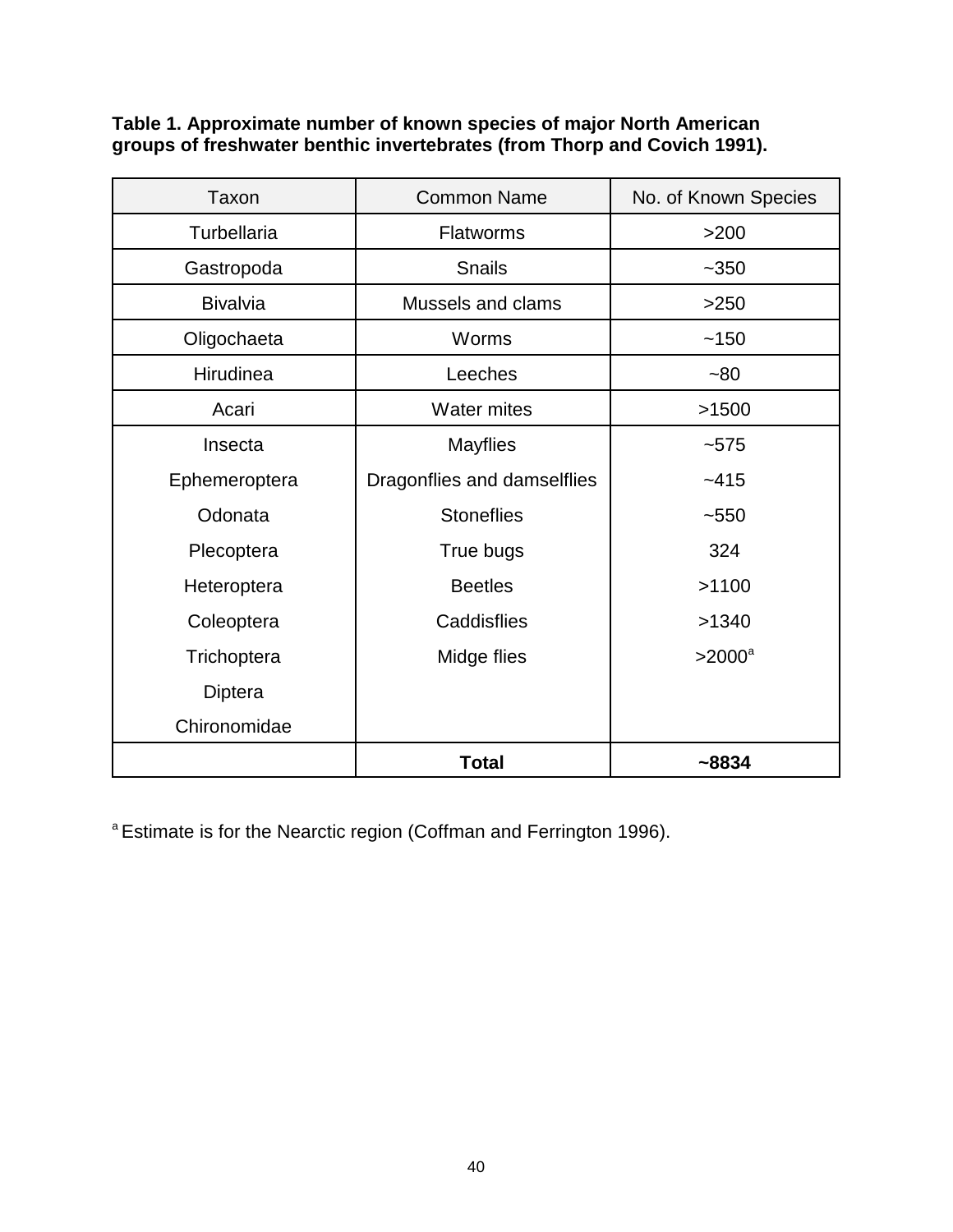**Table 2. Approximate number of known species of water mites and aquatic insects in Canada (from Danks and Rosenberg 1987).**

| Taxon           | <b>Common Name</b>      | No. of Known Species |  |  |
|-----------------|-------------------------|----------------------|--|--|
| Acari           | <b>Water mites</b>      | 500                  |  |  |
| Ephemeroptera   | <b>Mayflies</b>         | 301                  |  |  |
| Odonata         | Dragons and damselflies | 195                  |  |  |
| Plecoptera      | <b>Stoneflies</b>       | 250                  |  |  |
| Hemiptera       | True bugs               | 138                  |  |  |
| Celeoptera      | <b>Beetles</b>          | 579                  |  |  |
| Trichoptera     | Caddisflies             | 546                  |  |  |
| Dipteria        | <b>Flies</b>            | 74                   |  |  |
| Culicidae       | <b>Mosquitoes</b>       | 132                  |  |  |
| Tabanidae       | Horse and deer flies    | 180                  |  |  |
| Ceratopogonidae | No-see-ums              | 480                  |  |  |
| Chironomidae    | Midge flies             | 1170                 |  |  |
| Other families  |                         |                      |  |  |
| <b>Others</b>   |                         | 90                   |  |  |
|                 | <b>Total</b>            | 4635                 |  |  |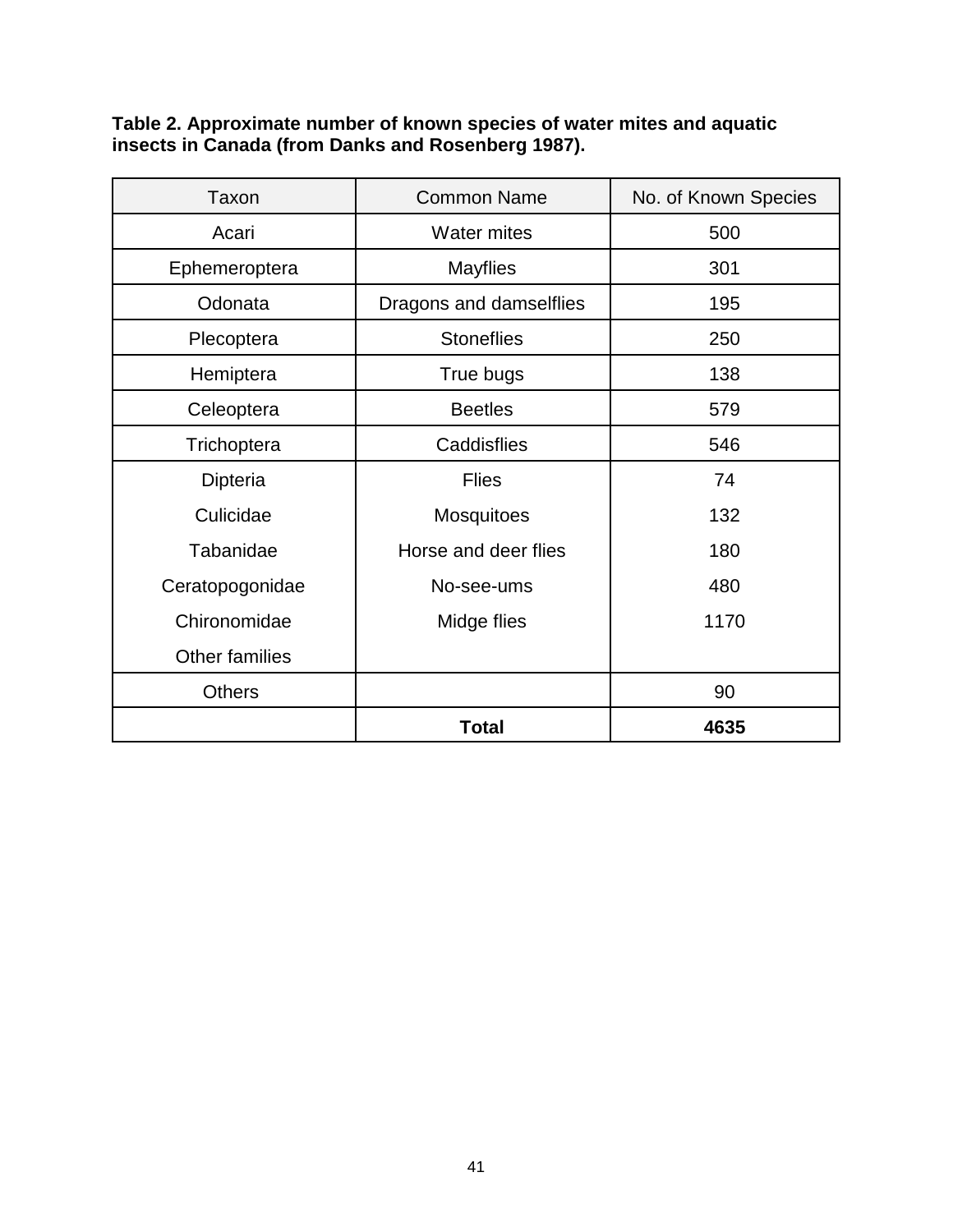**Table 3. Topics discussed by selected reports with the design and analysis of benthic research and biomonitoring. An asterisk indicates detailed treatment. (From Resh and McElravy 1993. Reprinted with permission of Chapman and Hall, New York).**

| Author                                                                    | Lentic                    | Lotic              | Survey<br>Design-Stratification<br>/Sampling<br>Consideration | Study<br>Design/<br>Frequency of<br><b>Studies</b> | Sampling<br>Devices | Sorting<br>Procedures     | Data Storage<br>and Retrieval<br>/ Quality<br>Control |
|---------------------------------------------------------------------------|---------------------------|--------------------|---------------------------------------------------------------|----------------------------------------------------|---------------------|---------------------------|-------------------------------------------------------|
| APHA (1989)                                                               | $\mathsf{x}$              | X                  |                                                               |                                                    | X                   | X                         |                                                       |
| Collins and Resh (1969)                                                   | $\pmb{\mathsf{X}}$        |                    | $\boldsymbol{\mathsf{x}}$                                     | $\pmb{\mathsf{X}}$                                 | X                   |                           | $\boldsymbol{\mathsf{x}}$                             |
| Comiskey and Brandt (1982)                                                | $\boldsymbol{\mathsf{x}}$ | X                  | $\mathsf{X}^\star$                                            |                                                    | X                   | $\boldsymbol{\mathsf{x}}$ | $\mathsf{X}^\star$                                    |
| Cuff and Coleman (1979)                                                   | $\pmb{\mathsf{X}}$        |                    | $\mathsf{X}^\star$                                            |                                                    |                     |                           |                                                       |
| Cummins (1975)                                                            |                           | $\mathsf{x}$       | $\mathsf{x}$                                                  |                                                    |                     | $\boldsymbol{\mathsf{x}}$ |                                                       |
| Dawson and Hellenthal (1986)                                              | $\mathsf{x}$              | x                  |                                                               |                                                    |                     |                           | $\mathsf{X}^\star$                                    |
| Downing (1984)                                                            | x                         |                    |                                                               |                                                    | $\mathsf{X}^\star$  | $\boldsymbol{\mathsf{x}}$ |                                                       |
| <b>Elliott (1977)</b>                                                     | $\mathsf{x}$              | X                  | $\pmb{\mathsf{X}}$                                            |                                                    |                     |                           |                                                       |
| Environment Canada and Department of<br>Fisheries and Oceans (1993, 1995) | $\mathsf{x}$              | $\pmb{\mathsf{X}}$ | $\boldsymbol{\mathsf{x}}$                                     | X                                                  | $\pmb{\mathsf{X}}$  | $\boldsymbol{\mathsf{x}}$ | X                                                     |
| Gibbons et al. (1993)                                                     | $\mathsf{x}$              | X                  | $\mathsf{x}$                                                  | X                                                  | X                   | $\mathsf{x}$              | $\mathsf{x}$                                          |
| Green (1979)                                                              | X                         | X                  | $\mathsf{x}$                                                  | X                                                  |                     |                           |                                                       |
| Hellawell (1978)                                                          |                           | x                  | $\pmb{\mathsf{X}}$                                            |                                                    | $\mathsf{X}^\star$  | $\boldsymbol{\mathsf{x}}$ |                                                       |
| Hellawell (1986)                                                          | $\mathsf{x}$              | X                  | $\boldsymbol{\mathsf{x}}$                                     |                                                    | X                   |                           |                                                       |
| McIntyre et al. (1984)                                                    | $\mathsf{x}$              |                    | $\pmb{\mathsf{X}}$                                            | $\pmb{\mathsf{X}}$                                 |                     | $\pmb{\mathsf{X}}$        |                                                       |
| Merritt et al. (1996)                                                     | X                         | X                  | $\pmb{\mathsf{X}}$                                            |                                                    | X                   |                           |                                                       |
| Norris and Georges (1986)                                                 |                           | X                  | $\pmb{\mathsf{X}}$                                            |                                                    |                     |                           | $\mathsf{x}$                                          |
| Ortal and Ritman (1985)                                                   |                           | X                  |                                                               |                                                    |                     |                           | $\mathsf{X}^\star$                                    |
| Peckarsky (1984)                                                          |                           | X                  | $\pmb{\mathsf{X}}$                                            |                                                    | X                   |                           |                                                       |